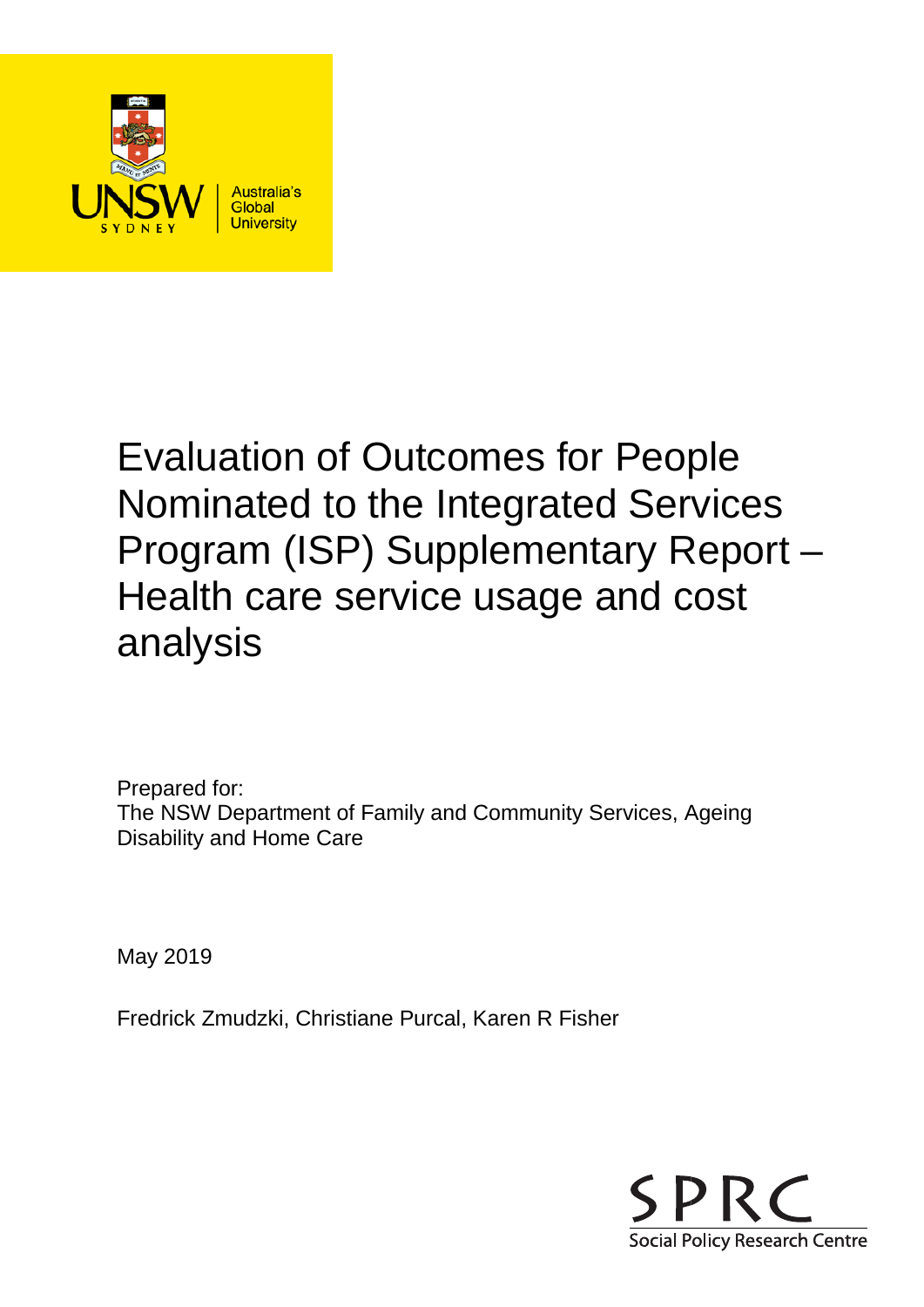### **Acknowledgements**

The evaluation team would like to thank the Department of Family & Community Services (FACS) Integrated Services Program management team for assisting with this research, in particular Ms Anna Edwards and Mr Jason Tavares. We also wish to acknowledge the support for the project within InforMH, Health System Information and Performance Reporting, NSW Ministry of Health and the NSW Health Centre for Health Record Linkage (CHeReL).

This report was completed in October 2017.

### **Research Team**

Karen R Fisher, Christiane Purcal, Fredrick Zmudzki

For further information: Karen Fisher or Christiane Purcal +61 2 9385 7800 [karen.fisher@unsw.edu.au,](mailto:karen.fisher@unsw.edu.au) [c.purcal@unsw.edu.au](mailto:c.purcal@unsw.edu.au)

### **Social Policy Research Centre**

UNSW Arts & Social Sciences UNSW Sydney NSW 2052 Australia

T +61 2 9385 7800 F +61 2 9385 7838 E [sprc@unsw.edu.au](mailto:sprc@unsw.edu.au) W [www.sprc.unsw.edu.au](http://www.sprc.unsw.edu.au/)

#### © UNSW Sydney 2019

Suggested citation:

Zmudzki, F., Purcal, C., & Fisher, K. R. (2019). *Evaluation of Outcomes for People Nominated to the Integrated Services Program (ISP) Supplementary Report – Health care service usage and cost analysis. (SPRC Report 12/19)*. Sydney: Social Policy Research Centre, UNSW Sydney. [http://doi.org/10.26190/5cf71ba667713.](http://doi.org/10.26190/5cf71ba667713)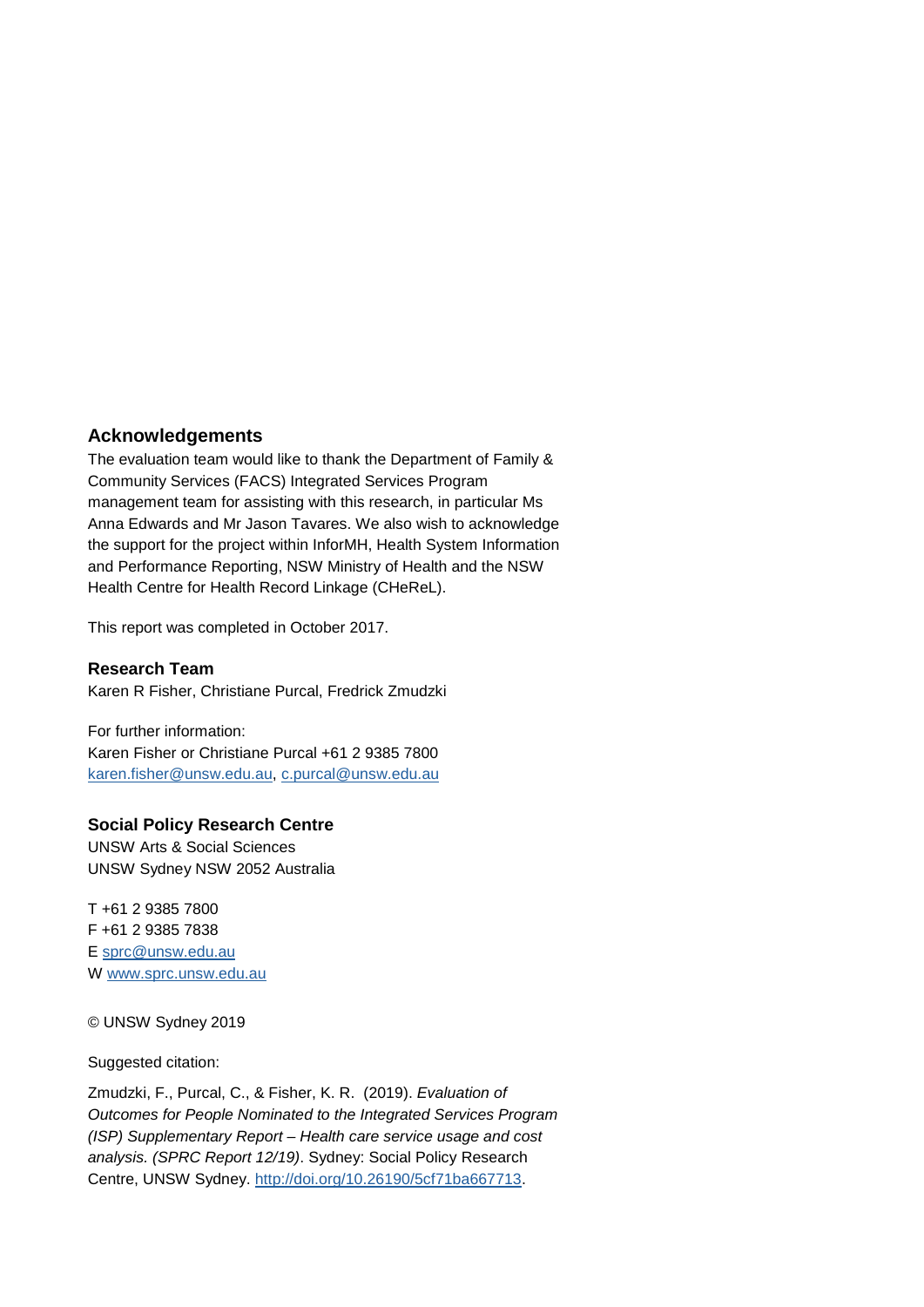# **Contents**

|    | <b>Executive Summary</b>                                              | 1              |
|----|-----------------------------------------------------------------------|----------------|
| 1. | <b>Background</b>                                                     | 4              |
| 2. | Methodology                                                           | 5              |
| 3. | ISP client and non-client profiles                                    | $\overline{7}$ |
| 4. | ISP client and non-client health care usage                           | 10             |
|    | Hospital inpatient services<br>4.1                                    | 10             |
|    | 4.2<br>Hospital emergency department presentations                    | 13             |
|    | 4.3<br>Non-admitted mental health ambulatory services                 | 17             |
|    | 4.4<br>Mortality and cause of death                                   | 18             |
|    | 4.5<br>Summary of ISP client and non-client health care service usage | 19             |
| 5. | Economic analysis of cost of health service usage                     | 21             |
| 6. | <b>Summary of ISP health care findings</b>                            | 26             |
| 7. | <b>References</b>                                                     | 27             |
|    | Appendix A Methods, supplementary information                         | 28             |
|    | Appendix B Client and non-client profiles, supplementary information  | 34             |
|    | Appendix C Longer term health care trends                             | 37             |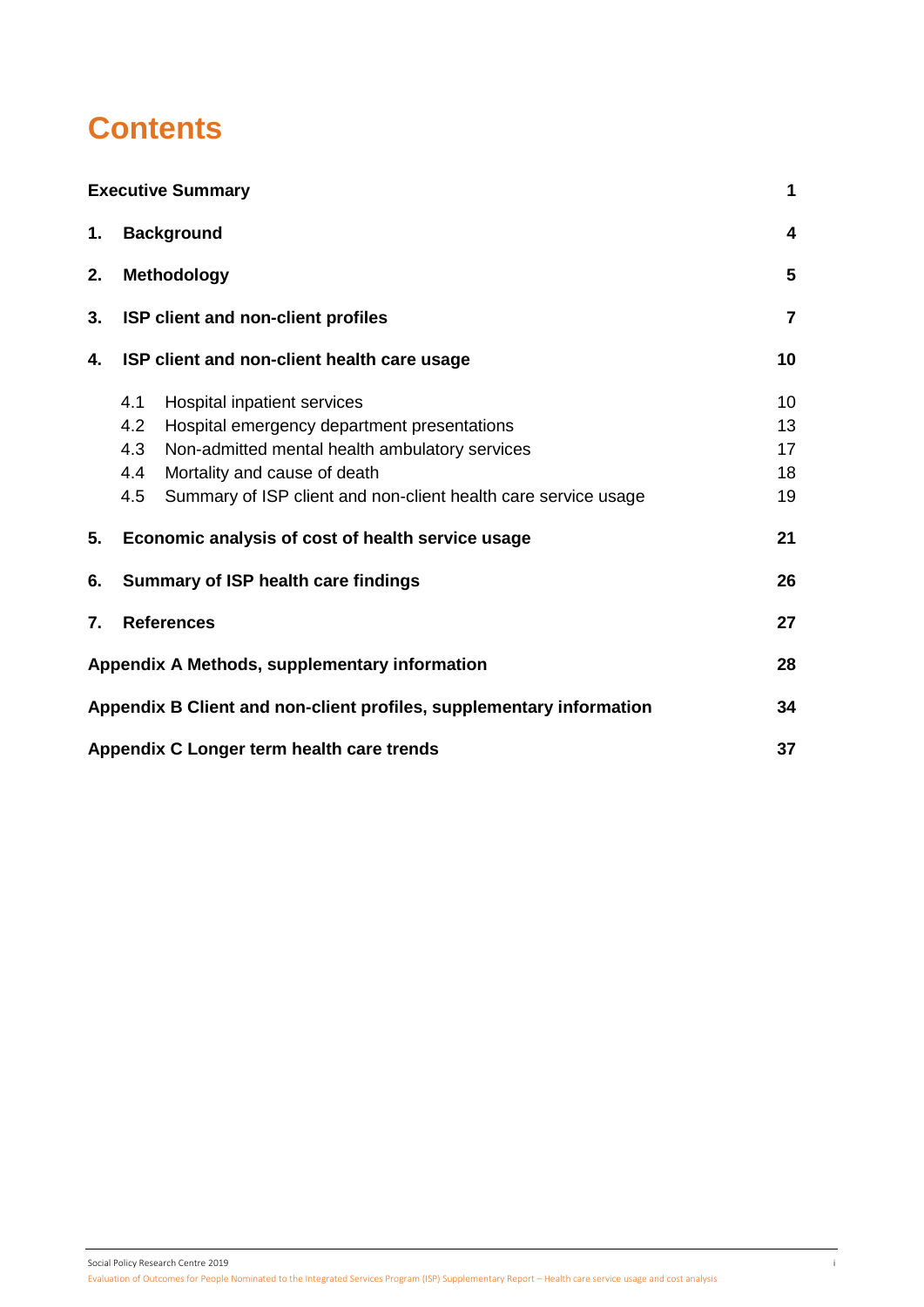# **List of Tables**

| Table 3.1 Baseline characteristics of ISP study and comparison groups         | $\overline{7}$   |
|-------------------------------------------------------------------------------|------------------|
| Table 3.2 Baseline diagnoses of ISP study and comparison groups               | 8                |
| Table 4.1 Change in average inpatient admissions per year                     | 11               |
| Table 4.2 Change in average inpatient days per year                           | 12               |
| Table 4.3 Longitudinal change in average inpatient days per year              | 12               |
| Table 4.4 Change in average number of ED presentations per year               | 15 <sub>15</sub> |
| Table 4.5 Change in average number of non-admitted contacts per year          | 18               |
| Table 4.6 Mortality and cause of death                                        | 19               |
| Table 5.1 Change in average DRG cost per client 2 years prior vs 2 years post | 22               |
| Table 5.2 Change in average DRG cost per year                                 | 23               |
| Table 5.3 Estimated ISP hospital costs avoided per year                       | 24               |
|                                                                               |                  |
| Table A.1 Reason for ISP client non-consent                                   | 33               |
| Table B.1 Cultural background of ISP clients and comparative populations      | 36               |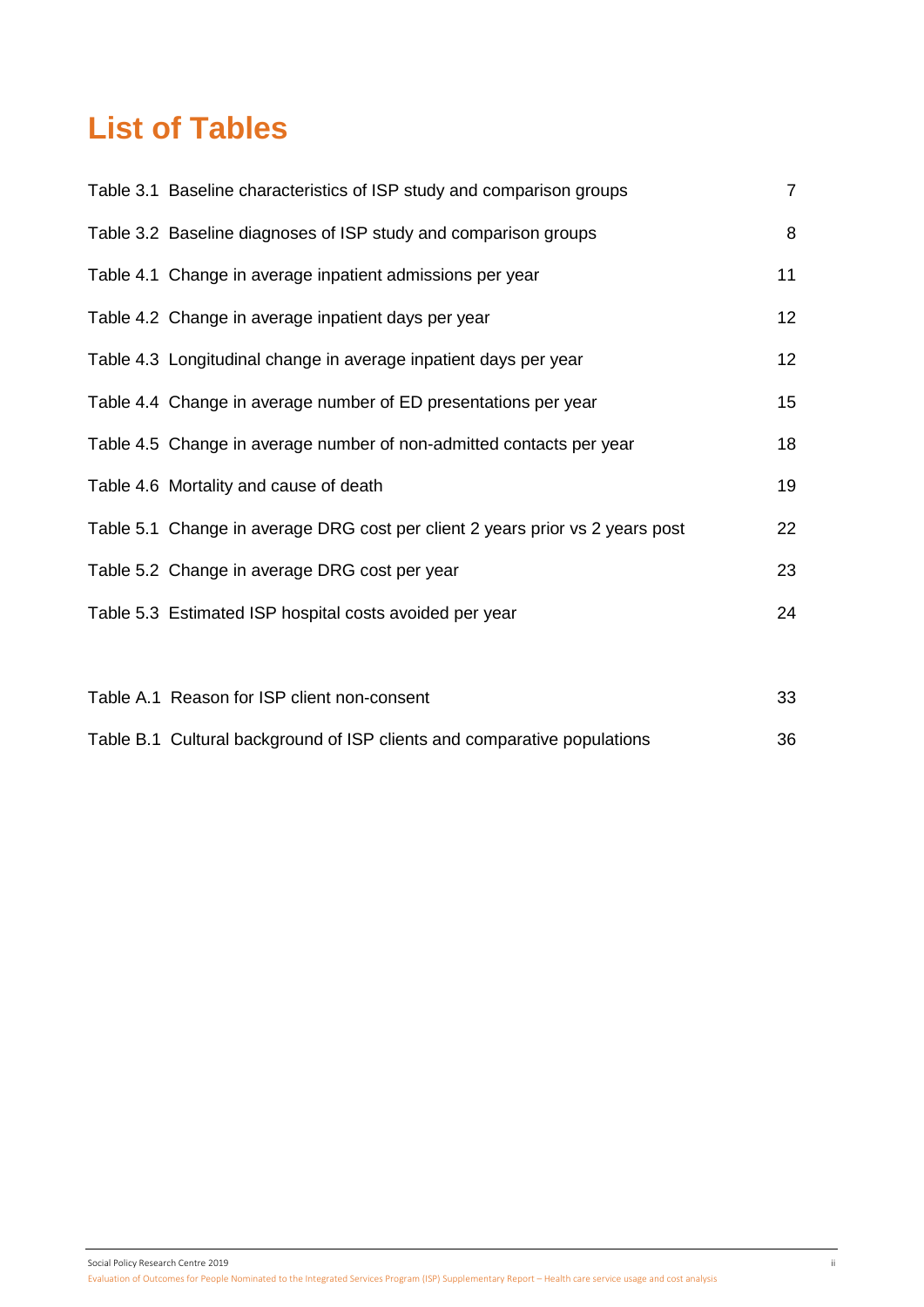# **List of Figures**

| Figure 3.1 Client length of time in the ISP                              | 9  |
|--------------------------------------------------------------------------|----|
| Figure 4.1 Total hospital admissions per year                            | 10 |
| Figure 4.2 Emergency department presentations per quarter                | 14 |
| Figure 4.3 Average mental health ambulatory contacts per person per year | 17 |
| Figure 5.1 Total admitted patient DRG cost per year                      | 21 |
|                                                                          |    |
| Figure A.1 ISP study and comparison control groups, sample sizes         | 30 |
| Figure A.2 ISP study groups and linked dataset timeframes                | 31 |
| Figure B.1 Age distribution of ISP clients by gender                     | 34 |
| Figure B.2 Age distribution of non-ISP clients by gender                 | 35 |
| Figure C.1 Hospital admissions per quarter                               | 37 |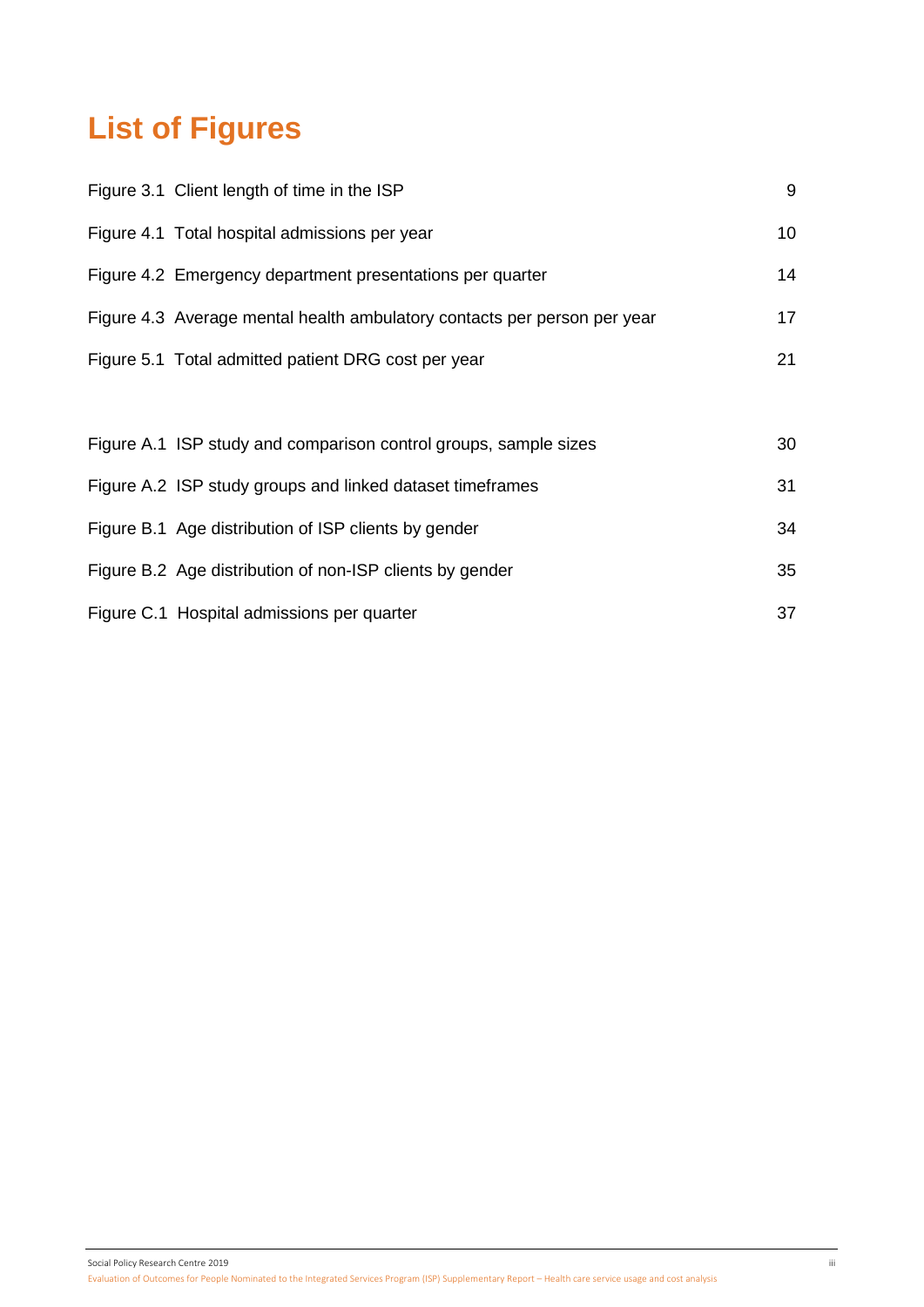# **Abbreviations**

| <b>ABS</b>    | <b>Australian Bureau of Statistics</b>                    |
|---------------|-----------------------------------------------------------|
| <b>ADHC</b>   | Ageing, Disability and Home Care                          |
| <b>ATSI</b>   | Aboriginal and Torres Strait Islander                     |
| <b>CALD</b>   | <b>Culturally and Linguistically Diverse</b>              |
| <b>CHeReL</b> | Centre for Health Record Linkage (NSW Ministry of Health) |
| <b>DRG</b>    | <b>Diagnostic Related Group</b>                           |
| ED            | <b>Emergency Department</b>                               |
| <b>FACS</b>   | Department of Family and Community Services               |
| <b>HASI</b>   | Housing and Accommodation Support Initiative              |
| <b>HREC</b>   | <b>UNSW Human Research Ethics Committee</b>               |
| <b>ISP</b>    | Integrated Services Program (the Program)                 |
| <b>NDIS</b>   | National Disability Insurance Scheme                      |
| <b>NSW</b>    | <b>New South Wales</b>                                    |
| <b>SPRC</b>   | Social Policy Research Centre                             |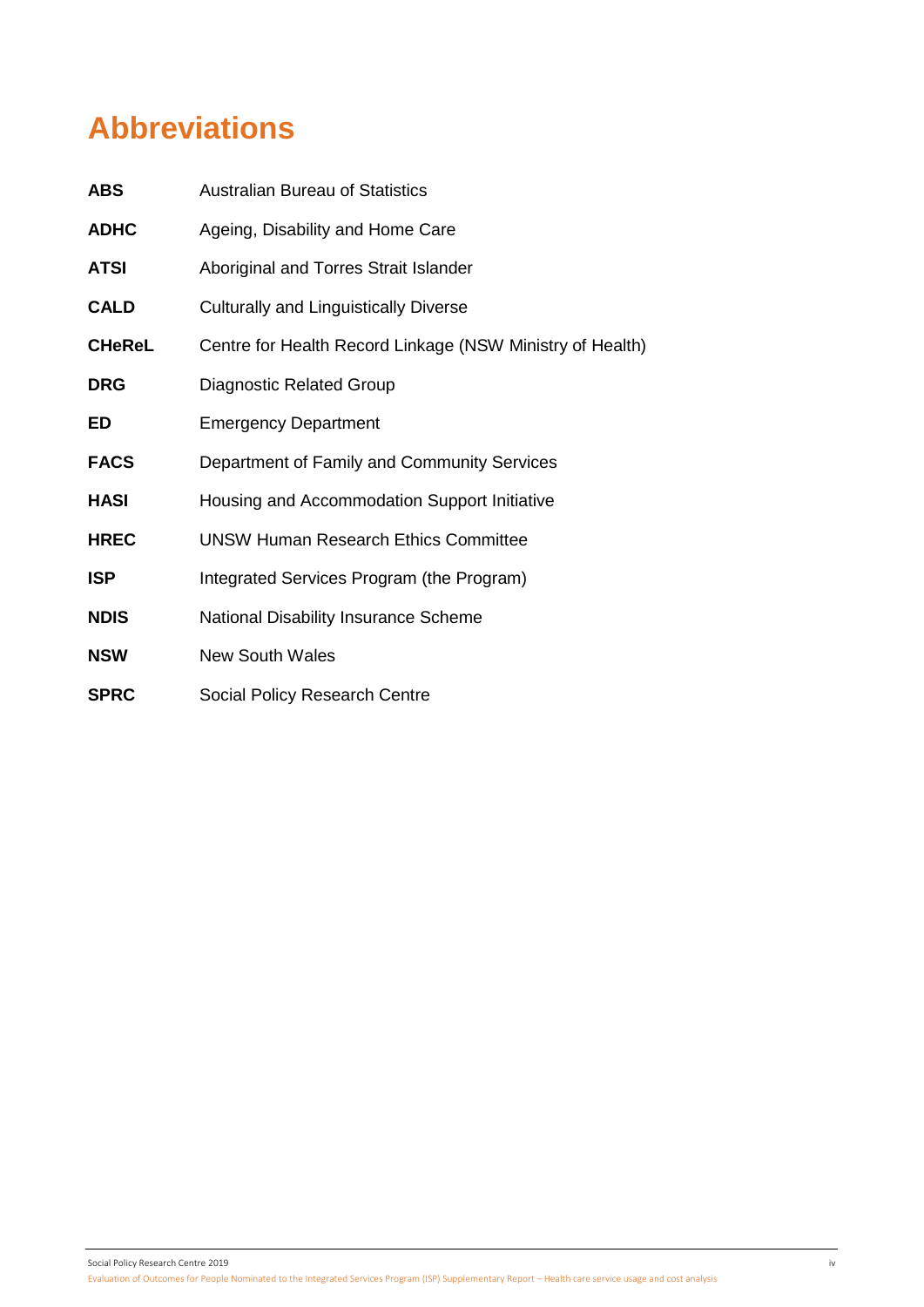# <span id="page-6-0"></span>**Executive Summary**

The Integrated Services Program (ISP) coordinates cross-agency support for adults who have multiple and complex support needs, often as a result of mental illness, intellectual disability, or drug and alcohol use. Funded by the New South Wales (NSW) Government, the ISP has operated in the Sydney metropolitan area since 2005. The Social Policy Research Centre (SPRC) at UNSW Sydney was commissioned to undertake a program evaluation in 2015 by the Program's lead agency, NSW Ageing, Disability and Home Care (ADHC), a division of the NSW Department of Family and Community Services (FACS). The evaluation report was published in December 2016 (Purcal et al., 20[1](#page-6-1)6).<sup>1</sup> As part of the evaluation, a supplementary data linkage was initiated to examine ISP-related health care service usage for ISP clients and a non-client comparison group. This report presents findings of the health care data linkage component of the evaluation. It is to be read in conjunction with the 2016 evaluation report.

The ISP evaluation report provided preliminary findings of positive health care-related outcomes for ISP clients, including positive initial indication of related health service usage. The evaluation findings were limited in its quantitative components as a result of small client sample sizes and lack of secondary data sources available during the evaluation period. The health care data linkage in this second report aims to further inform policy-makers about cost and operationally effective models of service provision for people with complex needs.

While the 2016 evaluation relied on self-reported or recorded program health data, the health care data linkage in this report provides extensions and benefits including:

- detailed health service records from multiple Ministry of Health datasets, including hospital, emergency department and non-admitted mental health ambulatory content
- data for consenting current and all former ISP clients (study group), as well as the identified non-client cohort (comparison group), and
- data about retrospective health service history for several years prior to entering the ISP or being nominated for the Program (in the case of non-clients), which provided comparative data before and after Program entry to examine health service trends and changes, for both the study and comparison groups.

The extended data linkage assessed ISP health care service usage and related costs compared to avoided costs to the service system if the ISP did not exist. The time series framework used for the analysis focused on two years prior to, and two years following entry or nomination to the ISP. Additional research budget would allow further analyses, for example extending the time series framework past ISP exit dates. However, this would be associated with increasing statistical uncertainty. Preliminary analysis indicates that the findings presented below are sustained over longer timeframes.

The data linkage found that overall health care usage for ISP clients declined substantially following entry to the ISP compared to the non-client comparison group including:

-

<span id="page-6-1"></span><sup>1</sup> [https://www.sprc.unsw.edu.au/research/projects/evaluation-of-outcomes-for-people-nominated-to-the-integrated](https://www.sprc.unsw.edu.au/research/projects/evaluation-of-outcomes-for-people-nominated-to-the-integrated-services-program/)[services-program/](https://www.sprc.unsw.edu.au/research/projects/evaluation-of-outcomes-for-people-nominated-to-the-integrated-services-program/)

Social Policy Research Centre 2019 1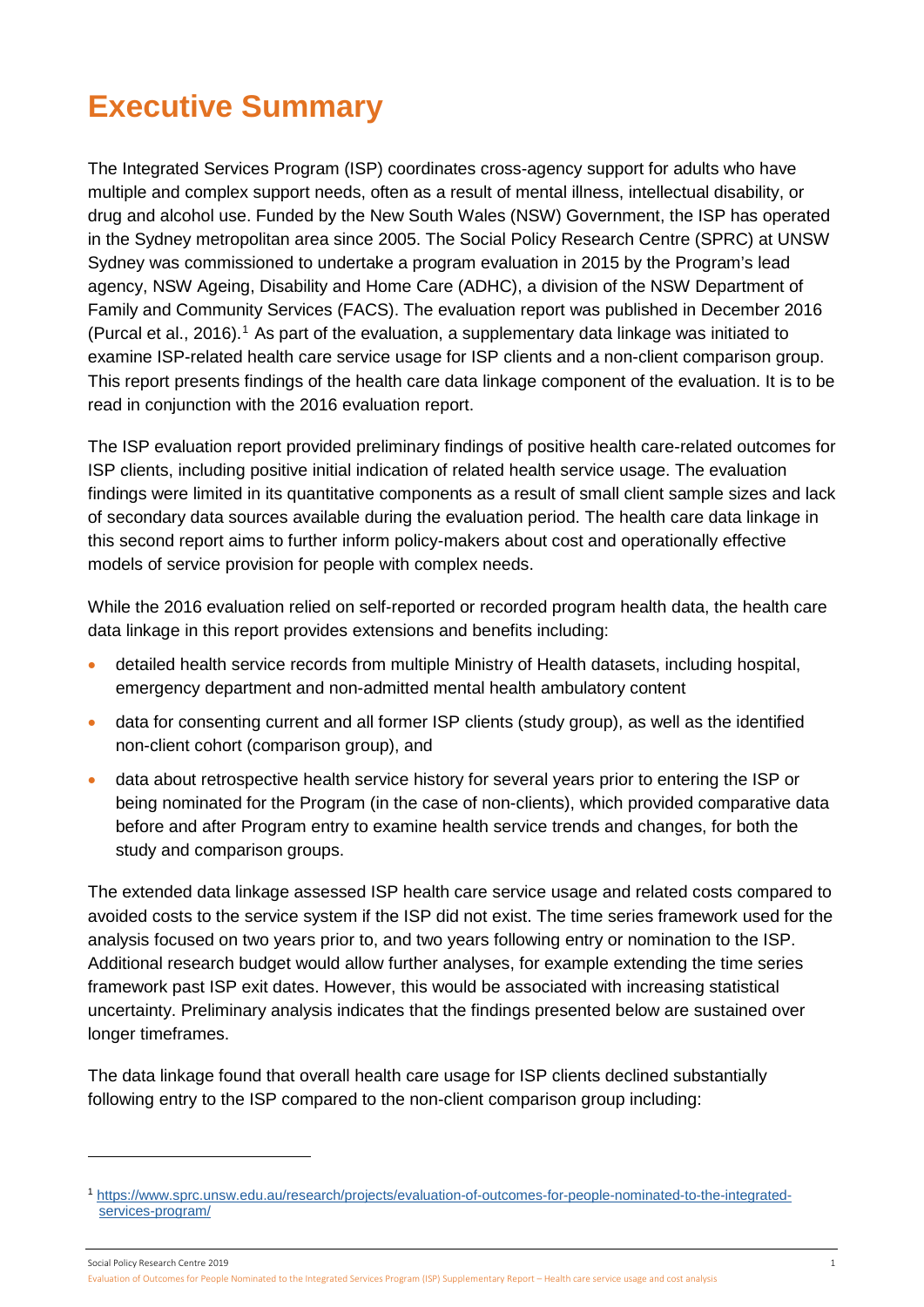### *Hospital admissions*

- ISP clients had an increased number of inpatient admissions in the period prior to Program entry, reflecting unmanaged or escalating health episodes, followed by a substantial and sustained decline in the number of admissions in successive years once in the ISP.
- Over the same before and after timeframe, the non-client comparison group showed a relatively stable lower level of admissions, with a minor increase in the year prior to their nomination to the ISP, suggesting the circumstances leading to their nomination.

### *Admitted days in hospital*

- In addition to the total number of hospital admissions, average admitted days per year per ISP client also escalated in the 12 months prior to entering the Program to 109.1 days, partially due to a small number of clients with long-stay admissions, statistically significantly different from the comparison group for the same period with average admitted days per year of 36.4 days.
- Following entry to the ISP, client average admitted days per year declined substantially in Year 1 to 78.5 days, with a sustained statistically significant further decline in Year 2 (post entry) to 14.8 days, to a level below and not statistically different to the comparison group.

### *Emergency department presentations*

- Consistent with hospital admissions and admitted days per year, emergency department (ED) presentations showed a similar pattern of escalated events in the period prior to entry to the ISP, followed by a substantial decline following entry to the Program.
- ISP client average ED presentations per year increased in the 12 months prior to entry from 5.4 to 10.4, followed by a decline post entry to 7.8 in Year 1 and a further substantial decline in Year 2 to 5.9.
- Over the same period, comparison group average ED presentations per year increased from 5.2 to 6.5 prior to nomination, followed by a minor increase in Year 1 post nomination to 6.6 and a further increase in Year 2 to 7.3.

### *Mental health ambulatory service use*

- The average number of non-admitted contacts per year for ISP clients was relatively stable prior to entering the Program, declining from 26.5 to 25.8, followed by a minor decline in Year 1 to 23.5 and an increase in Year 2 to 27.2. None of these changes were statistically significant.
- By comparison, over the same period the comparison group showed high variation in accessing community-based mental health services, with average contacts increasing significantly prior to nomination from 15.4 to 30.9, followed by a further substantial increase in Year 1 to 45.4 and a subsequent substantial fall in Year 2 to 33.9.

### *Health care service cost*

- The findings above indicate reduced annual estimated health care cost post entry to the Program of \$3.4 million including:
	- o cost reduction for hospital admissions of around \$1 million
	- o further reduction for admitted hospital days of \$2.3 million

Social Policy Research Centre 2019 2

Evaluation of Outcomes for People Nominated to the Integrated Services Program (ISP) Supplementary Report – Health care service usage and cost analysis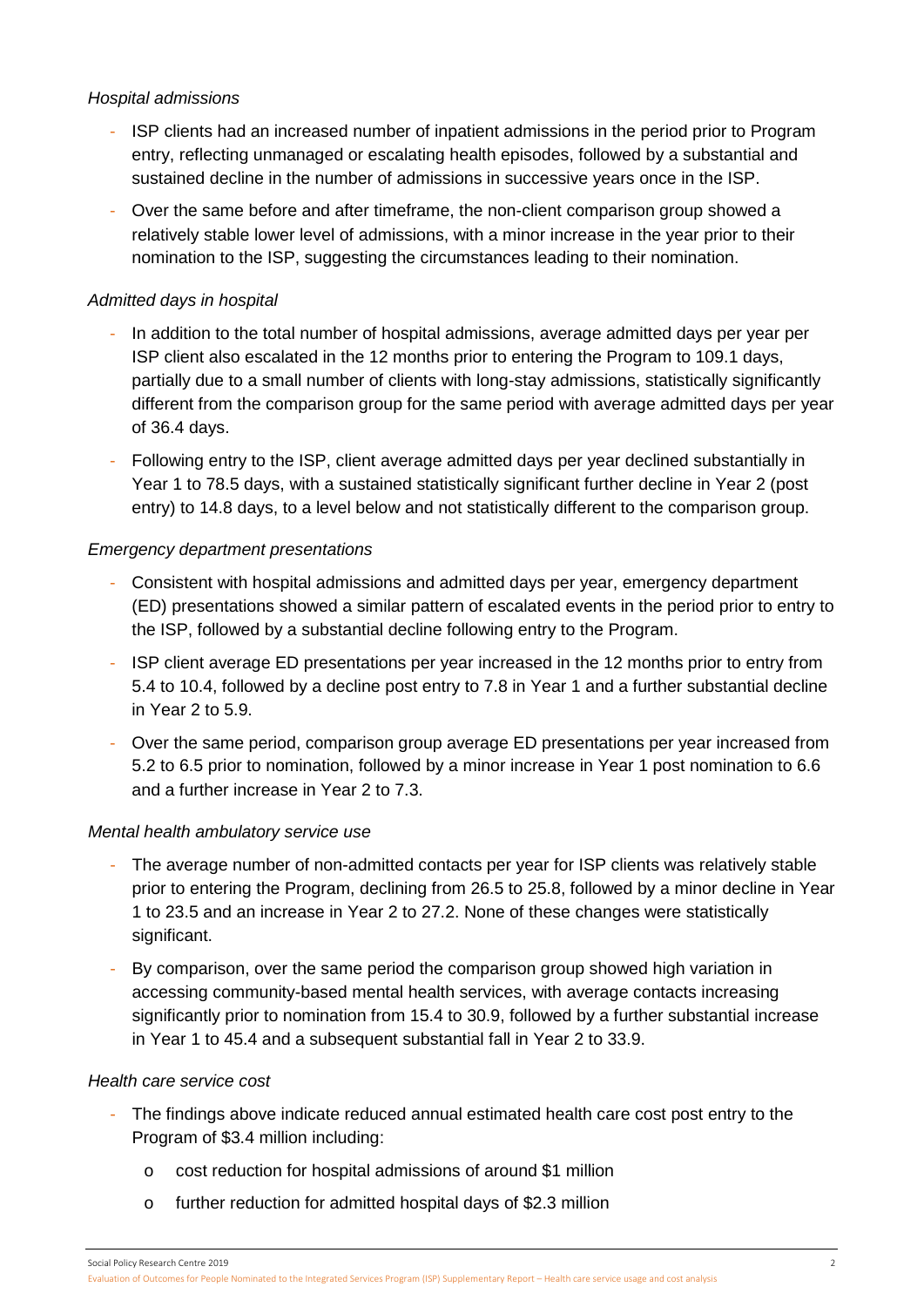- o reduced ED presentations, producing cost avoided of \$72,416.
- Estimated average health care cost avoided per client conservatively indicates a cost offset of \$69,913, representing 26% of total ISP client cost.
- Combined with previously estimated corrective service cost avoided of \$10,883 (4% of total program cost) (Purcal et al., 2016), the total cost offsets per ISP client conservatively account for \$80,797 per client, representing 30% of the total Program cost per year.

In summary, the health care data linkage validates and builds on preliminary positive health care outcomes presented in the evaluation report. The linkage showed that the ISP results in lowering and stabilising client health care usage. It identified substantial and sustained declines in hospital admissions, inpatient days per year, and ED presentations post entry. This, in combination with avoided corrective services cost, represents an offset per ISP client of 30 per cent of the Program cost per year.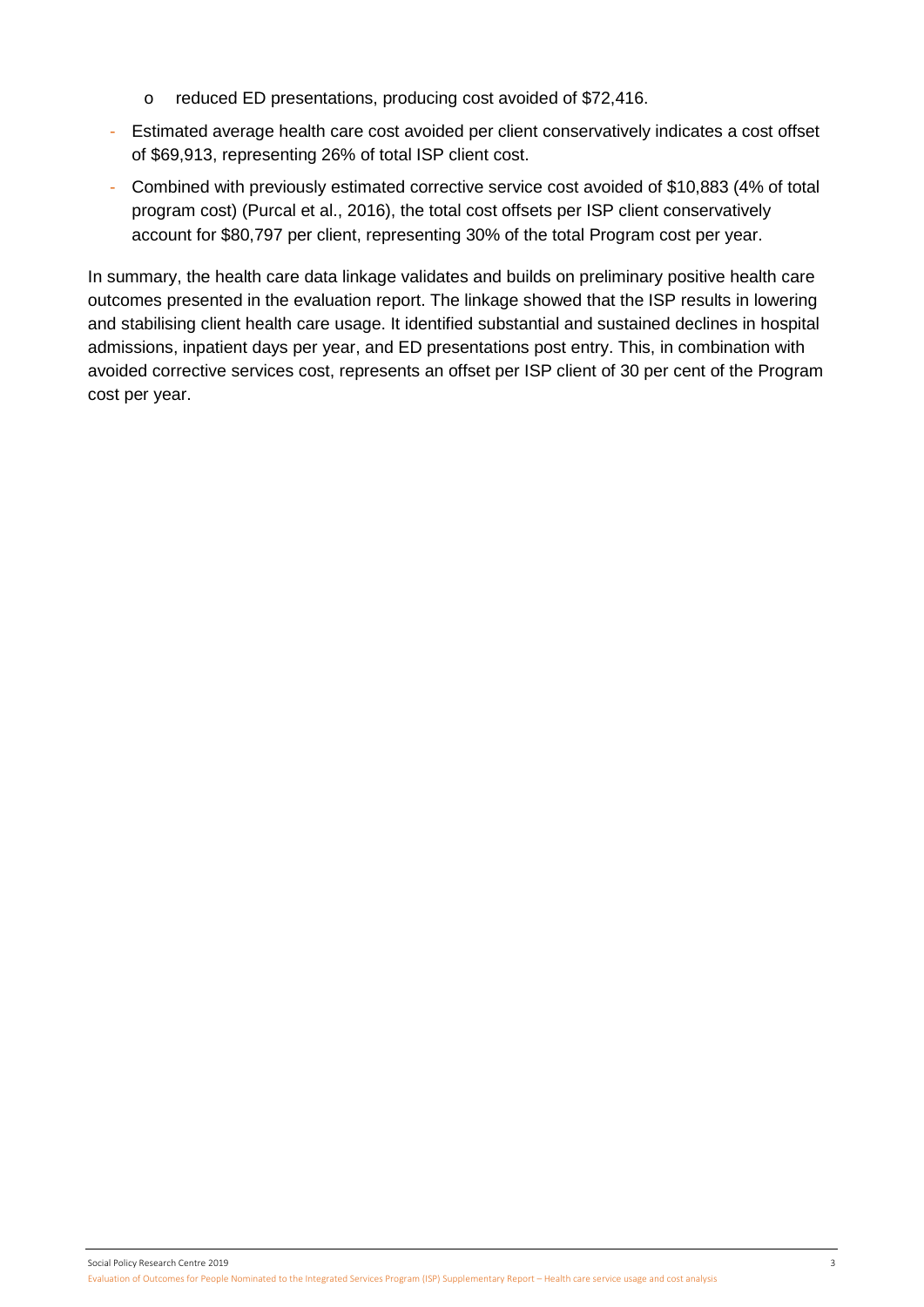# <span id="page-9-0"></span>**1. Background**

The New South Wales (NSW) Department of Family and Community Services, Ageing, Disability and Home Care (ADHC) commissioned the Social Policy Research Centre (SPRC) at UNSW Sydney to undertake an evaluation of the Integrated Services Program (ISP, the Program). ADHC has administered the ISP in partnership with Housing NSW and the NSW Ministry of Health since 2005. The ISP establishes coordinated cross-agency responses for adult clients who have multiple and complex needs including mental illness, personality disorder, intellectual disability, acquired brain injury, and/or drug and alcohol use. Clients exhibit behaviours which place themselves and/or others at significant risk of harm.

The SPRC evaluated the Program costs and outcomes achieved by ISP clients, and the evaluation findings were published in Purcal et al. (2016). The evaluation examined secondary data sources from program partner agencies including NSW Health, Corrective Services, the Public Guardian, Juvenile Justice, and NSW Housing and Community Services. ADHC obtained secondary linked data from Corrective Services for ISP clients. Outcome data from other partner agencies was not available at the time, and no secondary data was available for a comparison group of non-clients.

Therefore, the project developed specifications for a supplementary component to undertake data linkage of health care datasets for ISP clients as well as a comparison group. The Centre for Health Record Linkage (CHeReL) at the NSW Ministry of Health developed the data linkage for ISP clients and non-clients. SPRC received the health care linkage datasets in May 2017. The supplementary analysis assessed hospital inpatient, emergency department and mental health service usage before and after entry to the Program, and for a comparison group of non-clients who were nominated but did not enter the ISP. The findings are presented in this report, which is to be read in conjunction with the first report (Purcal et al., 2016).

There is growing evidence showing that people with intellectual disability and complex needs experience poorer physical and mental health than the general population and often have difficulty accessing health care services (Reppermund et al., 2017). With the increased investment in specialised programs, there has also been a growing interest in measuring the outcomes for service users, and costs and benefits to government and the community more widely.

This supplementary health care data linkage provides further details of ISP clients and new comparative details of non-client (comparison group) health care service usage, to determine avoided costs to the service system if the ISP did not exist. This contributes to the evaluation aim to examine the longer-term client outcomes achieved by the ISP and to inform policy-makers about cost and operationally effective models of service provision for people with complex needs. Although program funding is currently in transition to the federal government under the National Disability Insurance Scheme (NDIS), the related health care and wider service sector costs and offsets remain within the NSW state government sector.

Social Policy Research Centre 2019 4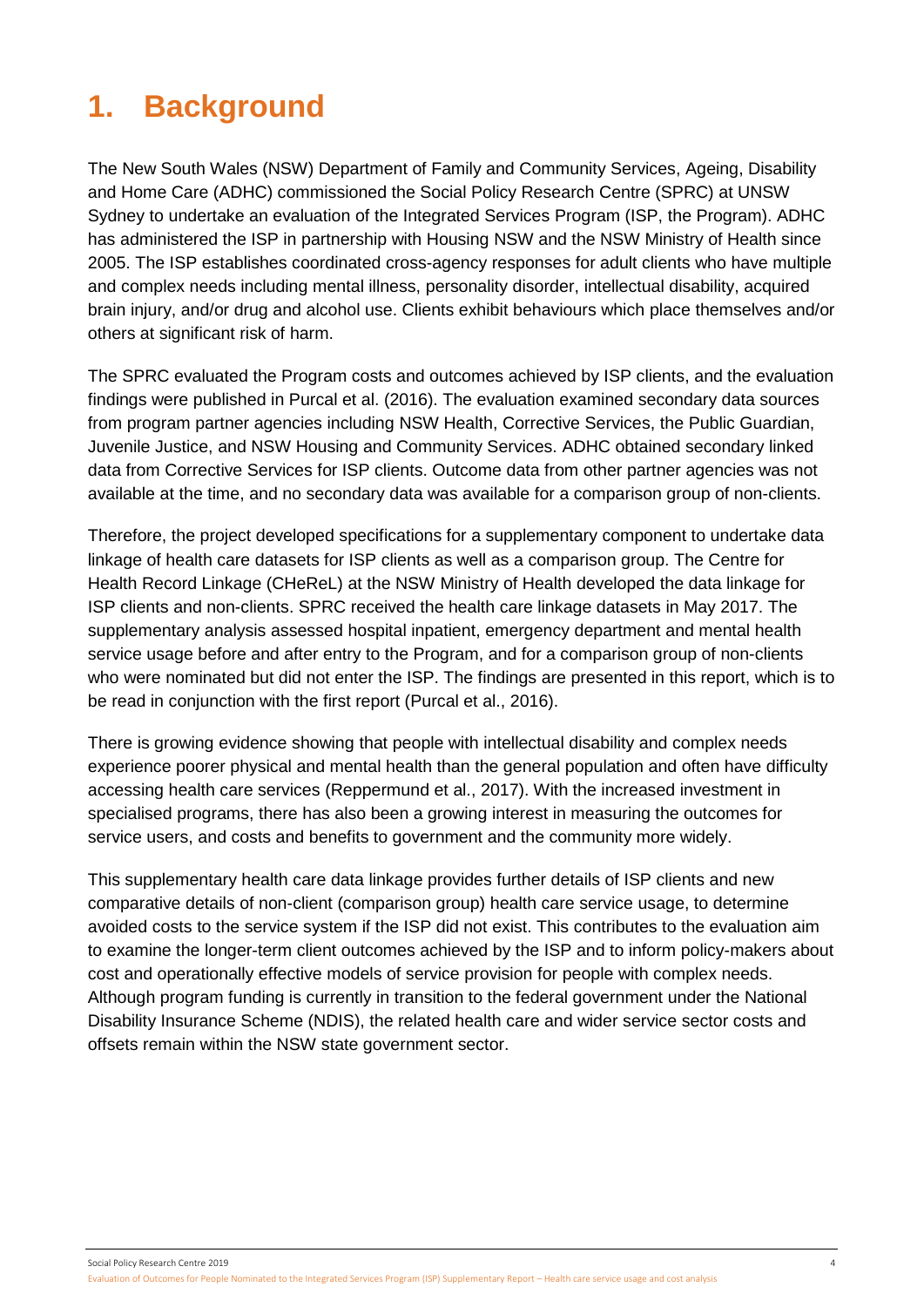# <span id="page-10-0"></span>**2. Methodology**

This component of the evaluation provides a supplementary extension to the final report published in December 2016, which assessed outcomes of the ISP and found generally positive results. This component incorporates the ISP health care data linkage. The methodology described in this section is presented in context of the overarching evaluation methodology in the first report (Purcal et al., 2016).

The health care data linkage analysis provides several extensions and benefits to the core evaluation including:

- Detailed health service records from multiple Ministry of Health datasets:
	- admitted patient records, including psychiatric unit admissions
	- emergency department presentations
	- mental health ambulatory (non-admitted community services), and
	- mortality data identifying deaths in client and comparison groups
- Data for all consenting current and all former ISP clients (study group)
- Data for all identified non-clients (comparison group)
- Retrospective health service history for several years prior to entering the ISP or being nominated for the Program (in the case of non-clients)
- Comparative before and after Program entry data to support paired before and after health service trends and changes for both the study and comparison groups
- Detailed health service resource usage for estimation of health service cost including:
	- hospital admissions and lengths of stay
	- Diagnostic Related Group (DRG) estimated cost of health care procedures
	- emergency department attendances and outcomes
- Detailed health care data not dependent on self-reported content with small sample sizes and potential errors.

The detailed methodology is described in Appendix A.

## **Limitations**

Although there were large datasets in the final health care linkage, the number of health care episodes per quarter before and after entry or nomination to the Program were relatively small in some cases. Additionally, the number of current ISP clients who provided consent for the linkage was limited. Larger ISP client and comparison group sample sizes may have supported additional significant findings.

The health care service analysis was also limited by the budgeted time available for the data linkage project. Therefore, the focus was on developing the core time series framework and examining health service patterns for the two years prior to and two years following ISP entry or nomination, where Program intervention was the predominant change. This two-year timeframe

Social Policy Research Centre 2019 5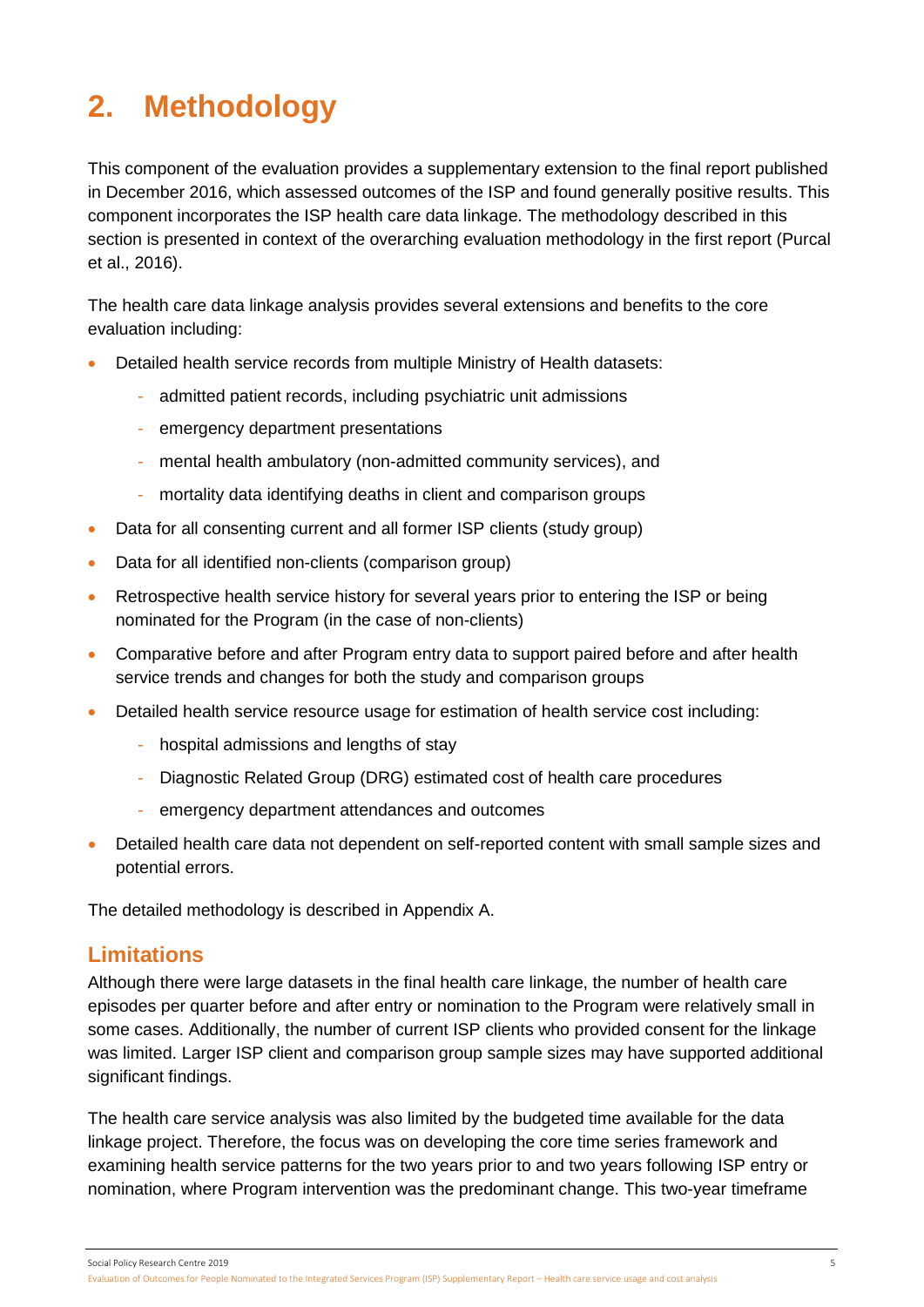focus is likely to understate ongoing health care benefits and service system cost offsets over following extended years (see 4.1 and Appendix C).

The project has produced core linked health care datasets that could be further developed to support additional analyses, for example to extend the time series framework across ISP exit dates and examine specifically the health service trends after exit from the Program. This work is however associated with increasing uncertainty and shrinking sample sizes that are likely to reflect characteristic variation of small numbers of ISP clients.

Social Policy Research Centre 2019 6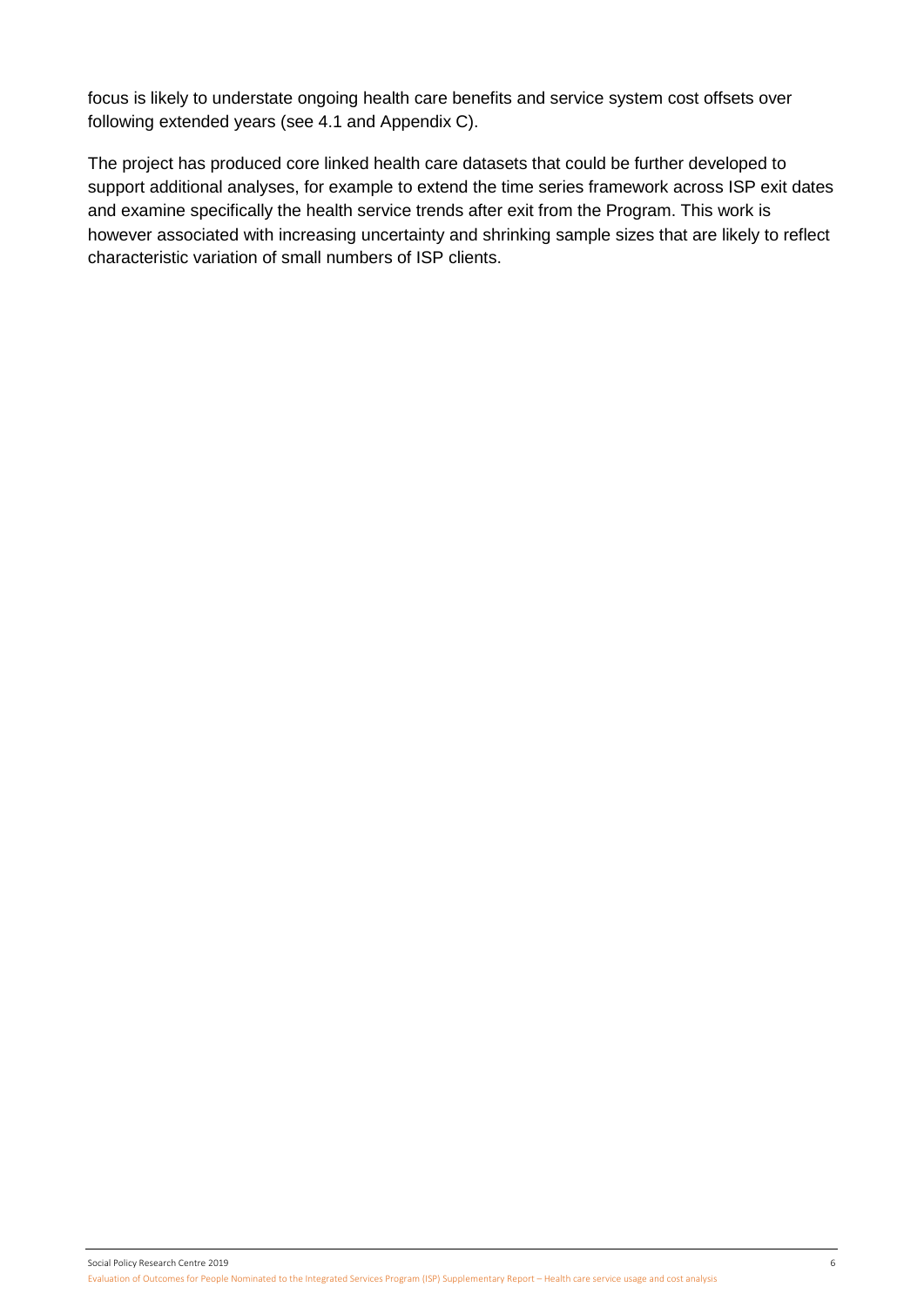# <span id="page-12-0"></span>**3. ISP client and non-client profiles**

Among the 50 ISP clients in the health care data linkage study group, demographic details were available for 49 clients (Table 3.1). The baseline characteristics combined confirmed relatively similar profiles for the study and comparison groups across age, gender and diagnostic groups. Supplementary information is in Appendix B.

| Demographics                                                     | <b>Study</b><br><b>Control</b><br>$(n=50)$<br>$(n=42)$ |        | <b>Total</b><br>$(n=92)$ |        |                |        |         |
|------------------------------------------------------------------|--------------------------------------------------------|--------|--------------------------|--------|----------------|--------|---------|
|                                                                  | N                                                      | %      | N                        | %      | N              | %      | p-value |
| Gender                                                           |                                                        |        |                          |        |                |        | 0.992   |
| Female                                                           | 19                                                     | 38.0%  | 16                       | 38.1%  | 35             | 38.0%  |         |
| Male                                                             | 30                                                     | 60.0%  | 25                       | 59.5%  | 55             | 59.8%  |         |
| Unknown                                                          | 1                                                      | 2.0%   | $\mathbf{1}$             | 2.4%   | $\overline{2}$ | 2.2%   |         |
| <b>Total</b>                                                     | 50                                                     | 100.0% | 42                       | 100.0% | 92             | 100.0% |         |
| Age group                                                        |                                                        |        |                          |        |                |        | 0.455   |
| 18 and under                                                     | 5                                                      | 10.0%  | 5                        | 11.9%  | 10             | 10.9%  |         |
| 19 to 24                                                         | 5                                                      | 10.0%  | $\boldsymbol{9}$         | 21.4%  | 14             | 15.2%  |         |
| 25 to 34                                                         | 16                                                     | 32.0%  | $\overline{7}$           | 16.7%  | 23             | 25.0%  |         |
| 35 to 44                                                         | 13                                                     | 26.0%  | 10                       | 23.8%  | 23             | 25.0%  |         |
| 45 to 54                                                         | 8                                                      | 16.0%  | 8                        | 19.0%  | 16             | 17.4%  |         |
| 55 to 64                                                         | $\overline{2}$                                         | 4.0%   | 1                        | 2.4%   | 3              | 3.3%   |         |
| 65 and over                                                      | $\mathbf 0$                                            | 0.0%   | 1                        | 2.4%   | 1              | 1.1%   |         |
| Unknown                                                          | 1                                                      | 2.0%   | 1                        | 2.4%   | $\overline{2}$ | 2.2%   |         |
| <b>Total</b>                                                     | 50                                                     | 100.0% | 42                       | 100.0% | 92             | 100.0% |         |
| <b>Aboriginal and Torres</b><br><b>Strait Islander (ATSI)</b>    |                                                        |        |                          |        |                |        | 0.001   |
| No                                                               | 29                                                     | 58.0%  | 37                       | 88.1%  | 66             | 71.7%  |         |
| Yes                                                              | $\overline{4}$                                         | 8.0%   | 4                        | 9.5%   | 8              | 8.7%   |         |
| Unknown                                                          | 17                                                     | 34.0%  | 1                        | 2.4%   | 18             | 19.6%  |         |
| <b>Total</b>                                                     | 50                                                     | 100.0% | 42                       | 100.0% | 92             | 100.0% |         |
| <b>Culturally and</b><br><b>Linguistically Diverse</b><br>(CALD) |                                                        |        |                          |        |                |        | 0.001   |
| <b>No</b>                                                        | 20                                                     | 40.0%  | 35                       | 83.3%  | 55             | 59.8%  |         |
| Yes                                                              | 13                                                     | 26.0%  | 6                        | 14.3%  | 19             | 20.7%  |         |
| Unknown                                                          | 17                                                     | 34.0%  | 1                        | 2.4%   | 18             | 19.6%  |         |
| <b>Total</b>                                                     | 50                                                     | 100.0% | 42                       | 100.0% | 92             | 100.0% |         |

<span id="page-12-1"></span>

|  |  | Table 3.1 Baseline characteristics of ISP study and comparison groups |  |  |  |  |
|--|--|-----------------------------------------------------------------------|--|--|--|--|
|--|--|-----------------------------------------------------------------------|--|--|--|--|

Source: ISP client program data (n=50); ISP nomination data (n=42)

ISP clients characteristically had complex needs, generally with multiple diagnoses. The baseline diagnoses for the ISP client and comparison groups was similar across the major diagnostic groups, as well as the number of diagnoses (Table 3.2). The ISP client group had a higher proportion of the most common mental health diagnoses (n=27, 54.0%) compared to the comparison group (n=16, 38.1%). The other diagnostic groups were relatively similar across each cohort and were not significantly different at the 0.05 significance level (p=0.072).

Social Policy Research Centre 2019 7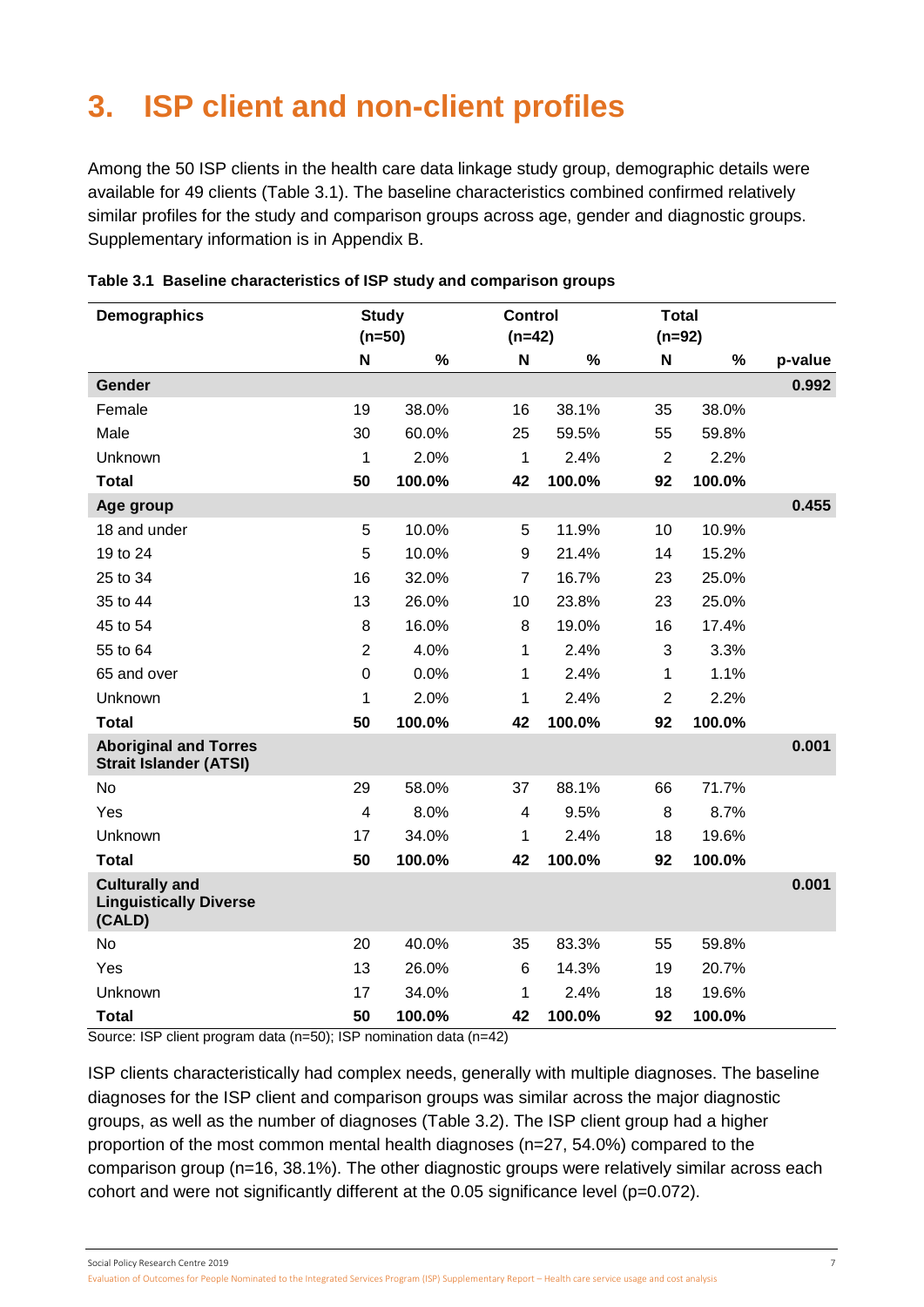The proportions of the study and comparison group with high numbers of diagnoses were relatively similar, with a slightly higher proportion of the comparison group with five diagnoses (n=6, 15.4%) and slightly fewer with six diagnoses (n=2, 5.1%). Overall each group reflected high levels of complex need, and they were not significantly different (p=0.386).

| <b>Diagnoses</b>                                                               | <b>Study</b> |          | <b>Control</b>            |        |                | <b>Total</b> |         |
|--------------------------------------------------------------------------------|--------------|----------|---------------------------|--------|----------------|--------------|---------|
|                                                                                |              | $(n=50)$ | $(n=42)$                  |        | $(n=92)$       |              |         |
|                                                                                | $\mathbf N$  | $\%$     | $\boldsymbol{\mathsf{N}}$ | $\%$   | N              | $\%$         | p-value |
| <b>Major Diagnostic Group</b>                                                  |              |          |                           |        |                |              | 0.072   |
| Mental Diseases and<br><b>Disorders</b>                                        | 27           | 54.0%    | 16                        | 38.1%  | 43             | 46.7%        |         |
| Nervous System                                                                 | 5            | 10.0%    | $\overline{7}$            | 16.7%  | 12             | 13.0%        |         |
| Unknown                                                                        | 4            | 8.0%     | $\overline{\mathbf{4}}$   | 9.5%   | $\,8\,$        | 8.7%         |         |
| Substance Use & Substance<br><b>Induced Organic Mental</b><br><b>Disorders</b> | 1            | 2.0%     | 6                         | 14.3%  | $\overline{7}$ | 7.6%         |         |
| Digestive System                                                               | 1            | 2.0%     | $\overline{4}$            | 9.5%   | 5              | 5.4%         |         |
| Injury, Poisoning and Toxic<br><b>Effects of Drugs</b>                         | 4            | 8.0%     | 1                         | 2.4%   | 5              | 5.4%         |         |
| Other                                                                          | 8            | 16.0%    | $\overline{\mathbf{4}}$   | 9.5%   | 12             | 13.0%        |         |
| <b>Total</b>                                                                   | 50           | 100.0%   | 42                        | 100.0% | 92             | 100.0%       |         |
| <b>Number of diagnoses</b>                                                     |              |          |                           |        |                |              | 0.386   |
| 1                                                                              | 3            | 6.3%     | 1                         | 2.6%   | 4              | 4.6%         |         |
| $\overline{2}$                                                                 | 4            | 8.3%     | 5                         | 12.8%  | 9              | 10.3%        |         |
| 3                                                                              | 16           | 33.3%    | 15                        | 38.5%  | 31             | 35.6%        |         |
| 4                                                                              | 11           | 22.9%    | 8                         | 20.5%  | 19             | 21.8%        |         |
| 5                                                                              | 3            | 6.3%     | 6                         | 15.4%  | 9              | 10.3%        |         |
| 6                                                                              | 8            | 16.7%    | $\overline{2}$            | 5.1%   | 10             | 11.5%        |         |
| $7 +$                                                                          | 3            | 6.3%     | $\overline{2}$            | 5.1%   | 5              | 5.7%         |         |
| <b>Total</b>                                                                   | 48           | 100.0%   | 39                        | 100.0% | 87             | 100.0%       |         |

### <span id="page-13-0"></span>**Table 3.2 Baseline diagnoses of ISP study and comparison groups**

Source: ISP client program data (n=50 –missing=1); ISP nomination data (n=42-missing=1)

The ISP was established in 2005 as a time-limited program to support clients for up to 18 months. In practice, many clients remained in the Program for longer periods. Most people in the health care data linkage study group had been in the Program for between 1–4 years. There were 19 longer-term clients (38%), who had been in the ISP for more than four years, and 11 of those had remained for six years or more (Figure 3.1). This reflects the longer time required to address some clients' multiple and complex needs, and limited options for transition to alternative support, even when their support needs have become stable (Purcal et al., 2016).

Of the 10 current clients (dark segments of bars), seven had been in the ISP for five years or longer, and all current clients had been in the Program for three years or more. The health care linkage study group included a larger sample of clients who had exited the Program, as well as a

Social Policy Research Centre 2019 8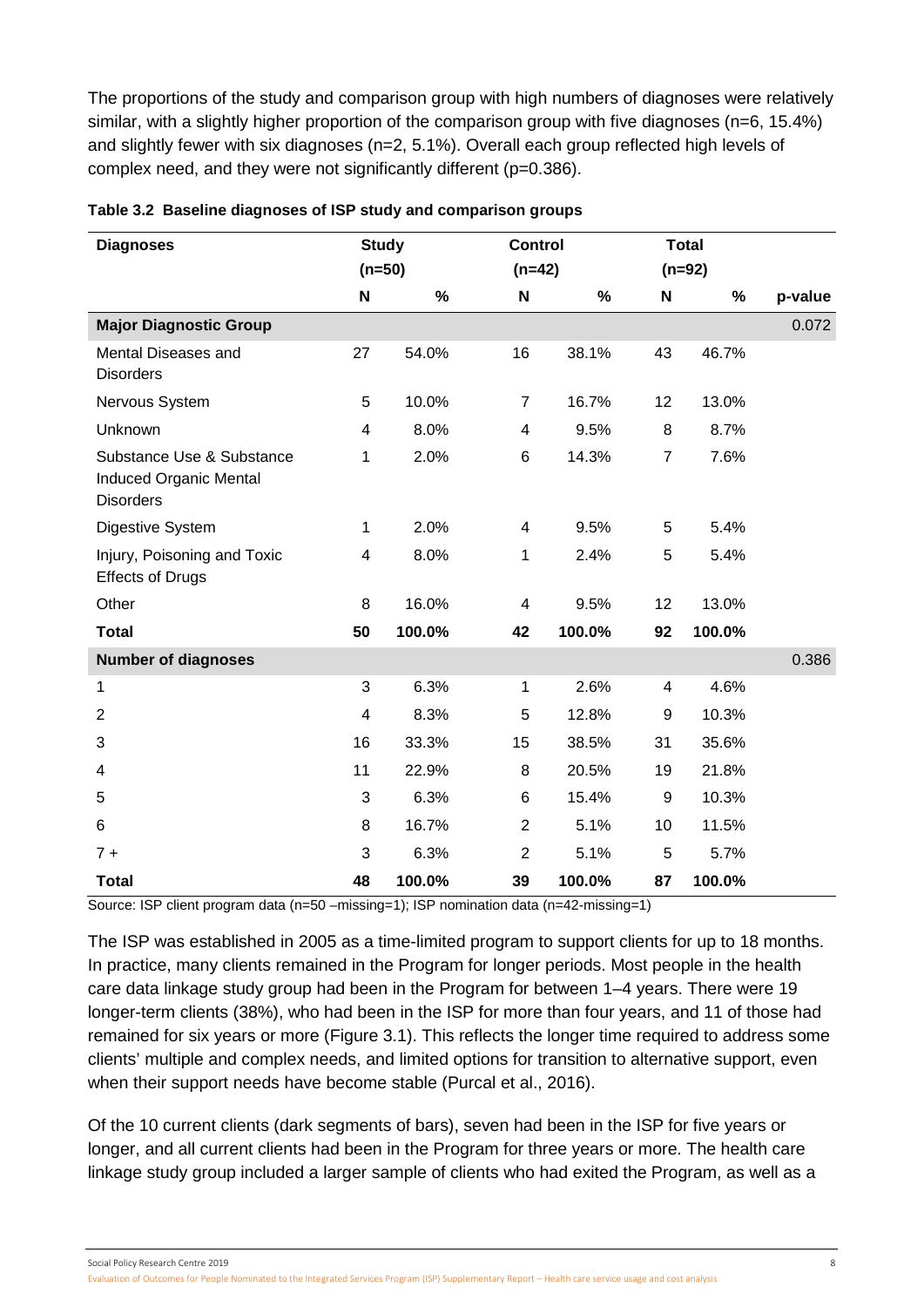minimum of two years since exiting, providing a post-exit sample of data linkage to examine whether the health care service usage levels during time in the Program were sustained.



<span id="page-14-0"></span>**Figure 3.1 Client length of time in the ISP**

Source: ISP client program data (n=50), current clients (n=10), former clients (n=40)

In summary, the ISP client and comparison group profiles show:

- The ISP client and comparison groups reflect similar baseline profiles across demographic and diagnostic characteristics including age, gender, major diagnostic groups and the high numbers of multiple diagnoses per person. The study and comparison groups were not significantly different across any of these categories.
- More men (61%, n=30) than women were in the current ISP client group, with a similar higher proportion of men in the comparison group (62%, n=26).
- The average age of clients was 35 years (range 18–63 years), and 82 per cent were single.
- The number of Aboriginal and Torres Strait Islanders and people from culturally and linguistically diverse backgrounds in the study and comparison groups were based on small sample sizes but indicated proportions similar to the general population.
- On entering the ISP, 94 per cent of clients had multiple diagnoses, with the majority having three or more diagnoses per person, indicating the complexity of support needs. Similar high levels of multiple diagnoses were also reflected in the non-client comparison group.
- Although the ISP was established as a time-limited program to support clients for up to 18 months, clients stayed in the ISP for about three years on average. This reflects the longer time required to address some clients' multiple and complex needs, and limited options for transition to alternative support, even when their support needs have become stable.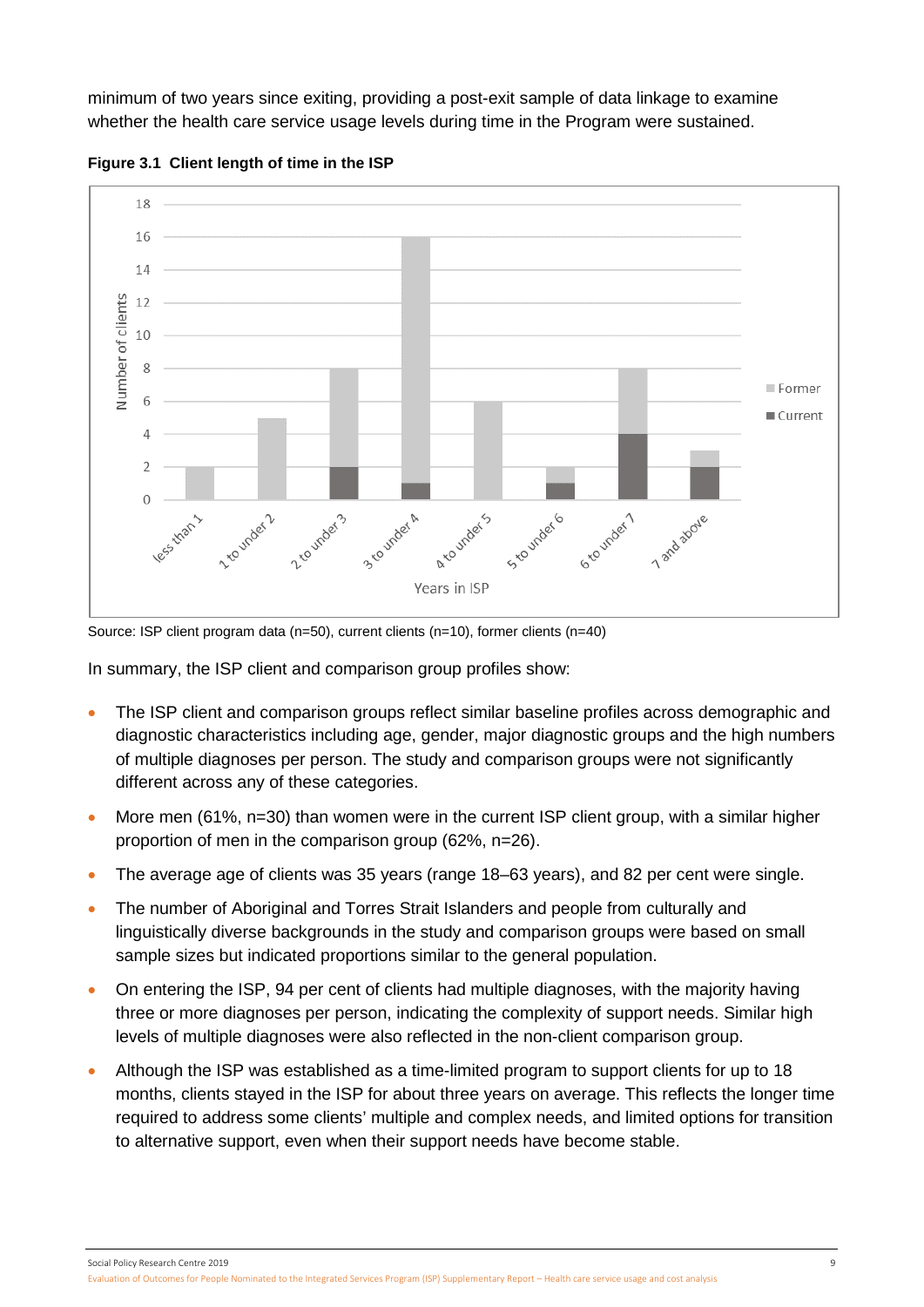# <span id="page-15-0"></span>**4. ISP client and non-client health care usage**

This section reports on health care service usage of ISP client and non-client comparison groups. Each data source is presented in the following sections for admitted patient episodes, emergency department presentations, and non-admitted mental health ambulatory services.

## <span id="page-15-1"></span>**4.1 Hospital inpatient services**

This section presents the use of hospital inpatient services for ISP clients and the non-client comparison group. The figures present the change in number of admissions and length of stay, including comparison between groups as well as paired before and after changes within each of the client and control cohorts. The section also reports on the hospital admission episode of care types.

## **Hospital inpatient admissions**

Overall, ISP clients show a trend in number of inpatient admissions, with increased episodes in the period prior to Program entry, reflecting unmanaged or escalating health episodes. Following entry to the ISP, clients showed a substantial and sustained decline in the number of admissions (Figure 4.1). Over the same timeframe, the paired before and after non-client comparison group remained relatively stable at a lower average level. The comparison group showed a minor increase in the year prior to their nomination to the ISP, suggesting the circumstances leading to their nomination.



### <span id="page-15-2"></span>**Figure 4.1 Total hospital admissions per year**

Source: ISP health care data linkage - NSW Admitted Patient Data Collection (APDC)

To examine the before and after trend, the average number of admissions per year were firstly compared for two years prior to and two years following entry or nomination to the Program (Table 4.1). The number of admissions is a summary initial indicator and does not reflect the often extended lengths of stay within each admission. The paired before and after study group presented an escalated annual average number of admissions in Year 2 prior to entry (6.1) and Year 1 prior to ISP entry (6.3). Over the same 2-year period prior to nomination, the comparison group had substantially lower average admissions of 2.8 in Year 2 and 3.8 in Year 1. Given the sample sizes

Social Policy Research Centre 2019 10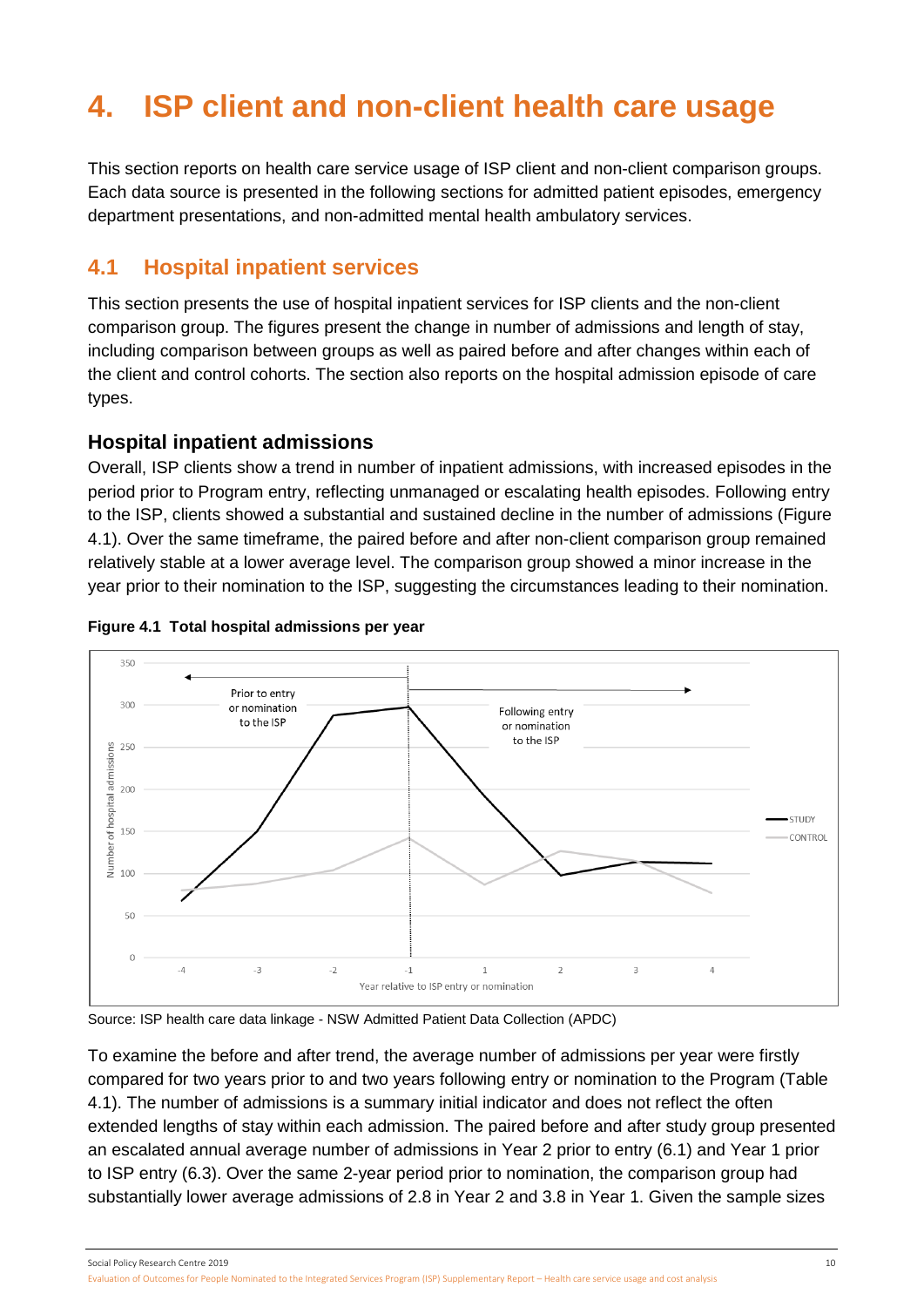and relatively small number of high admission individuals, the changes were not statistically significantly different.

In the 12 months following entry to the ISP the client study group declined from an average of 6.3 to 4.1 admissions per person per year, while the comparison group decreased from a lower 3.8 to 2.4 admissions per person, again not a statistically significant change. At Year 2 following entry to the Program, the study group declined further from 4.1 to 2.1, which was below the comparison group average admissions of 3.4, therefore returning to a longer-term lower average level in line with the comparison group.

| Year                | <b>Matched</b><br>clients | Year<br><b>Prior</b> | Year<br><b>Post</b> | Change | <b>Standard</b><br>deviation | 95% CI<br>Lower<br><b>Upper</b> |     | p-<br>value |
|---------------------|---------------------------|----------------------|---------------------|--------|------------------------------|---------------------------------|-----|-------------|
| Study group         |                           |                      |                     |        |                              |                                 |     |             |
| $Y-2$ to $Y-1$      | 47                        | 6.1                  | 6.3                 | 0.2    | 7.0                          | $-1.8$                          | 2.3 | 0.836       |
| $Y-1$ to $Y+1$      | 47                        | 6.3                  | 4.1                 | $-2.3$ | 12.2                         | $-5.8$                          | 1.3 | 0.213       |
| $Y+1$ to $Y+2$      | 47                        | 4.1                  | 2.1                 | $-2.0$ | 7.3                          | $-4.1$                          | 0.1 | 0.067       |
| Comparison<br>group |                           |                      |                     |        |                              |                                 |     |             |
| $Y-2$ to $Y-1$      | 37                        | 2.8                  | 3.8                 | 1.0    | 3.1                          | 0.0                             | 2.1 | 0.056       |
| $Y-1$ to $Y+1$      | 37                        | 3.8                  | 2.4                 | $-1.4$ | 5.0                          | $-3.1$                          | 0.2 | 0.078       |
| $Y+1$ to $Y+2$      | 37                        | 2.4                  | 3.4                 | 1.1    | 3.7                          | $-0.1$                          | 2.3 | 0.083       |

<span id="page-16-0"></span>

| Table 4.1 Change in average inpatient admissions per year |  |
|-----------------------------------------------------------|--|
|-----------------------------------------------------------|--|

Source: ISP health care data linkage - NSW Admitted Patient Data Collection (APDC)

n=84, study group n=47, comparison group n=37, paired t-test on matched before and after clients and non-clients

Overall the average admissions for the ISP study group reflect increased levels in Year 2 and Year 1 prior to entry to the Program, followed by decreases in successive years once in the Program, returning to a similar longer-term average level as the comparison group. The trajectory of decline in the client group occurred at a sustained rate over the two years with the Year 2 reduction approaching statistical significance (p=0.067). The average figures reflect the characteristically skewed distributions, with a small group of clients accounting for high numbers of admissions as seen in the relatively wide variation and 95% confidence intervals.

Due to limited available resources for the health care linkage project, statistical analysis focused on two years before and after entry or nomination to the ISP. Preliminary review of longer timeframe activity indicates that the reduced levels achieved at two years after entry to the Program were sustained over several years. This longer-term perspective is reflected in Figure 4.1 showing admissions over four years before and after ISP entry or nomination, and further examination of quarterly admission over six years prior to and six years following entry to the Program, provided for reference in Appendix C.

## **Hospital length of stay**

Hospital admission to psychiatric units often involves extended lengths of stay, as reflected by several ISP clients in hospital for several months and in some cases years before transitioning to the ISP. In this context, further to the average number of admissions, the average number of inpatient days per year showed differences between the study and comparison groups.

Social Policy Research Centre 2019 11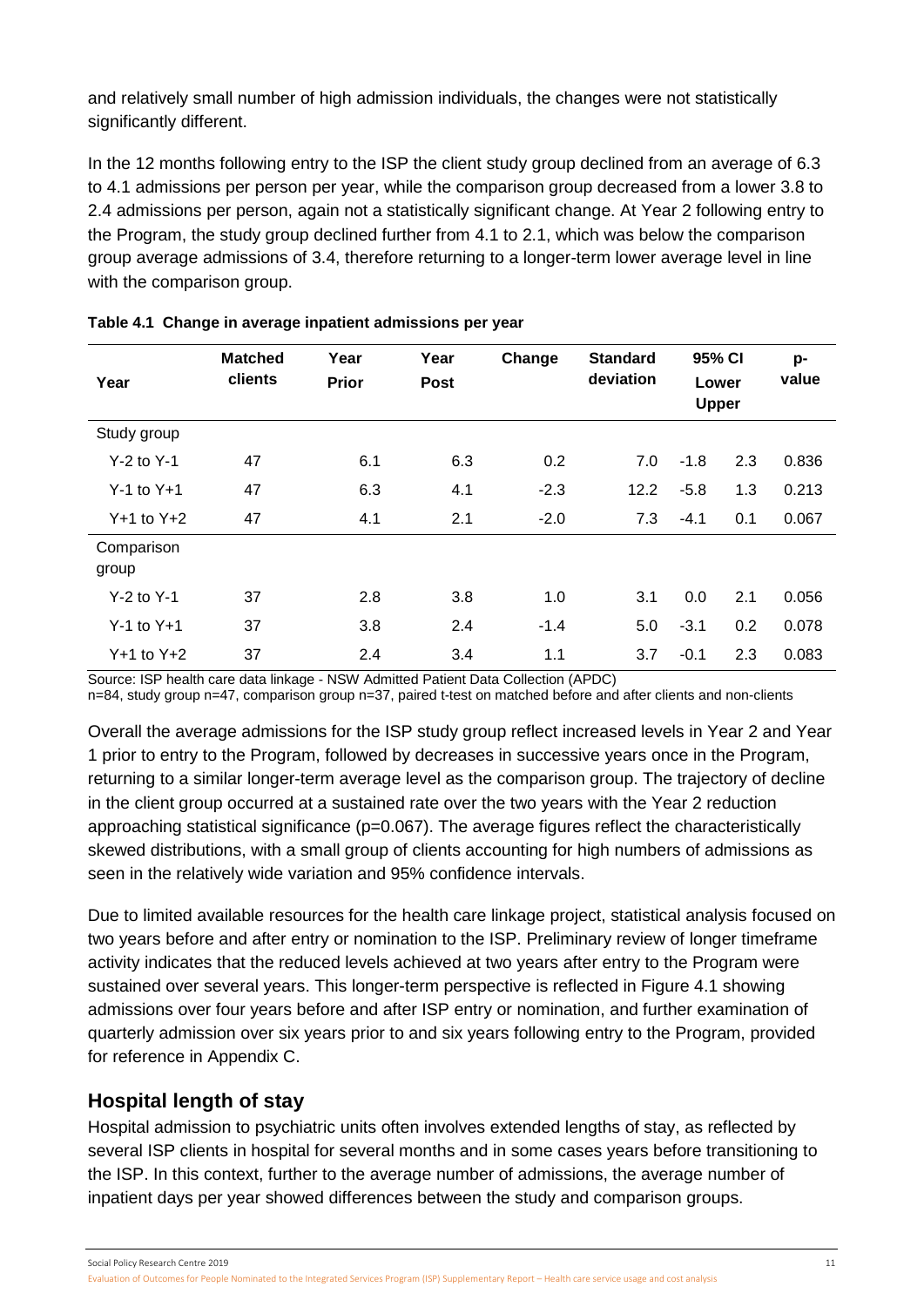In addition to the total number of hospital admissions being higher for ISP clients than the comparison group in the two years prior to entering the Program, the average length of stay per person was also higher for the ISP study group prior to entering the Program. In Year 2 prior to entry to the ISP, clients spent an average of 79.0 days as inpatients, compared to 24.6 days for the comparison group (p=0.008) (Table 4.2). This higher level of inpatient days increased further in the year prior to entry to 109.1 days, with a comparatively minor increase in the comparison group to 36.4 days, also statistically significantly different from the study group ( $p=0.003$ ).

Following entry to the ISP, client average inpatient days per year declined in the first year to 78.5 and substantially in Year 2 to 14.8 to levels not significantly different from the comparison group (p=0.627). The admitted patient days per year were again characteristically skewed to a relatively small group of clients with long admissions, for several months and multiple years in some cases. The ISP provided support that enabled these long-stay admitted patients to transition to the Program from hospital.

### <span id="page-17-0"></span>**Table 4.2 Change in average inpatient days per year**

|              | <b>Study</b> | <b>Comparis</b> | <b>Diff</b> | <b>Standard</b> | 95% CI      |       | p-value |
|--------------|--------------|-----------------|-------------|-----------------|-------------|-------|---------|
| Year         | group        | on group        |             | error           | Lower Upper |       |         |
| Year 2 prior | 79.0         | 24.6            | 54.4        | 19.9            | 14.8        | 94.0  | 0.008   |
| Year 1 prior | 109.1        | 36.4            | 72.7        | 122.4           | 25.0        | 120.3 | 0.003   |
| Year 1 post  | 78.5         | 47.1            | 31.4        | 23.9            | $-16.1$     | 78.9  | 0.192   |
| Year 2 post  | 14.8         | 21.2            | 6.5         | 13.2            | $-20.0$     | 32.9  | 0.627   |

Source: ISP health care data linkage - NSW Admitted Patient Data Collection (APDC) n=84, study group n=48, comparison group n=36, independent sample t-test

In addition to the changes in average days each year between the study and comparison group, the longitudinal changes were also examined for paired figures for the same individuals across each year. The ISP study group increased significantly from 79.0 days in Year 2 prior to entry to the Program, to 109.1 days in Year 1 prior to entry (p=0.017), Table 4.3. The average number of admitted days declined to 78.5 in the first year following entry to the ISP (p=0.060) and declined again significantly in Year 2 to 14.8 days (p=0.001).

<span id="page-17-1"></span>

| Year                | <b>Matched</b><br>clients | Year<br><b>Prior</b> | Year<br><b>Post</b> | Change  | <b>Standard</b><br>deviation | 95% CI  | Lower Upper | p-value |
|---------------------|---------------------------|----------------------|---------------------|---------|------------------------------|---------|-------------|---------|
| Study group         |                           |                      |                     |         |                              |         |             |         |
| $Y-2$ to $Y-1$      | 48                        | 79.0                 | 109.1               | 30.1    | 84.1                         | 5.7     | 54.5        | 0.017   |
| $Y-1$ to $Y+1$      | 48                        | 109.1                | 78.5                | $-30.6$ | 110.2                        | $-62.6$ | 1.4         | 0.060   |
| $Y+1$ to $Y+2$      | 48                        | 78.5                 | 14.8                | $-63.8$ | 119.0                        | $-98.3$ | $-29.2$     | 0.001   |
| Comparison<br>group |                           |                      |                     |         |                              |         |             |         |
| $Y-2$ to $Y-1$      | 36                        | 24.6                 | 36.4                | 11.9    | 57.9                         | $-7.7$  | 31.4        | 0.227   |
| $Y-1$ to $Y+1$      | 36                        | 36.4                 | 47.1                | 10.7    | 110.2                        | $-18.5$ | 39.8        | 0.462   |
| $Y+1$ to $Y+2$      | 36                        | 47.1                 | 21.2                | $-25.9$ | 77.8                         | $-52.2$ | 0.4         | 0.054   |

Source: ISP health care data linkage - NSW Admitted Patient Data Collection (APDC)

n=84, study group n=48, comparison group n=36, paired t-test on before and after clients and non-clients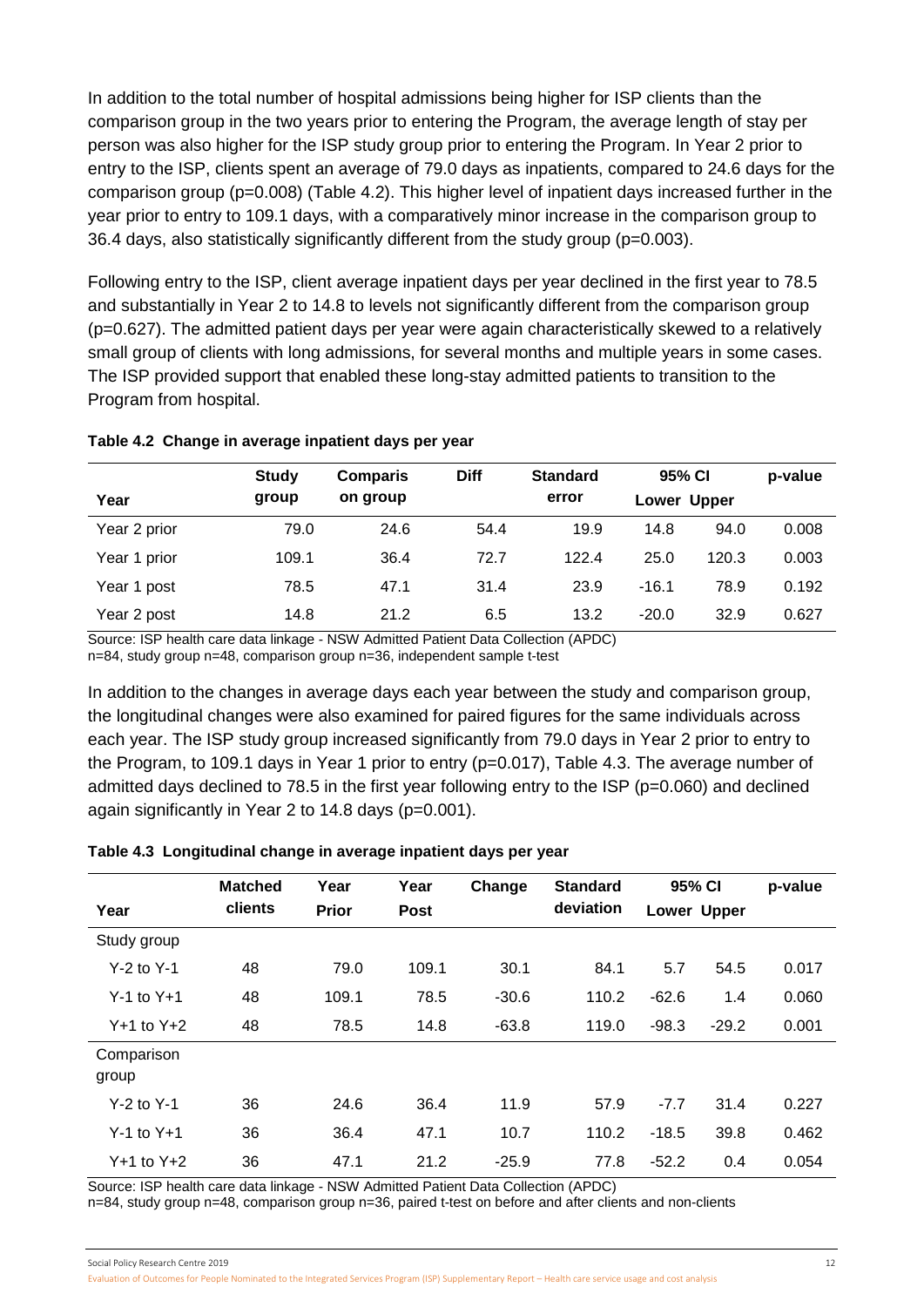In contrast, the paired comparison group across each year increased the average inpatient days in Year 1 following ISP nomination to 47.1 days (p=0.462) and declined in Year 2 to 21.2 days (p=0.054), neither change was statistically significant from the prior year. Collectively these results confirm significant decline in hospital inpatient days for ISP clients following entry to the Program and when contrasted with the non-client comparison group.

### **Hospital admission episode of care types**

Overall, hospital admission episode of care type was almost exclusively reported as Acute Care for both client (96.6%, n=862 episodes) and non-client comparison groups (94.0%, n=437 episodes). Of the remaining types of care, the study group included 12 hospital boarder episodes in the two years prior to ISP entry (2.0%, n=12), with no similar cases in the comparison group. A hospital boarder in NSW is a person who is receiving food and accommodation at the hospital but for whom the hospital does not accept responsibility for treatment and care. Hospital boarders are not admitted to the hospital but may be registered with a hospital.

Due to the small subgroup sample sizes these episodes are not statistically significant, but show a consistent direction of reduced episodes in line with total admissions, following entry to the Program. Small numbers of clients and non-clients had episodes of care for rehabilitation care, maintenance care and palliative care, but these were also not statistically significant.

## <span id="page-18-0"></span>**4.2 Hospital emergency department presentations**

Consistent with hospital admissions, the overall trend in emergency department (ED) presentations by ISP clients indicates a pattern of increased events in the 2-year period prior to Program entry, again suggesting unmanaged escalating health episodes. By comparison, the two years following entry to the Program consistently showed a substantial and sustained decline in the number of ED episodes. The change in frequency was particularly pronounced in the quarters immediately before and after entry into the ISP, as presented in Figure 4.2.

Over the same timeframe, the paired before and after non-client comparison group showed a minor increase in the two quarters prior to their nomination to the ISP, perhaps again revealing the circumstances leading to their nomination. Similar to hospital admissions, the comparison group showed a relatively lower and more stable longer-term trend over the 24 months prior to and following nomination.

To examine the before and after trend, the average number of ED presentations per year were compared for two years prior and two years following entry or nomination to the Program. Initial statistical tests examined the independent study and comparison group samples pre- and postentry or nomination. The study group presented a higher annual average number of presentations in the year prior to ISP entry (10.4; n=48, CI 4.4 to 16.4) compared to the comparison group with an average of 6.5 per person per year (n=38, CI 3.7 to 9.3), a difference of 3.9 presentations per person. Given the sample sizes and small number of high frequency ED individuals, the average numbers of presentations were not statistically significantly different (p=0.630).

In the 12 months following entry to the ISP, the client study group declined from an average of 10.4 to 7.8 per person per year (n=48, CI 3.8 to 11.8), while the comparison group increased marginally from 6.5 per person to 6.6 (n=38, CI 3.2 to 9.8), again not statistically different (p=0.630). The difference reduced to 1.2 fewer average days in the comparison group, i.e. the study group stabilised closer to pre-ISP and comparison group levels.

Social Policy Research Centre 2019 13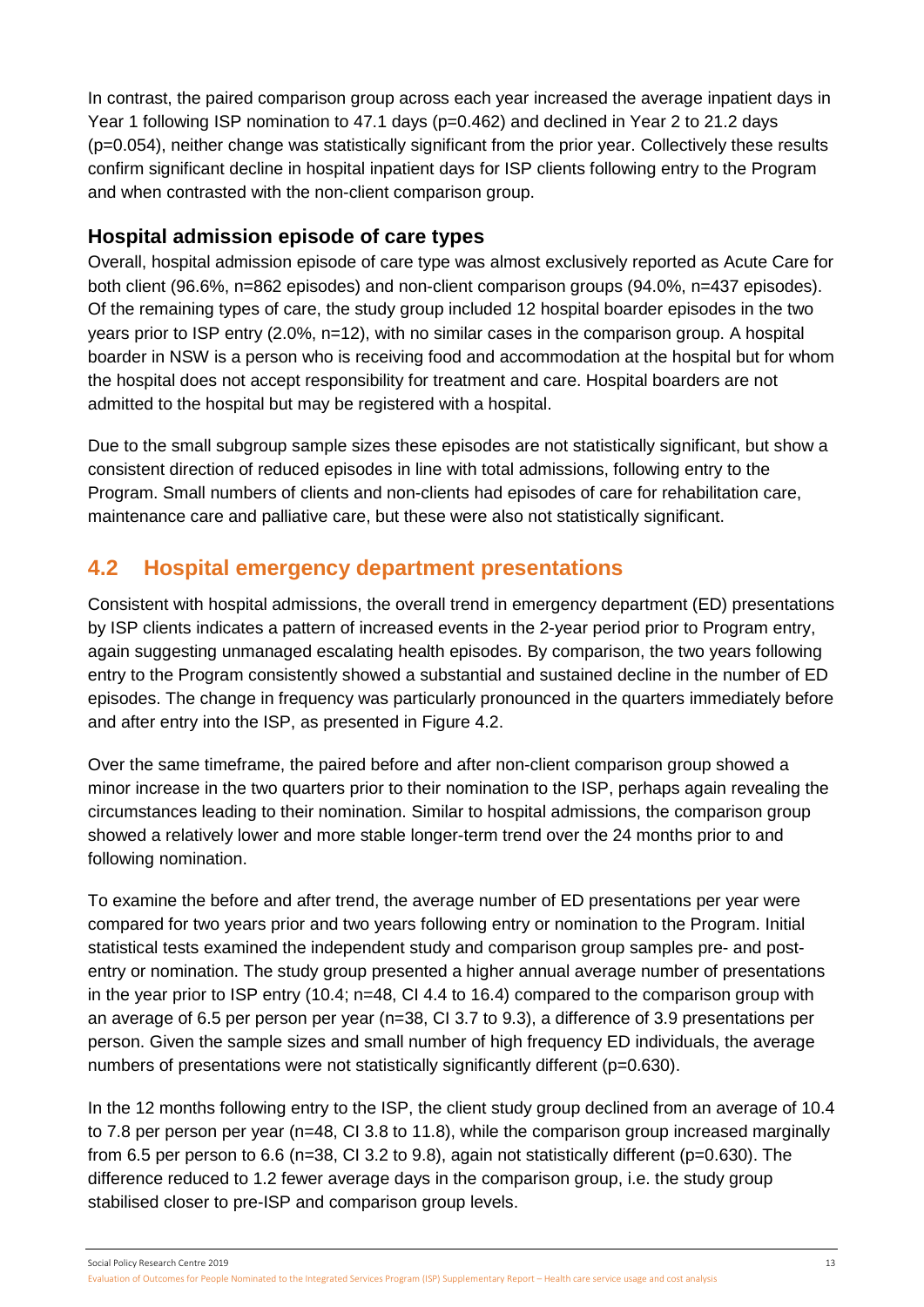<span id="page-19-0"></span>



Source: ISP health care data linkage - NSW Emergency Department Data Collection (EDDC) Paired before and after samples n=86, study group n=48, comparison group n=38

Additional statistical tests were undertaken across paired before and after samples of the same individuals to examine the longitudinal changes and better control for variation in baseline characteristics. In Year 2 prior to entry to the ISP, the client study group had an annual average number of ED presentations per person of 5.4 (n=48), representing a relatively similar level to the comparison group for the same period (5.2, n=38) (Table 4.4). For the ISP client study group, the average number of ED presentations increased in the year prior to entering the Program from 5.4 to 10.4, an increase of 5.0 per year (n=48, 95%CI -1.2 to 11.1).

In the year following entry to the Program, average ED presentations declined in the study group from 10.4 to 7.8, a decline of 2.6 (n=48, 95%CI -8.0 to 2.8), and declined again in the successive Year 2 following entry to 5.9, a further annual average reduction of 1.9 (n=48, 95%CI -0.1 to 4.0). Overall, the average ED presentations for the study group confirm an increase from a similar level to the comparison group in Year 2 prior to ISP entry, followed by successive decreases following entry to the ISP for two consecutive years, returning to a similar longer-term level to that of the comparison group.

In contrast, the comparison group average ED presentations show a lower and relatively stable level of activity, increasing slightly in the year prior to nomination from 5.2 to 6.5 and increasing slightly following nomination to 6.6 in Year 1 and again to 7.3 in Year 2. The comparison group changes over each year were not statistically significantly different.

The average figures reflect a skewed distribution with a small group of clients accounting for high numbers of ED visits, as seen in the relatively wide variation and 95% confidence intervals. For this reason, although the pattern of ED activity shows consistent direction in pre- and post-Program activity, the changes are not statistically significant at the 0.05 significance level.

Social Policy Research Centre 2019 2019 14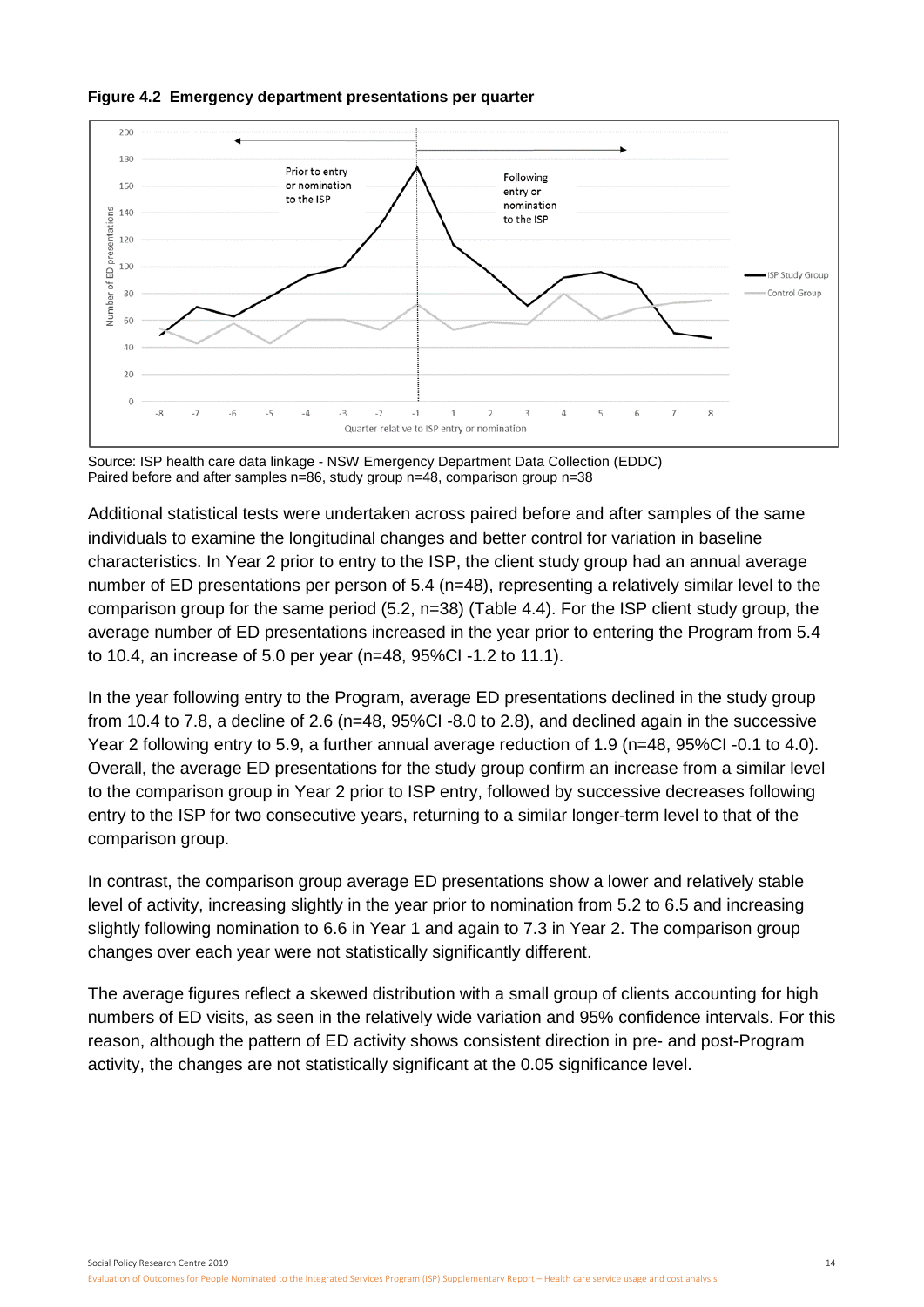| Year                | <b>Matched</b><br>clients | Year<br>Prior | Year<br><b>Post</b> | Change | <b>Standard</b><br>deviation | 95% CI<br>Lower<br><b>Upper</b> |      | p-value |
|---------------------|---------------------------|---------------|---------------------|--------|------------------------------|---------------------------------|------|---------|
| Study group         |                           |               |                     |        |                              |                                 |      |         |
| $Y-2$ to $Y-1$      | 48                        | 5.4           | 10.4                | 5.0    | 21.2                         | $-1.2$                          | 11.1 | 0.112   |
| $Y-1$ to $Y+1$      | 48                        | 10.4          | 7.8                 | $-2.6$ | $-18.5$                      | $-8.0$                          | 2.8  | 0.340   |
| $Y+1$ to $Y+2$      | 48                        | 7.8           | 5.9                 | $-1.9$ | $-7.1$                       | $-0.1$                          | 4.0  | 0.065   |
| Comparison<br>group |                           |               |                     |        |                              |                                 |      |         |
| $Y-2$ to $Y-1$      | 38                        | 5.2           | 6.5                 | 1.3    | 5.2                          | $-0.4$                          | 3.0  | 0.138   |
| $Y-1$ to $Y+1$      | 38                        | 6.5           | 6.6                 | 0.1    | 6.6                          | $-2.2$                          | 2.1  | 0.961   |
| $Y+1$ to $Y+2$      | 38                        | 6.6           | 7.3                 | 0.8    | 7.0                          | $-1.5$                          | 3.1  | 0.506   |

#### <span id="page-20-0"></span>**Table 4.4 Change in average number of ED presentations per year**

Source: ISP health care data linkage - NSW Emergency Department Data Collection (EDDC) n=86, study group n=48, comparison group n=38, paired t-test on before and after clients and non-clients

## **Context for number of ED presentations**

The total number of ED presentations was the overarching measure, but other dimensions in the emergency department linked dataset provided details of the types, severity and frequency of presentations across the study and comparison groups, before and after entry or nomination to the ISP.

### *Referral source*

Referral source to the ED provided supplementary details about the circumstances at the time of the presentation. The majority of episodes (around 65%) were reported as self, family or friend referred, with other sources including a range of community based services and general practitioners.

Referrals were also reported from prison or Justice Health, comprising 88 referrals in the two years prior to and after ISP entry or nomination (3.7% of total ED referrals). The majority of referrals occurred pre-ISP (71/88, 80.9%) with the majority of the pre-ISP episodes within the ISP client study group (n=59) compared to the comparison group (n=12). Notably, the reduction in referrals from prison and Justice Health after ISP entry or referral was predominantly due to reduced cases in the ISP client study group, reducing from 59 pre-ISP to 12 following entry to the Program (a decline of 47 cases, 79%), with the comparison group reducing by seven cases post nomination.

Consistent with service usage by ISP clients, the change in prison referrals was the result of a relatively small number of clients, with three clients accounting for 49 of the 59 pre-ISP cases. Of these three clients, two did not return to the ED at all during the two years after entering the Program, and the remaining highest referral client reduced to five cases in the year following entry, and then also did not have any ED referrals in the second year. This is consistent with the criminal justice findings in the evaluation report showing a significant reduction in days in custody following entry to the Program.

Social Policy Research Centre 2019 15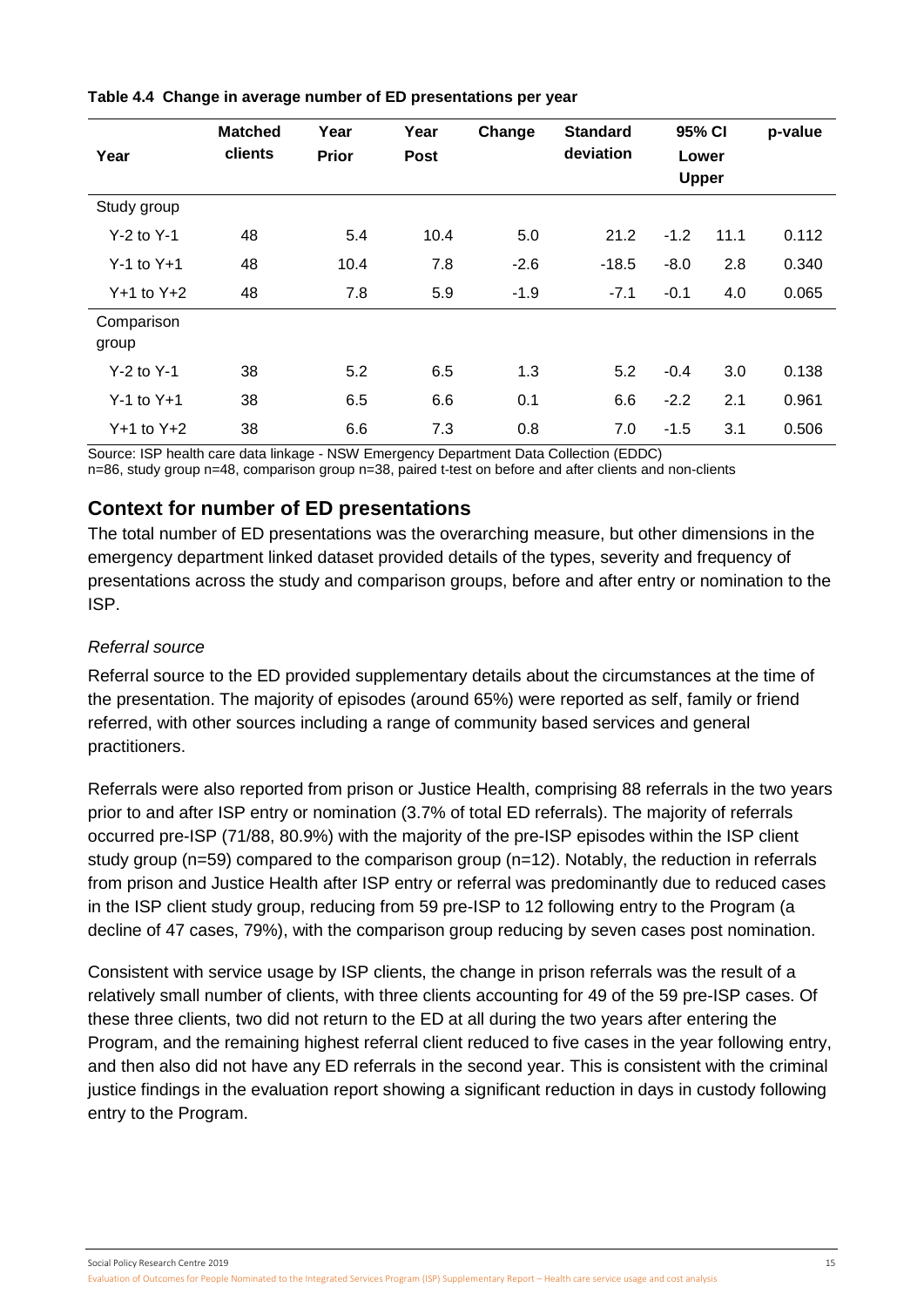### *Visit type*

Reported visit type was almost entirely recorded as standard ED presentations (n=2385, 97.8%). Separate from the reductions in ED presentations described below, the most significant change in other visit types was for unplanned return visits for continuing conditions. For the two years prior to ISP entry or nomination, the ISP client group recorded 30 unplanned returns (4.0%) versus six for the comparison group (1.4%). For the two years after entry to the ISP, the paired comparison for the before and after individuals declined to one for the study group (0.2%), with the comparison group remaining unchanged at six (1.1%). Due to the relatively small proportion of unplanned returns these results are not statistically significant but are consistently and predominantly due to reduced events in the ISP client study group following entry into the Program.

### *Mode of arrival*

Arrivals by ambulance: Arriving to an ED by ambulance generally indicates increased urgency and seriousness of an event, in comparison to arriving by private vehicle, public transport or other nonemergency mode of arrival. Of the 2,385 ED presentations during the two years prior to and after ISP entry or nomination, almost half arrived by ambulance (n=1,139, 47.8%), with 25.6% arriving by private vehicle (n=610) and 17.6% arriving in a police or correctional services vehicle (n=420).

The arrival by ambulance presentations again reflect a substantial reduction in paired events for the ISP client study group before and after entry to the Program, falling from 332 arrivals (23.5% of total study group events) before entry to 275 (19.5% of total clients). In contrast, the comparison group increased the number and proportion of arrivals to ED by ambulance from 215 (22.1%) to 317 (32.6%) of total comparison group ambulance arrivals, indicating a substantial increase in the serious emergency incidents in the comparison group, while the ISP client group declined.

Arrivals by police or correctional service vehicles: The before and after ED presentations arriving by police or correctional service vehicles also indicated a substantial reduction in the paired before and after ISP client group sample from 198 in the 24 months prior to ISP entry (14.0% of total ISP client arrivals) to 85 (6.0%). This compares to the paired before and after study group, which declined slightly over the same period from 83 (8.5%) to 54 (5.6%).

This decline in study group contact with correctional services and Justice Health is consistent with the data received from correctional services showing that the ISP was associated with a substantial decline in prison events both on entry to the Program, and also continuing following exit (Purcal et al., 2016).

### *Mode of separation*

On exit from the ED, the majority of cases were completed and individuals left the department (n=1,273, 53.4%). Of the cases that were admitted to a ward or inpatient unit, the paired before and after ISP client group reduced substantially from 118 (29.9% of total client ED presentations) to 78 in the two years after entry to the ISP (19.8%). In contrast, the paired comparison group admissions from ED increased following nomination to the ISP from 75 (28.0%) to 77 admissions in the two years after nomination (28.7%). This perhaps reflects the proportion of ISP clients who have earlier intervention and better management of conditions rather than allowing episodes to escalate where an unplanned admission through ED is necessary.

Social Policy Research Centre 2019 16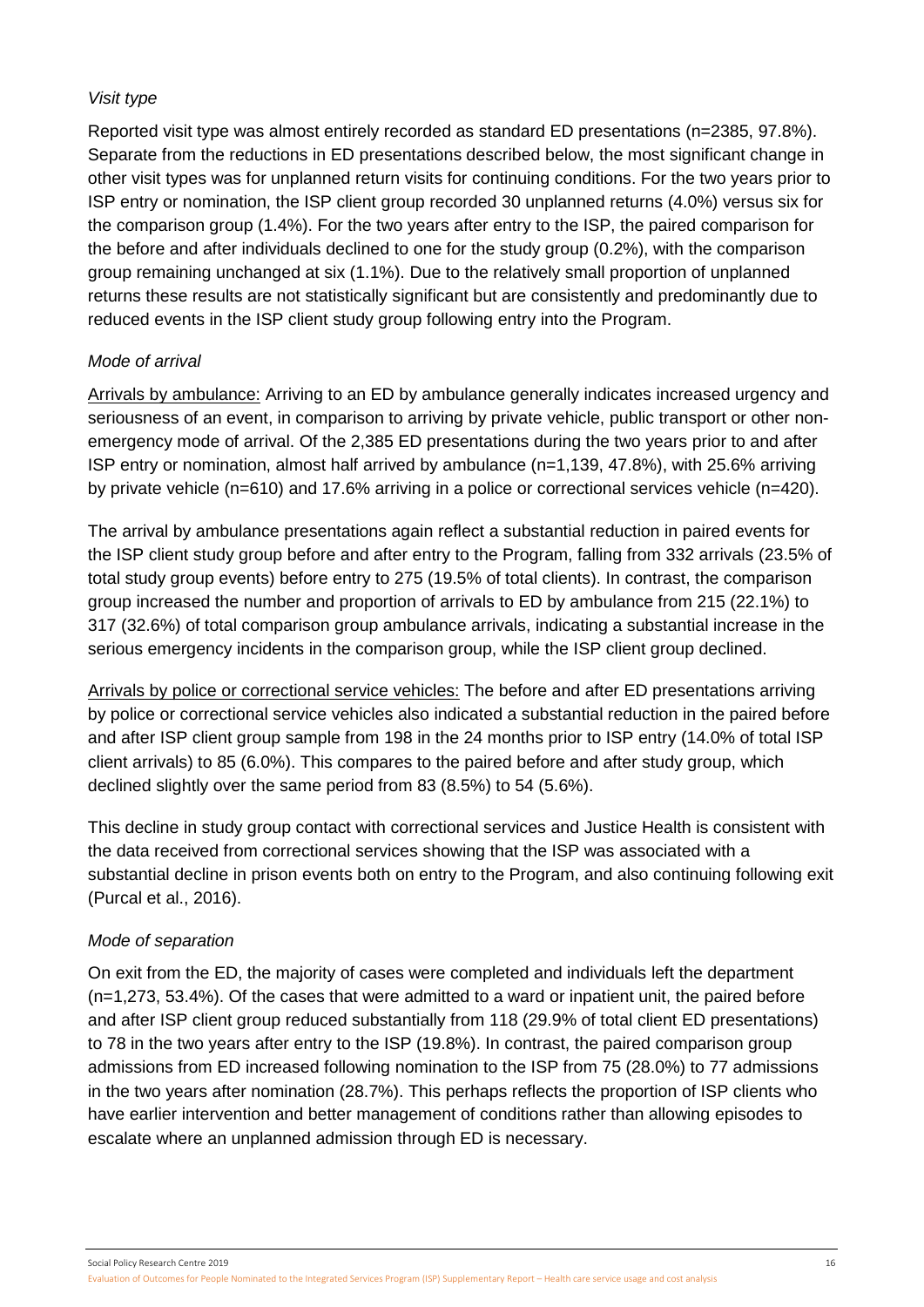# <span id="page-22-0"></span>**4.3 Non-admitted mental health ambulatory services**

The NSW Mental Health Ambulatory Data Collection is dedicated to the assessment, treatment, rehabilitation or care of non-admitted patients. It may include mental health day programs, and psychiatric outpatient and outreach services (e.g. home visits). The assessment of services presented in this section focuses on client and non-client 'contacts', as opposed to 'episodes of care' by clinicians to a patient.

The average number of contacts was relatively stable for ISP clients at around 25 per year, with a slight increase to 27.2 in Year 2 following entry to the ISP (Figure 4.3). This may partially reflect the implicit objective of the Program, to assist clients to transition to accessing more community based mainstream services and reduce use of specialist services.



<span id="page-22-1"></span>**Figure 4.3 Average mental health ambulatory contacts per person per year**

Source: ISP health care data linkage - NSW Mental Health Ambulatory Collection (MH-AMB) n=82, study group n=47, comparison group n=35

The comparison group by contrast showed high variation in community based activity, doubling prior to nomination to the ISP from 15.4 contacts per year to 30.9 the year, and increasing substantially again in the year following nomination to 45.4 contacts per year. The comparison group variation reflects a small group of high contact individuals, as does the decline in Year 2 following nomination. As for study and comparison group samples across the health care linkage data, variation reflects highly skewed episodic activity. The relative stability of the ISP contacts may reflect program case planning, management and coordinated support.

The change in the average number of contacts per year reflected the high variation and skewed distributions and are generally not significantly different each year (Table 4.5). The study group indicated a slight decline in Year 1 following Program entry followed by an increase in Year 2 with neither change statistically significant. The slight variation each year for ISP clients indicated a relatively stable level of community based mental health service access.

Social Policy Research Centre 2019 17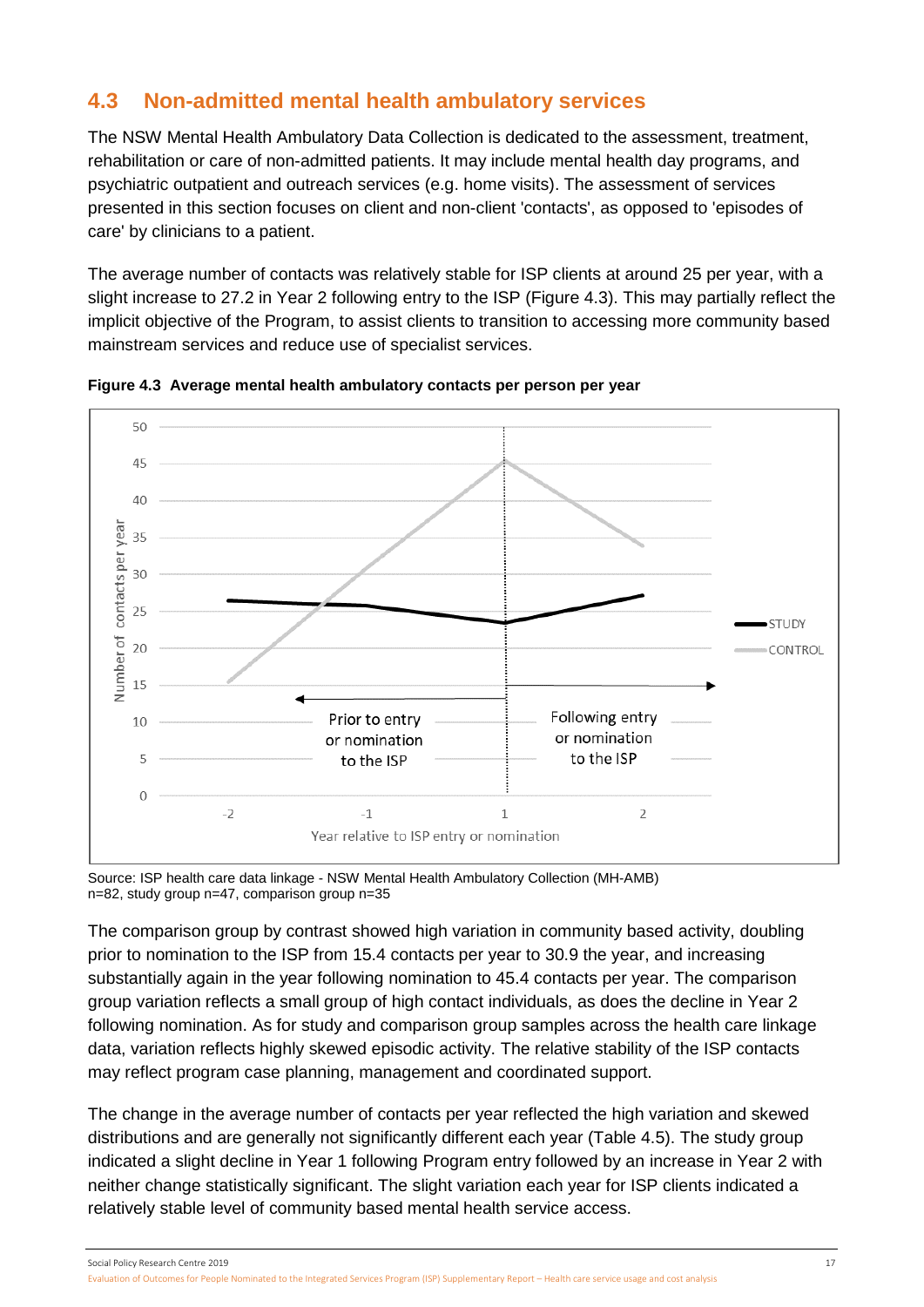In contrast, the comparison group showed substantially higher variation, particularly in the year leading up to ISP nomination, where the increase from 15.4 to 30.9 was statistically significant (p=0.036). Overall, the comparison group reflected high variation each year, including an increase in Year 1 following nomination followed by a decline in Year 2.

| Year           | <b>Matched</b><br>clients | Year<br><b>Prior</b> | Year<br><b>Post</b> | Change  | <b>Standard</b><br>deviation | 95% CI<br>Lower Upper |      | p-value |
|----------------|---------------------------|----------------------|---------------------|---------|------------------------------|-----------------------|------|---------|
|                |                           |                      |                     |         |                              |                       |      |         |
| Study group    |                           |                      |                     |         |                              |                       |      |         |
| $Y-2$ to $Y-1$ | 47                        | 26.5                 | 25.8                | $-0.7$  | 29.3                         | $-9.3$                | 7.8  | 0.862   |
| $Y-1$ to $Y+1$ | 47                        | 25.8                 | 23.5                | $-2.3$  | 37.5                         | $-13.3$               | 8.8  | 0.683   |
| $Y+1$ to $Y+2$ | 47                        | 23.5                 | 27.2                | 3.7     | 40.1                         | $-8.1$                | 15.4 | 0.534   |
| Comparison     |                           |                      |                     |         |                              |                       |      |         |
| group          |                           |                      |                     |         |                              |                       |      |         |
| $Y-2$ to $Y-1$ | 35                        | 15.4                 | 30.9                | 15.5    | 41.9                         | 1.1                   | 29.9 | 0.036   |
| $Y-1$ to $Y+1$ | 35                        | 30.9                 | 45.4                | 14.5    | 128.7                        | $-29.7$               | 58.7 | 0.509   |
| $Y+1$ to $Y+2$ | 35                        | 45.4                 | 33.9                | $-11.4$ | 55.1                         | $-30.4$               | 7.5  | 0.229   |

<span id="page-23-1"></span>**Table 4.5 Change in average number of non-admitted contacts per year**

Source: ISP health care data linkage - NSW Mental Health Ambulatory Collection (MH-AMB)

n=82, study group n=47, comparison group n=35, paired t-test on before and after clients and non-clients

The datasets were examined across each available data element to assess the specific services that were driving the variation. Many of the service groupings were broad categories and did not reveal specific services being accessed.

The 'principal service' data item broadly categorised almost all of the increase in the comparison group under 'Non acute - Clinical/social', while other principal service groups were relatively stable across each year for both the study and comparison groups. The provider types that increased most significantly following entry to the ISP were community registered nurses (increased to 31.7% of contacts), non-clinical psychologists (13.0%) and social workers (6.2%). For the equivalent 12 months following ISP nomination, the comparison group provider type that increased the most was categorised as nurse manager (45.8%). Other provider types declined to proportions below the study group; registered nurses (23.0%), non-clinical psychologists (4.7%) and social workers (3.7%).

The majority of non-admitted mental health ambulatory services were delivered face to face with around 57% of client activity, and a higher proportion (79%) of comparison group contacts in the 12 months following ISP entry or nomination. The remainder of contact type was primarily by telephone, around 14% for ISP clients and around 10% for comparison group.

## <span id="page-23-0"></span>**4.4 Mortality and cause of death**

The health care data linkage included mortality and cause of death records, with seven reported deaths of former ISP clients, and one non-client (Table 4.6). Two clients were accepted into the ISP but died during the transition into the Program. All other deaths were three or four years following exit from the Program.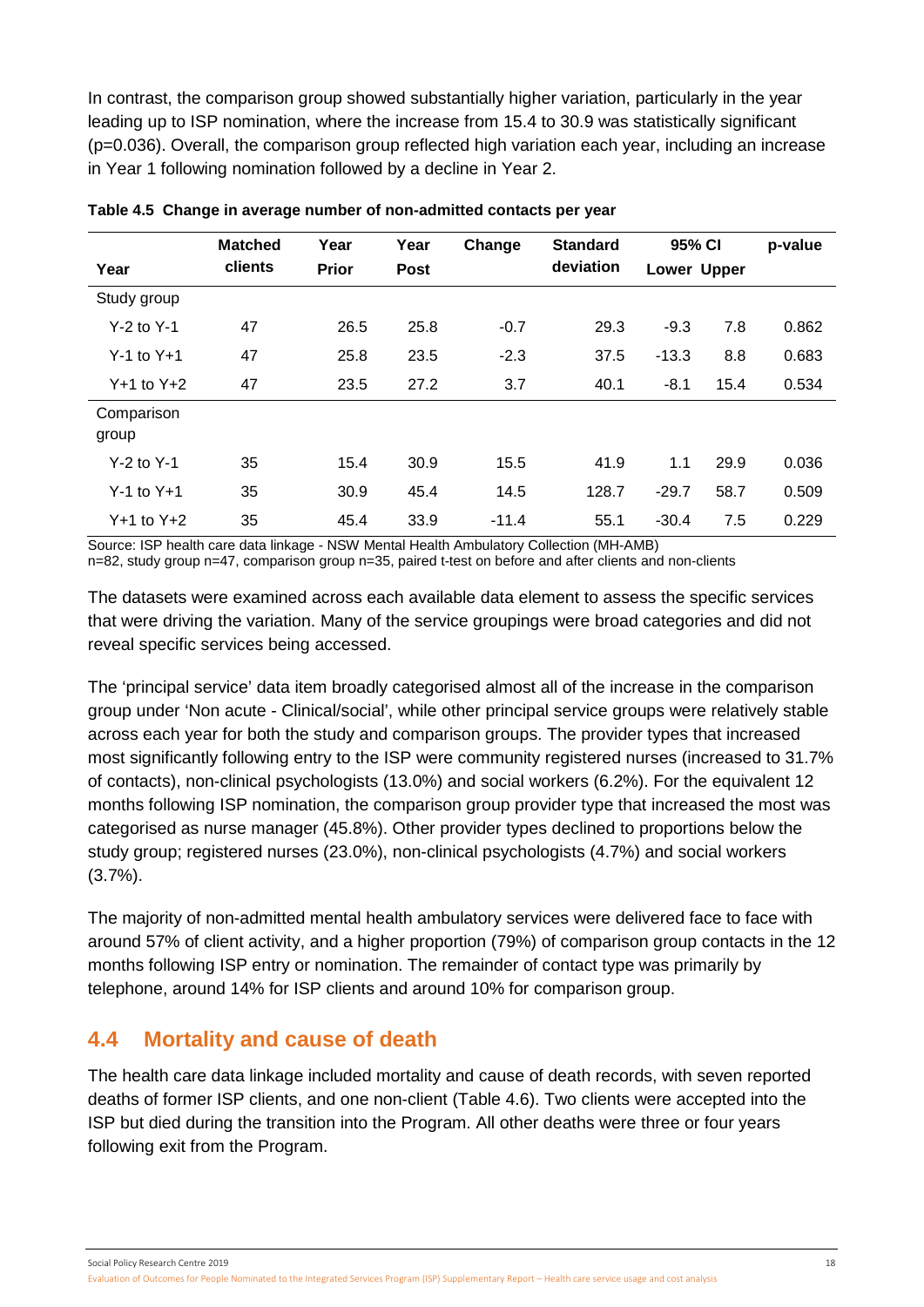#### <span id="page-24-1"></span>**Table 4.6 Mortality and cause of death**

| <b>Client</b><br>status | <b>Sex</b> | Age at<br>death | ICD10 code        | <b>Cause of death</b>                                                                                                            |
|-------------------------|------------|-----------------|-------------------|----------------------------------------------------------------------------------------------------------------------------------|
| Former                  | Male       | 32              | K <sub>55.9</sub> | Vascular disorder of intestine, unspecified                                                                                      |
| Former                  | Male       | 47              | G93.1             | Anoxic brain damage, not elsewhere classified                                                                                    |
| Former                  | Male       | 58              | Y89.9             | Sequelae of unspecified external cause                                                                                           |
| Former                  | Male       | 23              | Y12.1             | Poisoning by and exposure to narcotics and<br>psychodysleptics [hallucinogens], not elsewhere<br>classified, undetermined intent |
| Former                  | Male       | 54              | 167.8             | Other specified cerebrovascular diseases                                                                                         |
| Former                  | Male       | 57              | J44.9             | Chronic obstructive pulmonary disease, unspecified                                                                               |
| Former                  | Male       | 30              | X78               | Intentional self-harm by sharp object                                                                                            |
| Non-client              | Male       | 53              | 142.6             | Alcoholic cardiomyopathy                                                                                                         |

Source: ISP client program data (n=50); NSW Registry of Births, Deaths and Marriages (RBDM) Australian Bureau of Statistics Australian Coordinating Registry Cause of Death

All deaths were men with an average age at death of 44.3 years (median = 50.0). Cause of death is classified under ICD10 coding.<sup>[2](#page-24-2)</sup> The causes of death are not presented here as related to the Program. They are consistent with complex health conditions characteristic of ISP clients, including deaths due to self-harm, poisoning and other chronic conditions.

## <span id="page-24-0"></span>**4.5 Summary of ISP client and non-client health care service usage**

Overall, health care usage for ISP clients declined substantially following entry to the Program compared to the non-client comparison group, including:

### **Hospital admissions**

- ISP clients showed an increased number of inpatient admissions in the period prior to Program entry, reflecting unmanaged or escalating health episodes, followed by a substantial and sustained decline in the number of admissions in successive years once in the Program.
- Over the same before and after timeframe, the non-client comparison group showed a relatively stable lower level of admissions with a minor increase in the year prior to their nomination to the ISP, suggesting the circumstances leading to their nomination.

## **Admitted days in hospital**

- In addition to the total number of hospital admissions, average admitted days per year per ISP client also escalated in the 12 months prior to entering the Program to 109.1 days, partially due to a small number of clients with long-stay admissions, statistically significantly different from the comparison group for the same period with average admitted days per year of 36.4 days.
- Following entry to the ISP, client average admitted days per year declined substantially in Year 1 to 78.5 days, with a sustained statistically significant further decline in Year 2 after entry to the ISP to 14.8 days, to a level below and not statistically different to the comparison group.

Social Policy Research Centre 2019 19

-

<span id="page-24-2"></span><sup>2</sup> WHO Library Cataloguing-in-Publication Data, International statistical classification of diseases and related health problems. - 10th revision, Fifth edition, 2016.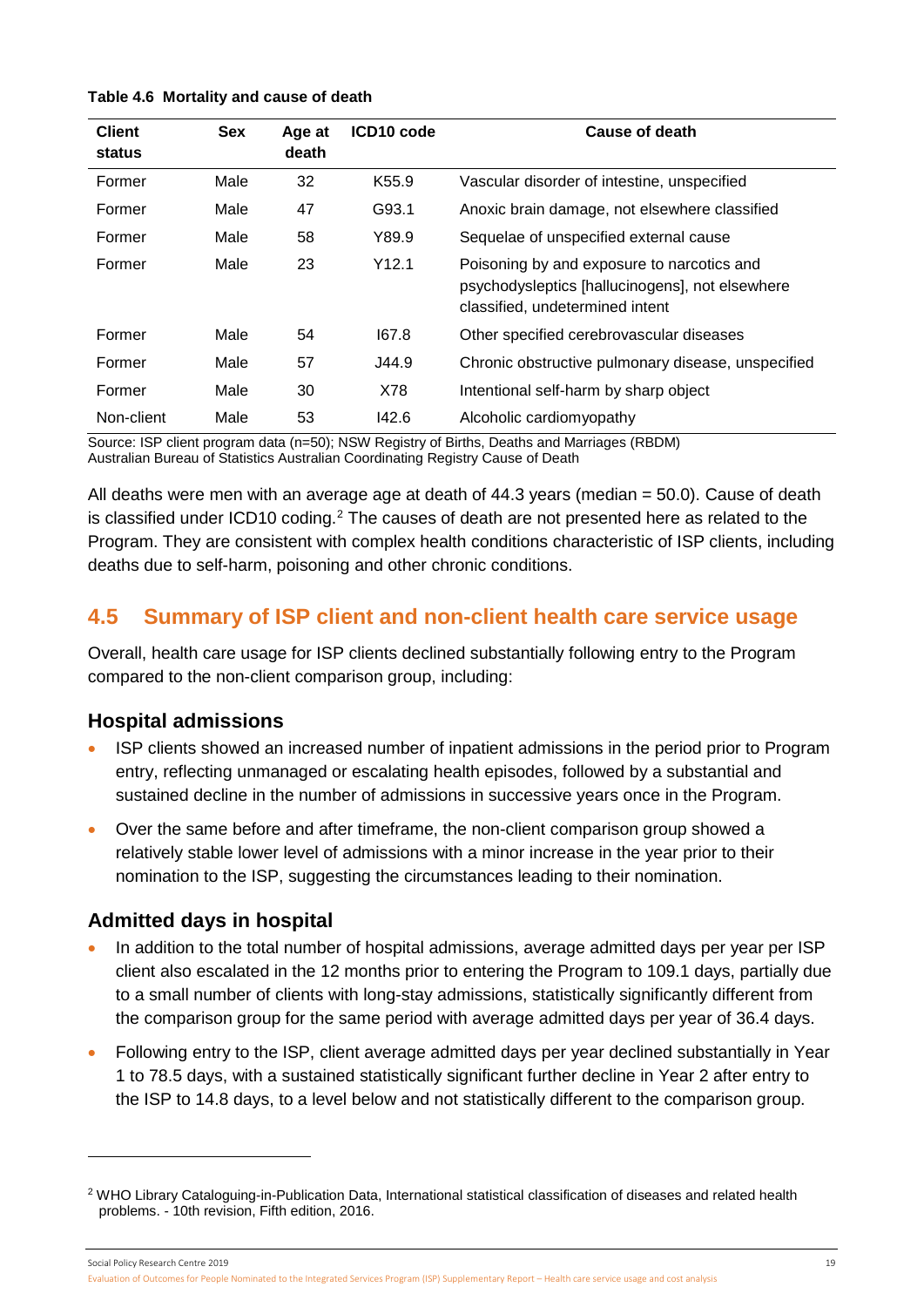## **Emergency department presentations**

- Consistent with hospital admissions and admitted days per year, ED presentations showed a similar pattern of escalated events in the period prior to ISP entry, followed by a substantial decline following entry to the Program.
- ISP client average ED presentations per year increased in the 12 months prior to entry from 5.4 to 10.4, followed by a decline after entry to the Program to 7.8 in Year 1 and a further substantial decline in Year 2 to 5.9.
- Over the same period, comparison group average ED presentations per year increased from 5.2 to 6.5 prior to nomination, followed by a minor increase in Year 1 post-nomination to 6.6 and a further increase in Year 2 to 7.3.

### **Mental health ambulatory service use**

- Non-admitted community mental health service usage was relatively stable for ISP clients, with a minor increase following entry to the Program.
- ISP client average number of non-admitted contacts per year were relatively stable prior to entering the Program, declining from 26.5 to 25.8, followed by a minor decline in Year 1 to 23.5 and an increase in Year 2 to 27.2; none of these changes were statistically significant.
- In contrast, over the same period the comparison group showed high variation in community based services, with average contacts increasing significantly prior to nomination from 15.4 to 30.9, followed by a further substantial increase in Year 1 to 45.4 and a subsequent substantial fall in Year 2 to 33.9.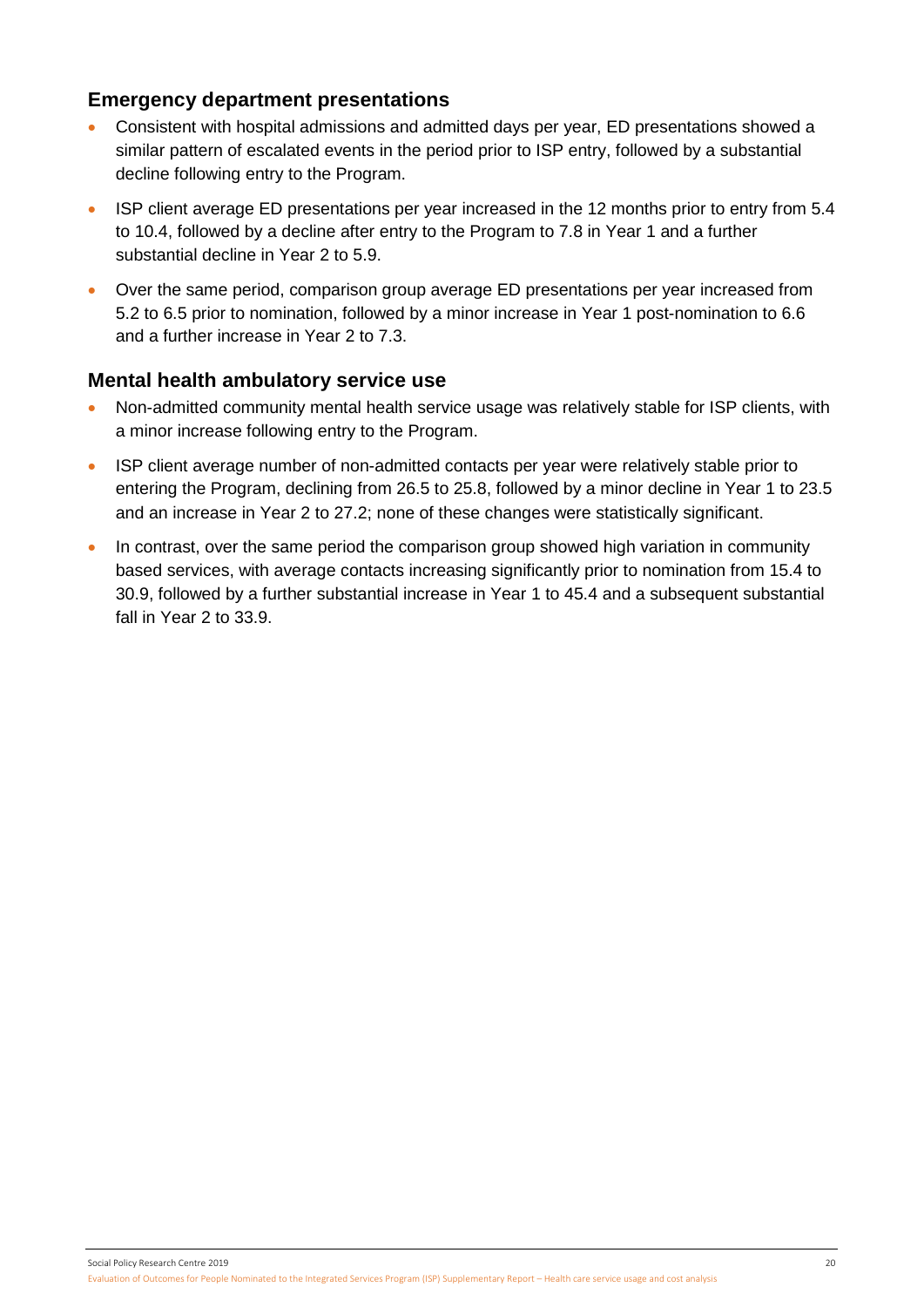# <span id="page-26-0"></span>**5. Economic analysis of cost of health service usage**

The economic analysis of the ISP presented in the 2016 evaluation report examined the cost of the Program and compared this cost with the client outcomes achieved. Reflecting the high levels of complex needs, ISP clients receive high levels of support while in the Program, with an average client cost per year of \$273,686.

This section presents the economic analysis of the health care data linkage. The admitted patient data collection includes Australian Refined Diagnosis Related Group (DRG) classification of each hospital admission, providing a link to standardised average cost of individual procedures. The DRG costs are an average NSW weighted estimate for each type of procedure, providing a comparable figure for admitted hospital procedures.

In line with hospital admission details presented in section 4, total DRG costs for ISP clients reflected the escalation in inpatient activity prior to entering the Program. The total cost of all ISP client-admitted hospital procedures increased consistently in the years leading to Program entry, peaking in the 12 months prior at \$1.9 million, followed by statistically significant declines in Year 1 and consecutively in Year 2, returning to pre-program levels of around \$0.5 million per year (Figure 5.1). In contrast, the non-client comparison group remained relatively stable, with a slight increase in the year prior to nomination to \$0.7 million, reflecting circumstances related to their nomination. The comparison group total cost was not statistically significantly different in following years, with a decline in Year 1 to \$0.4 million, followed by an increase in Year 2 returning to pre-entry levels of around \$0.7 million.



### <span id="page-26-1"></span>**Figure 5.1 Total admitted patient DRG cost per year**

Source: ISP health care data linkage - NSW Admitted Patient Data Collection (APDC)

Social Policy Research Centre 2019 21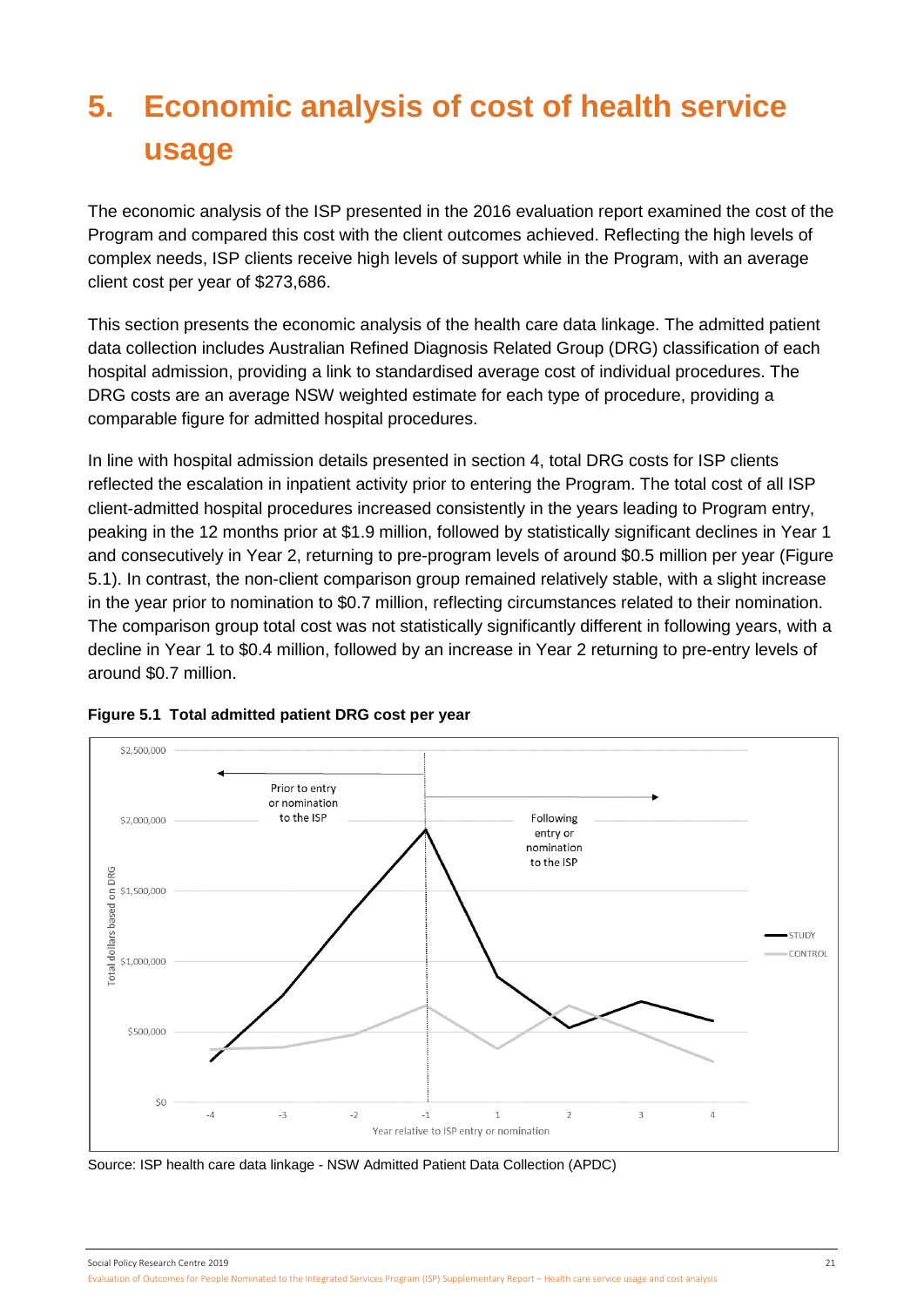The total cost is presented for initial reference to present the consistent pre- and post-ISP trend, and to provide an indicative scale of admitted patient cost of around \$2 million per year, compared to total program operating cost of around \$10 million per year. The cost analysis assessed the average cost per person per year and the comparative differences between the study and comparison groups, as well as longitudinal changes for paired data within each group.

As the ISP client group showed increasing inpatient costs for multiple years prior to entry, initial comparisons were undertaken for average costs per person over two years prior to and two years after Program entry or nomination (Table 5.1). The ISP client group of matched data for the same individuals pre- and post-Program had an average cost for the two-year period prior to entry of \$68,855, followed by a statistically significant decline post-entry to \$29,713 (n=48, p=0.024). For the same 2-year pre- and post-period, the comparison group change in average cost was not significantly different, reflecting a relatively minor decrease from \$32,456 to \$29,659 (n=36, p=0.719). Bootstrapping was undertaken to examine the effect of the cost data which was right skewed in line with the small number of high-cost individuals. The bootstrap results reduced the confidence interval ranges moderately, providing a slightly higher level of significance for the ISP client group (p=0.016) compared to the not statistically significant post-nomination average cost for the comparison group ( $p=0.717$ ).<sup>[3](#page-27-1)</sup>

|                            | <b>Matched</b> | 2 Years      | 2 Years | Change    | <b>Standard</b> | 95% CI    |             | p-value |
|----------------------------|----------------|--------------|---------|-----------|-----------------|-----------|-------------|---------|
|                            | clients        | <b>Prior</b> | Post    |           | deviation       |           | Lower Upper |         |
| Study group                |                |              |         |           |                 |           |             |         |
| Base data                  | 48             | 68,855       | 29,713  | $-39.143$ | 116.446         | $-72.954$ | $-5,330$    | 0.024   |
| <b>Bootstrap</b>           | 48             |              |         |           |                 | $-70,997$ | $-7,308$    | 0.016   |
| Comparison<br>group        |                |              |         |           |                 |           |             |         |
| Base data                  | 36             | 32,456       | 29,659  | $-2.797$  | 46.219          | $-18,435$ | 12,841      | 0.719   |
| <b>Bootstrap</b><br>$\sim$ | 36             |              |         |           |                 | $-17,913$ | 12,318      | 0.717   |

<span id="page-27-0"></span>

|  |  | Table 5.1 Change in average DRG cost per client 2 years prior vs 2 years post |  |  |  |  |  |
|--|--|-------------------------------------------------------------------------------|--|--|--|--|--|
|--|--|-------------------------------------------------------------------------------|--|--|--|--|--|

Source: ISP health care data linkage - NSW Admitted Patient Data Collection (APDC)

n=84, study group n=48, comparison group n=36, paired t-test on before and after clients and non-clients

In summary, the 2-year before and after figures show a statistically significant decline in average cost for the ISP client group of \$39,143 and no significant change to the comparison group, who had a minor cost decline of \$2,797 for the 2-year period.

The cost analysis then examined the changes in average cost each year for the 12 months prior to entry or nomination, followed by Year 1 and Year 2 after entry (Table 5.2). The results confirmed the statistical significance and consistent consecutive year declines in average inpatient costs for the ISP study group and provided a breakdown of the mixed change in costs for the comparison group over each post nomination year. In the year prior to entry to the Program, the ISP client group had an average cost per person of \$40,335, around two-thirds of the average cost over two years prior to entry, indicating increased escalation of costs in the 12 months prior to entry. This was followed by a decline in average cost to \$18,631, which was approaching but not statistically

-

<span id="page-27-1"></span><sup>3</sup> Bootstrapping tests also examined normal, percentile and bias-corrected confidence intervals, which were not significantly different.

Social Policy Research Centre 2019 22

Evaluation of Outcomes for People Nominated to the Integrated Services Program (ISP) Supplementary Report – Health care service usage and cost analysis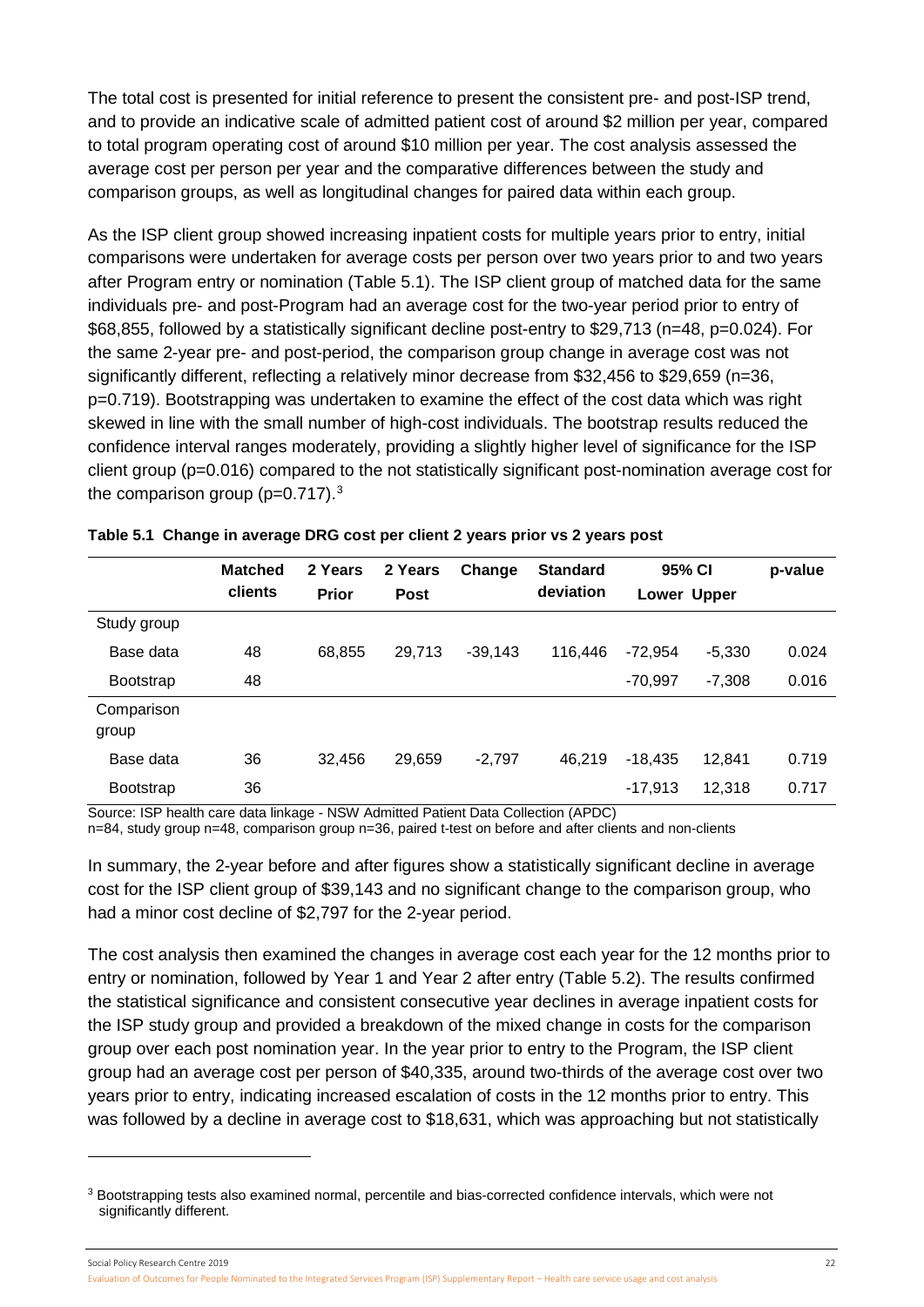significant at the 0.05 level (n=48, p=0.0551). As for the two-year figures, bootstrapping was undertaken for the annual average costs, again moderately reducing the variance and estimated confidence intervals and validating a statistically significant change (p=0.0460).

The annual average figures also showed a further consecutive statistically significant decline in average inpatient costs in Year 2 from the Year 1 average of \$18,631 to \$11,082 (n=48, p=0.0180). This represents a decline in average cost per ISP client of \$21,704 in Year 1, followed by a further decline of \$7,549 in Year 2, a combined reduction over the two years of \$29,753. The Year 2 average cost showed a total decline to below the comparison group for the corresponding Year 2 period.

Over the same timeframe, the comparison group average inpatient cost per person did not change statistically significantly, although costs declined in Year 1 following nomination from \$19,068 to \$10,605 (n=36, p=0.1177). The non-client comparison group showed a statistically significant increase in average inpatient cost between Year 1 and Year 2 after nomination from \$10,605 to \$19,055, to a similar level to pre-nomination (n=36, p=0.0256). This Year 2 increase for the comparison group was masked in the initial 2-year average figures and suggests ongoing hospital episodes and variation.

|                     | <b>Matched</b><br>clients | Year<br><b>Prior</b> | Year<br><b>Post</b> | Change    | <b>Standard</b><br>deviation | 95% CI<br><b>Lower Upper</b> |          | p-value |
|---------------------|---------------------------|----------------------|---------------------|-----------|------------------------------|------------------------------|----------|---------|
| Study group         |                           |                      |                     |           |                              |                              |          |         |
| $Y-1$ to $Y+1$      | 48                        | 40,335               | 18,631              | $-21,704$ | 76,447                       | $-43,902$                    | 493      | 0.0551  |
| <b>Bootstrap</b>    | 48                        |                      |                     |           |                              | $-43,019$                    | 390      | 0.0460  |
| $Y+1$ to $Y+2$      | 48                        | 18.631               | 11,082              | $-7.549$  | 21,339                       | $-13,745$                    | $-1,353$ | 0.0180  |
| Comparison<br>group |                           |                      |                     |           |                              |                              |          |         |
| $Y-1$ to $Y+1$      | 36                        | 19,068               | 10,605              | $-8.463$  | 31,655                       | $-19,173$                    | 2,248    | 0.1177  |
| <b>Bootstrap</b>    | 36                        |                      |                     |           |                              | $-18,664$                    | 1,738    | 0.1040  |
| $Y+1$ to $Y+2$      | 36                        | 10,605               | 19,055              | 8,450     | 21,746                       | 1,092                        | 15,808   | 0.0256  |

### <span id="page-28-0"></span>**Table 5.2 Change in average DRG cost per year**

Source: ISP health care data linkage - NSW Admitted Patient Data Collection (APDC) n=84, study group n=48, comparison group n=36, paired t-test on before and after clients and non-clients

These declines in average inpatient costs confirmed preliminary results reported in the completed evaluation study period and provided supplementary details of the cost offsets resulting from the ISP. The stabilising of ISP client health reflects the multiple types of support provided by the Program, perhaps combined with increased monitoring in the ISP, potential earlier identification, and early intervention of health care episodes.

The estimated cost of the decline in health services following entry to the ISP reflected changes in admitted patient and ED episodes (Table 5.3). Total inpatient admissions per year declined 50.5% from 293 to 145 after entry to the Program. The average cost of these admissions was firstly calculated using each episode DRG, indicating a 56.9% decline in the cost of procedures from \$1.7 million to \$0.7 million, an annual cost avoided of around \$1 million. While DRGs generally provide more comparable cost estimates, being an overall average for all procedures in each category,

Social Policy Research Centre 2019 23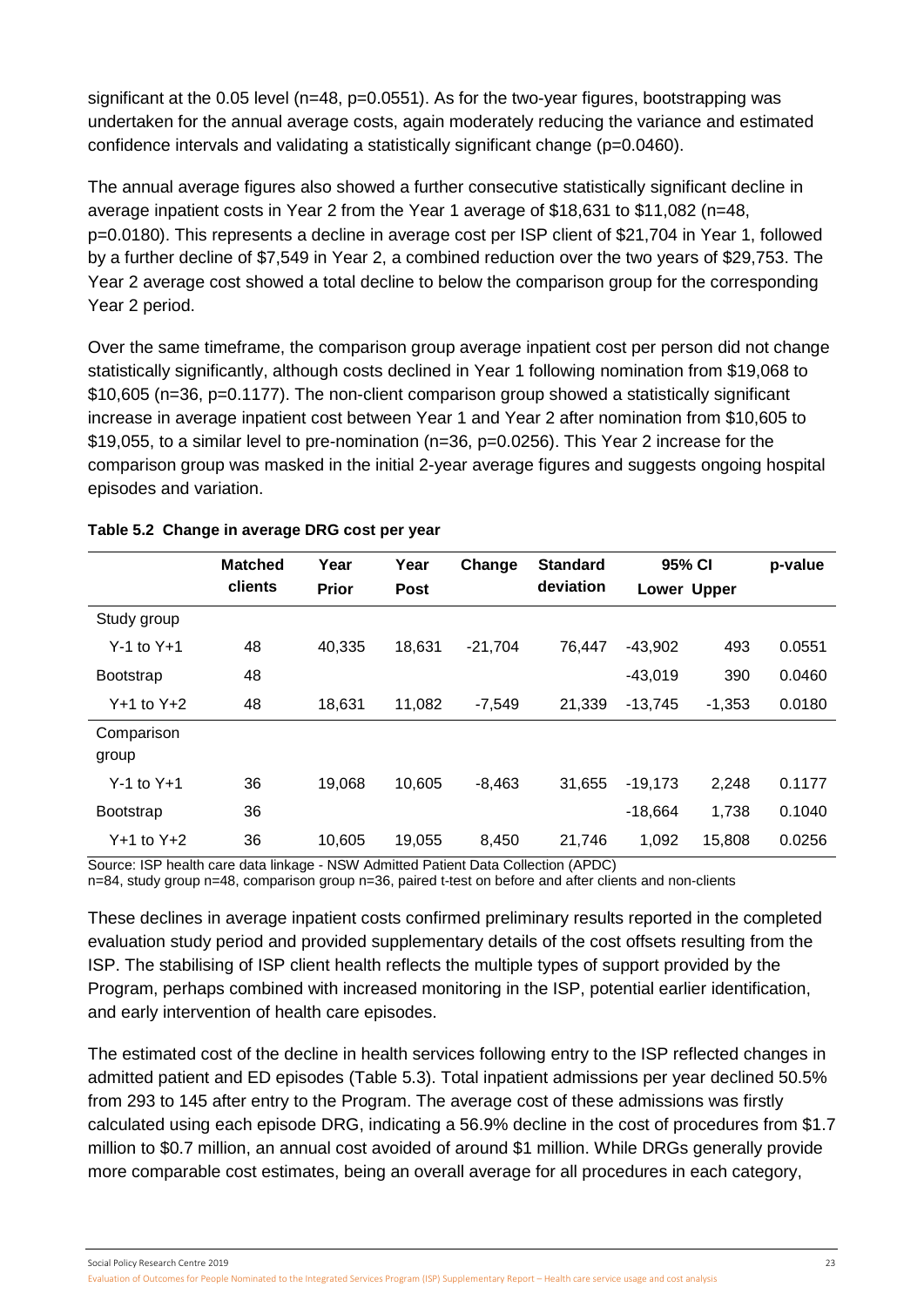they also report implicit average lengths of stay. In the case of ISP clients, there are a proportion of long-stay additions well above the DRG average, which understates the total cost in these cases.

|                                         | <b>Pre-ISP</b> | <b>Post-ISP</b> |                 | <b>Percent</b> | Cost        |
|-----------------------------------------|----------------|-----------------|-----------------|----------------|-------------|
|                                         | entry          | entry           | Change          | change         | avoided     |
| Total inpatient admissions <sup>1</sup> | 293            | 145             | $-148$          | $-50.5\%$      |             |
| Total admitted days                     | 4,516          | 2,239           | $-2,277$        | $-50.4\%$      |             |
| Mean admitted days/year                 | 94.1           | 46.6            | $-47.5$         | -50.5%         |             |
| <b>Total DRG cost</b>                   | \$1,695,495    | \$731,647       | $-$963,848$     | $-56.9\%$      | \$963,848   |
| Mean DRG cost per client <sup>2</sup>   | \$41,384       | \$19,115        | $-$ \$22,269    | -53.8%         | \$22,269    |
| Non DRG admitted days                   | \$4,816,577    | \$2,496,991     | $-$ \$2,319,586 | -48.2%         | \$2,319,586 |
| <b>Total inpatient costs</b>            | \$6,512,072    | \$3,228,638     | $-$3,283,434$   | $-50.4\%$      | \$3,283,434 |
| Total ED presentations <sup>3</sup>     | 498            | 374             | $-124$          | $-24.9%$       |             |
| Mean ED presentations <sup>2</sup>      | 10.4           | 7.8             | $-2.6$          | $-25.0\%$      |             |
| Mean ED cost per year                   | \$6,074        | \$4,555         | $-$1,519$       | $-25.0\%$      | \$1,519     |
| Total ED costs                          | \$290,832      | \$218,416       | $-$72,416$      | $-24.9%$       | \$72,416    |
| <b>Total ISP hospital costs</b>         | \$6,802,904    | \$3,447,054     | $-$ \$3,355,850 | -49.3%         | 3,355,850   |

<span id="page-29-0"></span>

|  | Table 5.3 Estimated ISP hospital costs avoided per year |  |  |  |  |  |  |
|--|---------------------------------------------------------|--|--|--|--|--|--|
|--|---------------------------------------------------------|--|--|--|--|--|--|

Source: ISP health care data linkage - NSW Admitted Patient Data Collection (APDC)

study group n=48, NSW Emergency Department Data Collection (EDDC) study group n=48

<sup>1</sup>Annual average over 2 years prior and 2 years post, <sup>2</sup>Annual average year prior and year post, <sup>3</sup>total year prior and year post, all cost figures adjusted to 2013-14 dollars

To examine this length of stay (LOS) component, the total LOS for all ISP client DRGs for the year prior to entry was 1,210 days, which is included in the total recorded admitted days of 4,516 calculated from the source linked admitted patient data (26.8% of total days). The average cost per day was separately calculated from source DRG records for each client, indicating \$1,442 per admitted day.[4](#page-29-1) This DRG based average cost is conservatively below published estimated admitted patient cost in NSW of \$1,694 per day.<sup>[5](#page-29-2)</sup> Combining the DRG average day cost with the total number of admitted days from the linkage datasets indicates total inpatient cost in the year prior to ISP entry of around \$6.5 million. The DRG component reflects a 56.9% decline in post-ISP cost of procedures, and the additional length of stay component of admitted patient total cost reduced by 50.4%. Collectively, the DRG based component represents a post-ISP cost avoided of around \$1 million, and the extended inpatient days plausibly reflect a further \$2.3 million, a total estimated inpatient cost avoided of \$3.3 million per year.

Emergency department presentations reflected the similar post-ISP decline of 25% but were not statistically significant. The estimated cost of ED presentations has been included in the total estimated hospital costs, indicating an annual cost avoided of \$72,416 based on an average cost of \$584.<sup>[6](#page-29-3)</sup> This was a relatively minor component of estimated hospital cost avoided, with admitted patient costs accounting for \$3.8 million of the estimated total \$3.9 million if the decline in ED

Social Policy Research Centre 2019 24

-

<span id="page-29-1"></span><sup>4</sup> Total DRG cost divided by the average DRG length of stay was averaged for all ISP client records = \$1,405 in base 2012-13 dollars, indexed to 2013-14 dollars 2.6% = \$1,442 per day.

<span id="page-29-2"></span><sup>5</sup> Independent Hospital Pricing Authority, National Hospital Cost Data Collection, Australian Public Hospitals Cost Report 2013-2014, Round 18, NSW admitted patient average cost per day.

<span id="page-29-3"></span><sup>6</sup> Independent Hospital Pricing Authority, National Hospital Cost Data Collection, Australian Public Hospitals Cost Report 2013-2014, Round 18, ED average cost per presentation \$584

Evaluation of Outcomes for People Nominated to the Integrated Services Program (ISP) Supplementary Report – Health care service usage and cost analysis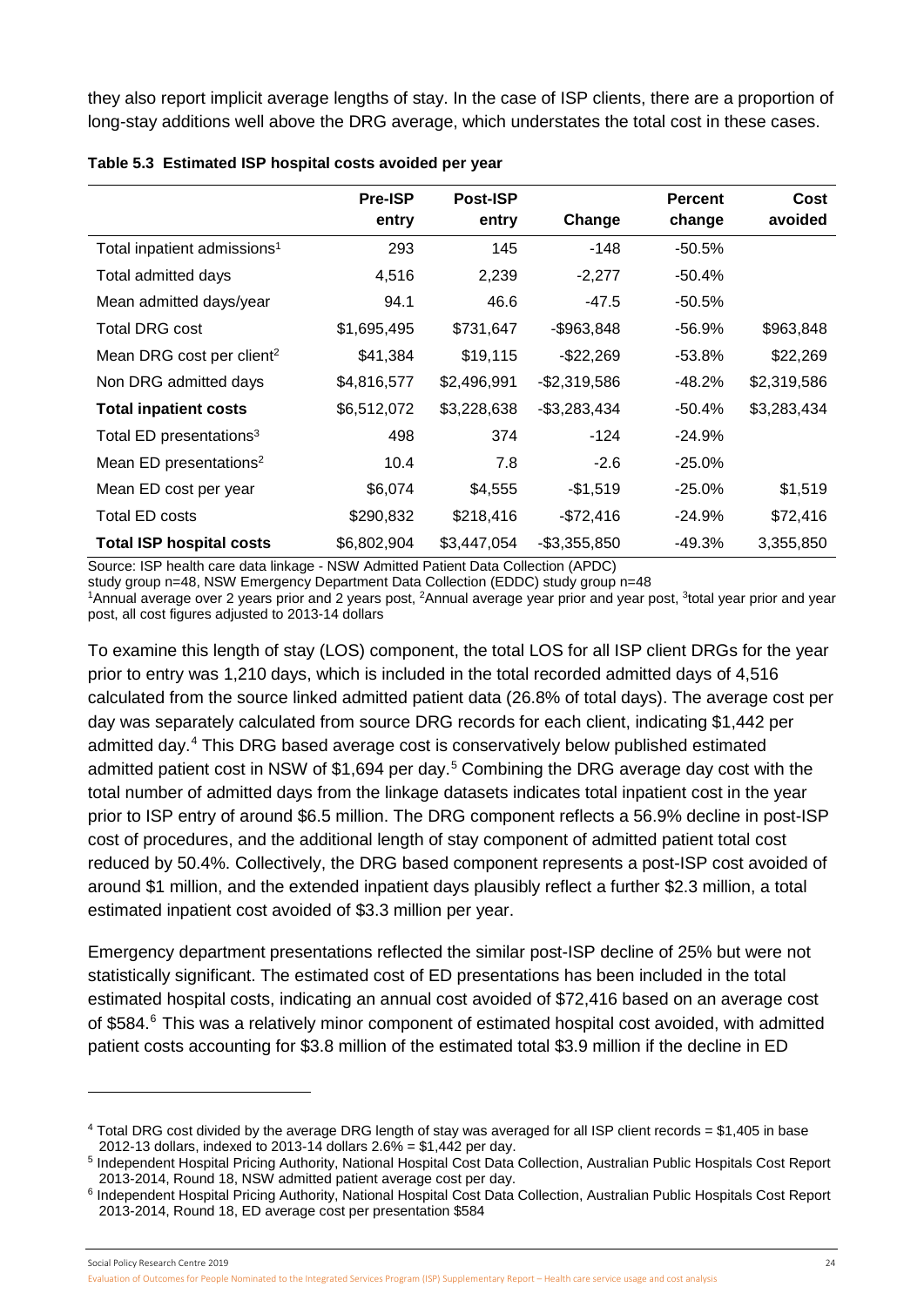presentations is included. As no significant change was identified for non-admitted community based mental health services, this category is considered relatively neutral and was not included in estimated health care cost avoided.

In summary, the economic analysis of the health care data linkage showed:

- Reduced annual estimated health care costs post-Program of \$3.4 million including:
	- DRG cost decline of around \$1 million
	- reduced admitted hospital days of \$2.3 million
	- reduced ED presentations producing cost avoided of \$72,416.
- Estimated average health care cost avoided per client conservatively indicates a cost offset of \$69,913 per ISP client, representing 26% of total ISP client cost.
- Combined with previously estimated corrective service cost avoided of \$10,883 (4% of total Program cost) (Purcal et al., 2016), the total cost offsets per ISP client conservatively account for \$80,797 per client, representing 30% of total Program cost per year.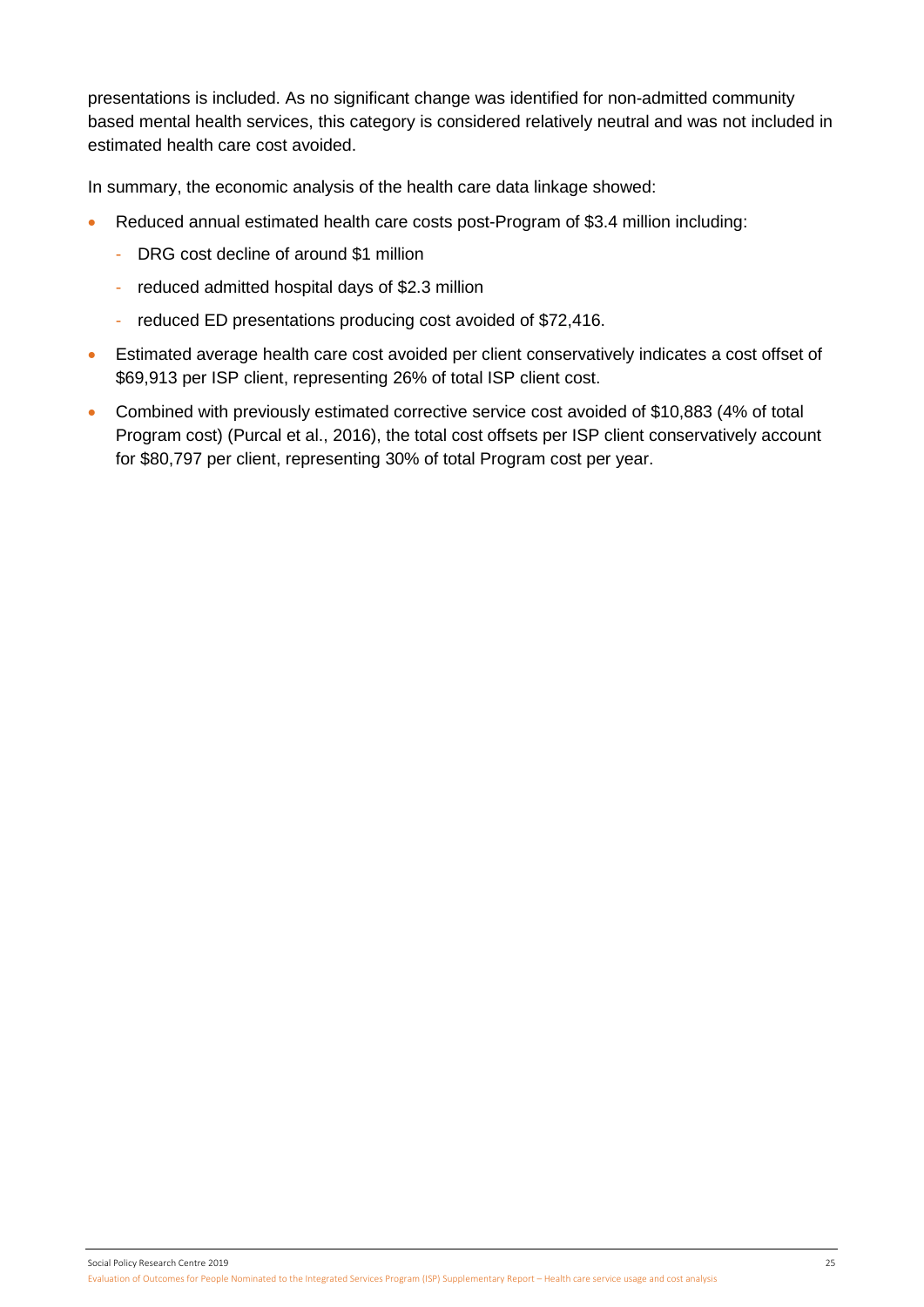# <span id="page-31-0"></span>**6. Summary of ISP health care findings**

This health care linkage extension to the ISP evaluation has provided further evidence of stabilised health pathways for ISP clients and related cost savings for these clients to the broader government service sector.

Overall, the health care linkage has confirmed a consistent pattern of increased levels of hospital activity in the period leading to ISP entry, followed by substantial and sustained declines in services following entry. The decreases in hospitalisation include reduced frequency of admissions as well as a substantial decline in the duration and total admitted days per year. For the equivalent study period, the non-client comparison group reflected substantially lower and relatively stable use of hospital services.

The health care linkage focused on quantifiable health service usage and related estimated cost. This complements the ISP evaluation, which identified a wide range of positive outcomes for clients. Collectively the evaluation reports indicate that, in addition to the positive client outcomes achieved, the Program is plausibly generating cost offsets to partner government agencies accounting conservatively for 30% of annual program funding, with further substantial health care cost offsets plausibly continuing to accumulate over ongoing years.

Social Policy Research Centre 2019 26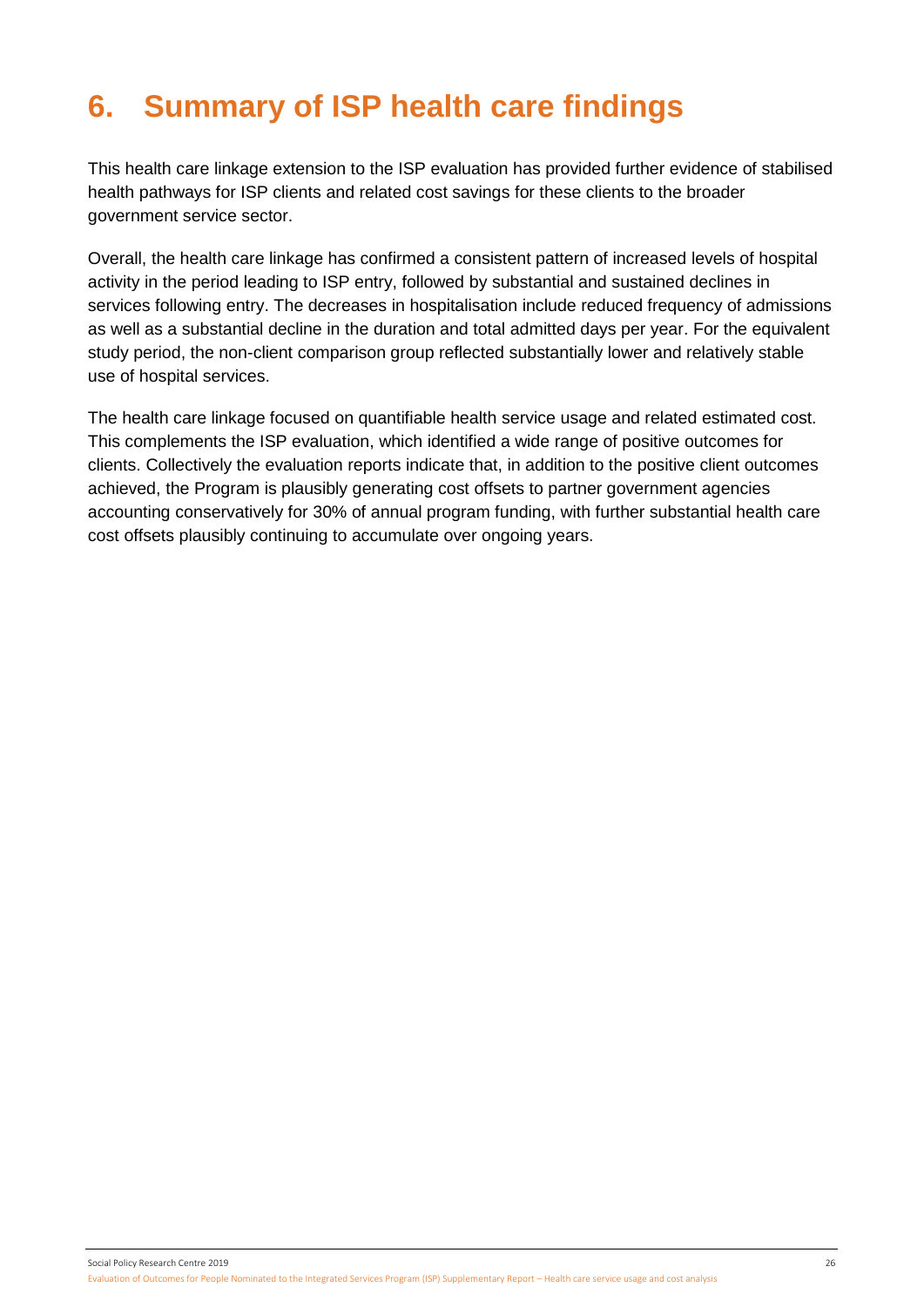# <span id="page-32-0"></span>**7. References**

ABS (Australian Bureau of Statistics) (2012), *Australian Health Survey 2011-2011, 4364*, ABS, Canberra.

ABS (Australian Bureau of Statistics) (2013), *Estimates of Aboriginal and Torres Strait Islander Australians*, June 2011, 3238.0.55.001. Released 30 August 2013. ABS, Canberra.

Borthwick, A., Buechi, M., and Goldberg, A. (2003), *Key Concepts of the ChoiceMaker 2 Record Matching System*. Proceedings of the KDD-03 Workshop on Data Cleaning, Record Linkage, and Object Consolidation, 7-12. Washington, DC.

Desgagné A, Castilloux AM, Angers JF, LeLorier J (1998), 'The use of the bootstrap statistical method for the pharmacoeconomic cost analysis of skewed data', *Pharmacoeconomics*, 13(5 Pt 1), 487-97.

Purcal, C., Zmudzki, F., and Fisher, K.R. (2016), *Evaluation of Outcomes for People Nominated to the Integrated Services Program (ISP) (SPRC Report 18/16).* Sydney: Social Policy Research Centre, UNSW Australia.

Reppermund S, Srasuebkul P, Heintze T, et al. (2017), Cohort profile: a data linkage cohort to examine health service profiles of people with intellectual disability in New South Wales, Australia. BMJ Open 2017; 7: e015627. doi:10.1136/bmjopen-2016-01562.

Taylor, L. and Irvine, K. (2014), 'Optimal strategy for linkage of datasets containing statistical linkage key and datasets with full personal identifiers', *Medical Informatics and Decision Making*, 14:85.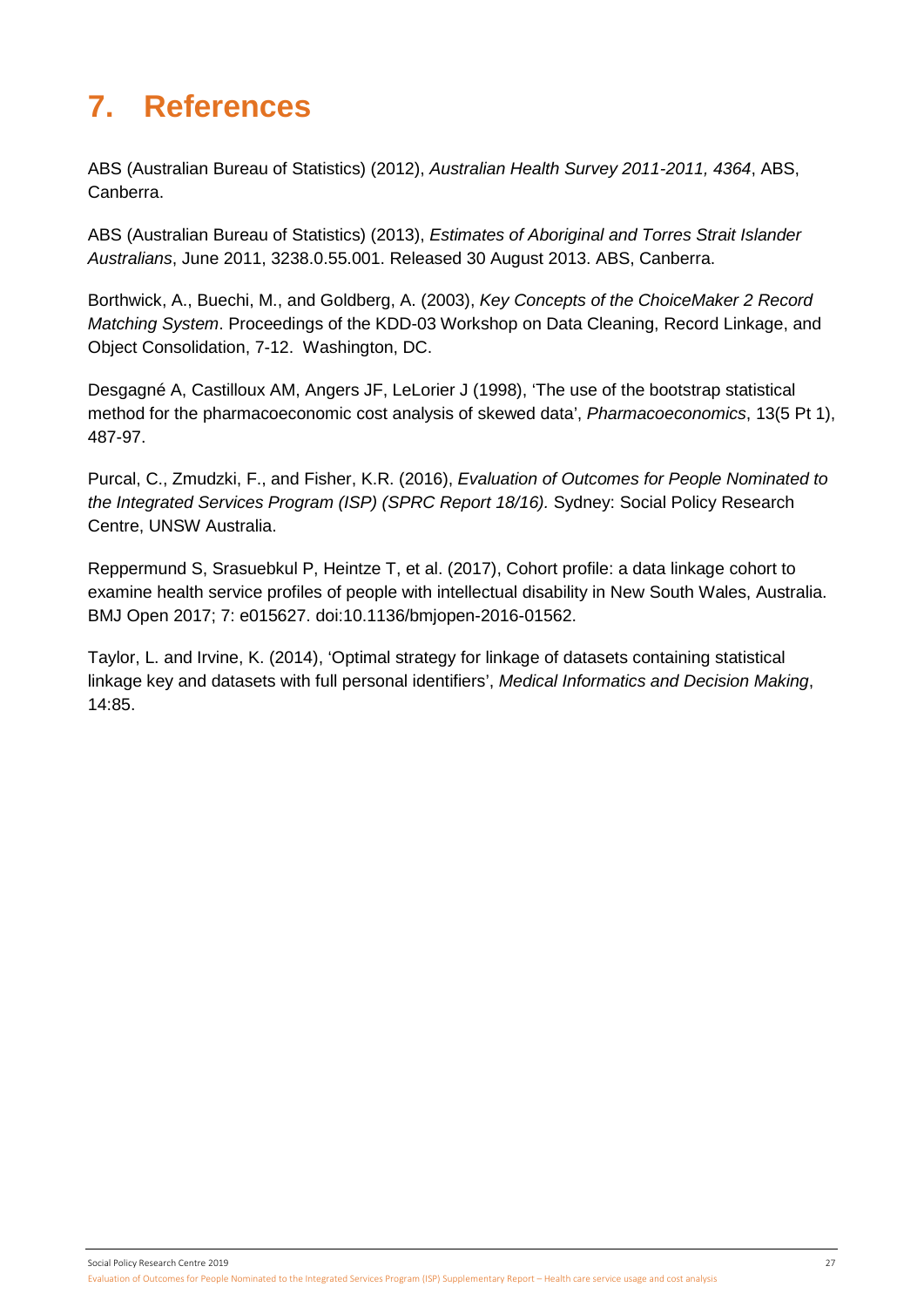# <span id="page-33-0"></span>**Appendix A Methods, supplementary information**

## **Datasets**

The linkage project from the NSW Ministry of Health Centre for Health Record Linkage (CHeReL) incorporated five datasets:

- 1. NSW Admitted Patient Data Collection (APDC): includes records for all hospital separations (discharges, transfers and deaths) from all NSW public and private hospitals and day procedure centres. The APDC records admission and separation dates and coded information including reason for admission, significant co-morbidities, and complications and procedures performed during the admission.
- 2. NSW Emergency Department Data Collection (EDDC): maintained by the Health System Information and Performance Reporting Branch of the NSW Ministry of Health and provides information about presentations to the emergency departments of public hospitals in NSW.
- 3. NSW Mental Health Ambulatory Data Collection: ambulatory mental health care is dedicated to the assessment, treatment, rehabilitation or care of non-admitted patients. It may include mental health day programs, psychiatric outpatients and outreach services (e.g. home visits). The data is reported as 'contacts' with outpatient service providers as opposed to 'episodes of care'.
- 4. NSW Registry of Births, Deaths and Marriages (RBDM): records all deaths in NSW including the Cause of Death.
- 5. Australian Bureau of Statistics (ABS) Cause of Death<sup>[7](#page-33-1)</sup>: all deaths for which a coronial inquiry is not required must be certified as to cause and date by a registered medical practitioner and the certificate registered by the RBDM in NSW. Details of all registered deaths are forwarded to the ABS where cause of death codes (ICD-10) are applied.

## **Data linkage**

-

The SPRC received preliminary linked datasets from CHeReL in March 2017, and ADHC supplied final supplementary de-identified mapping of each study group in May 2017. Identifying information such as name, address, date of birth and gender for each dataset is included in the Master Linkage Key (MLK) constructed by CHeReL using probabilistic record linkage methods and *ChoiceMaker* software (Borthwick et al., 2003). The CHeReL added a separate unidentifiable Project Person Number (PPN) for each person identified in the linkage, and assigned this reference across each of the linkage datasets. The five linked datasets were then provided to the SPRC research team to merge using the de-identified client ID from ADHC to assign study group of current, former or nonclient and link to basic demographic information prepared during the core evaluation.

The final data linkage is estimated by CHeReL to be highly accurate, with a false positive rate estimated to be 5/1,000 Person IDs (0.5%). Probabilistic linkage approaches as used for the ISP datasets have been shown to provide robust linkage rates generally exceeding methods utilising statistical linkage keys (Taylor and Irvine, 2014). The linkage was undertaken in a two-step

Social Policy Research Centre 2019 28

<span id="page-33-1"></span><sup>7</sup> Australian Bureau of Statistics and Australian Coordinating Registry Cause of Death Unit Record File

Evaluation of Outcomes for People Nominated to the Integrated Services Program (ISP) Supplementary Report – Health care service usage and cost analysis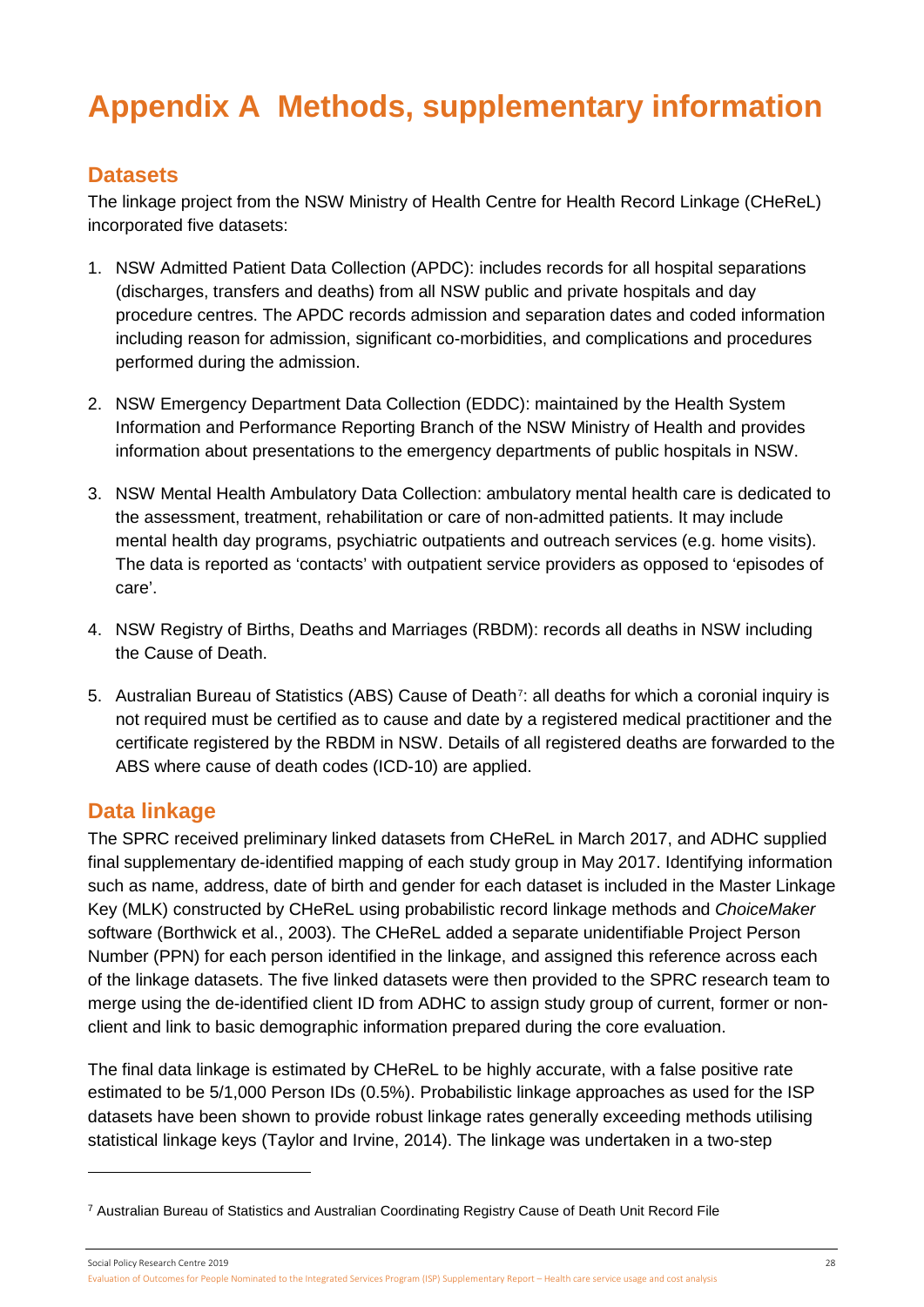process to ensure client and non-client confidentiality. Only the SPRC research team have access to the health data from CHeReL, and SPRC does not have access to the clients' names and are not able to link health data back to individuals.

Microsoft Access was used for linkage of de-identified study and comparison group codes and integration with ISP program entry and exit timeframes, for the time series and assessment dates for nomination to the ISP for non-clients, as well as integration with the limited demographic details for both the study and comparison groups.

## **Statistical analyses**

The statistical analysis focused on comparative health service use and costs for current, former and non-ISP clients, before, during and after leaving the Program. The analysis focused on inpatient admissions and ED presentations, with additional health service use examined for trends and significant differences between the groups. The health data linkage scope did not include analysis of particular diagnoses or specific clinical improvements during time in the Program. The focus was on health service usage and related health system cost in context of Program and inter agency cost effectiveness.

Statistical analyses included total inpatient and ED services used by ISP clients and non-clients. Figures were annualised and summarised by quarter to develop the before and after time series framework relative to entry or nomination to the ISP. The aim was to determine whether ISP leads to reduced health service usage following ISP entry or nomination, to assess ISP costs compared to avoided costs to the service system.

The health care linkage analysis scope did not include more comprehensive matching methods such as use of propensity scores. The limited scope for the work verified similar baseline profiles between the study and comparison groups from the available demographic and diagnostic data. As nomination to the ISP requires at least 12 months residing in the Sydney metropolitan area, the service usage data prior to entry provided a sample for clients and non-clients, for pre-Program baseline characteristics and service usage.

## **Study and comparison groups**

-

Figure A.1 summarises the sample sizes, with the ISP client group on the left and comparison group on the right, for the completed base evaluation phase (top section) and the health care data linkage (bottom section). The completed evaluation phase study group of 58 ISP clients and 43 non-clients compares to the health care data linkage study group reflecting the limited number of current clients who provided ethics consent (n=10) and the increased number of former ISP clients who had cumulatively left the Program as at June 2016 (n=40), a total study group of 50. The nonclient comparison group declined by one due to identification of a duplicate non-client code (n=42).[8](#page-34-0) This group consisted of people nominated to the ISP but not accepted into the Program, and they may have different characteristics to the ISP client group not recorded in the dataset that might relate to why they were not accepted.

The health care data linkage provided sufficient sample sizes for statistical analyses of health service use and comparison between groups.

Social Policy Research Centre 2019 29 Evaluation of Outcomes for People Nominated to the Integrated Services Program (ISP) Supplementary Report – Health care service usage and cost analysis

<span id="page-34-0"></span><sup>8</sup> Non-client A072 was assigned an additional code of A077 which were treated as a single ID in the data linkage.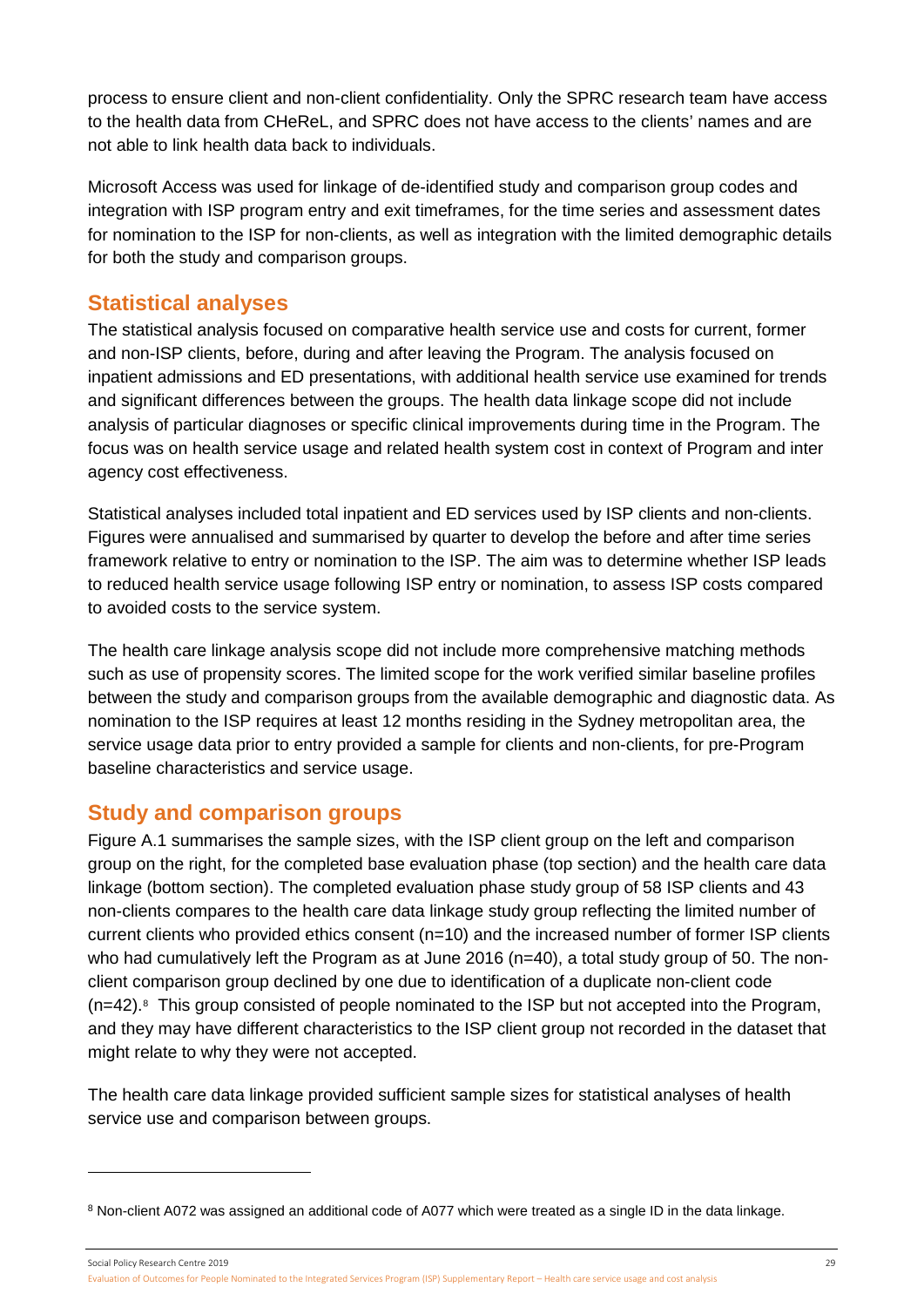<span id="page-35-0"></span>



## **Health care data linkage timeframes**

The data linkage provided all available health records retrospectively prior to entry or nomination to the Program. The timeframe for each dataset was generally from 1 January 2004 to 30 June 2016, with minor limitations for some content as presented in Figure A.2. Emergency department data was not available before 1 January 2005, mental health ambulatory data was only available to 2015, and cause of death records lag RBDM data by around four years. None of these limitations presented implications for the analysis given the overall large data across 12 years, with all former and non-clients having several complete months of data before and after entry or nomination to the ISP. The study and control cohorts predominantly aligned within the availability of complete data.

Social Policy Research Centre 2019 30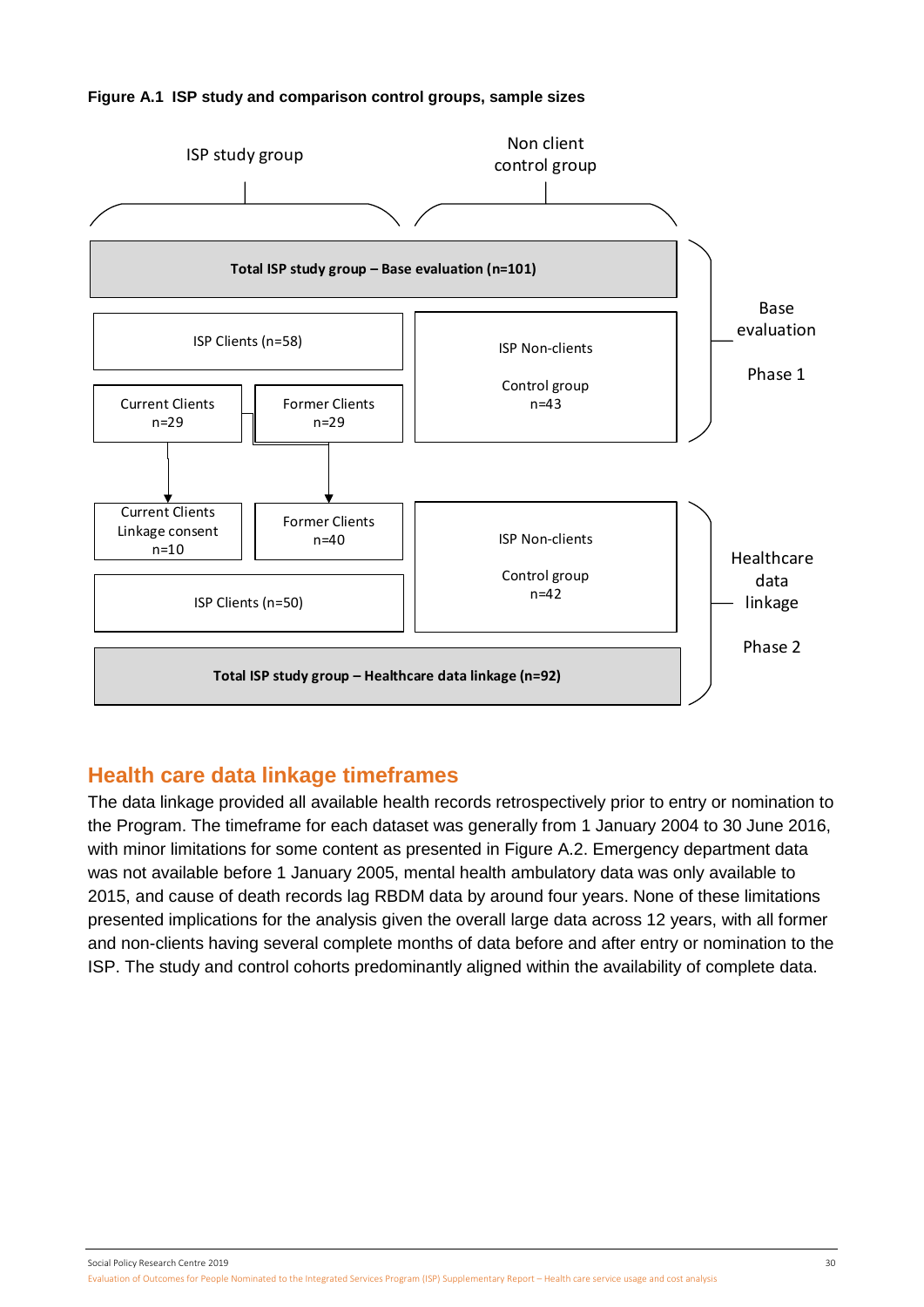

### <span id="page-36-0"></span>**Figure A.2 ISP study groups and linked dataset timeframes**

Notes: ABS = Australian Bureau of Statistics, ACR = Australian Coordinating Registry

Linkage records were adjusted for confirmed client consent and changes in status due to the later health linkage timeframe, updated ISP exit dates for newly transitioned clients, and addition of dates that non-clients were nominated for the ISP for alignment in the time series framework of comparable points in current health episodes at the time of nomination. Client and non-client age was standardised as at entry or nomination to the Program.

## **Time series framework**

The health care linked datasets were each developed into a time series framework relative to the Program entry and exit of each client and the nomination to the Program for non-clients in the comparison group. Each health record was assigned entry, exit or ISP nomination dates from PPN client ID mapping to identify which individuals were study group or comparison group, when they entered the ISP, and the total duration each consumer spent in the Program.

The time series timeframe focused on quarters of each year, before and after entry, and was also summarised in annual aggregations. The quarterly focus provided a timeframe that was sensitive to before and after service usage trends and also provided a sufficient perspective that censoring was not considered a significant issue as the majority of clients (all former ISP clients and the comparison group) had available data for multiple years within the 12-year linkage timeframe. All client and comparison group individuals had at least 12 months in metropolitan Sydney prior to entry or nomination, in line with ISP nomination criteria.

## **Health care service usage and estimated cost**

Health service usage for admitted patient, ED and mental health ambulatory services were prepared across the before and after time series framework, focusing on two years prior to and two years after entry or nomination to the ISP. The estimated costs across each cohort are primarily based on Diagnostic Related Group (DRG) classifications and cost weights providing established Australian resource usage figures for each procedure.

Social Policy Research Centre 2019 31

Evaluation of Outcomes for People Nominated to the Integrated Services Program (ISP) Supplementary Report – Health care service usage and cost analysis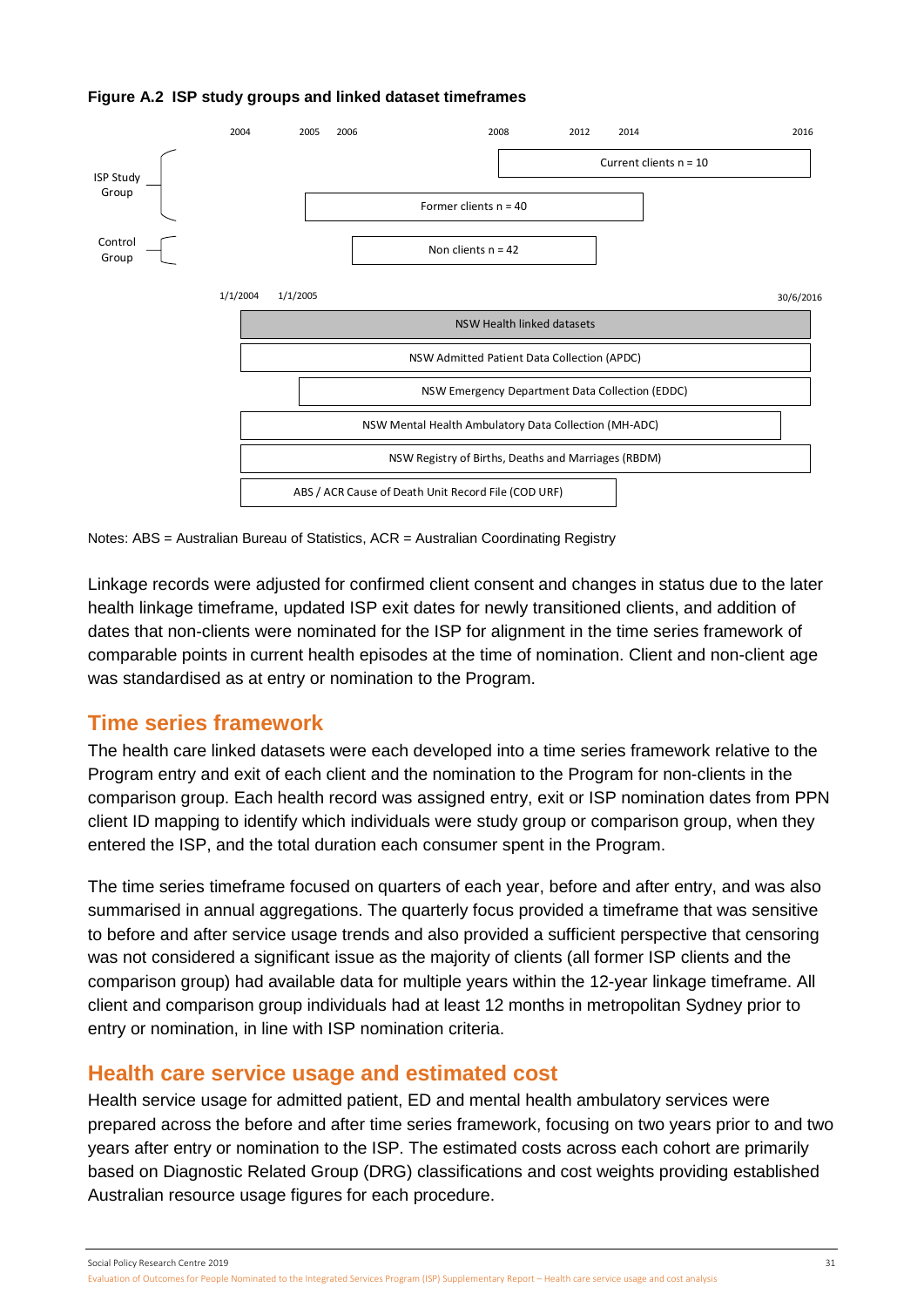The use of DRGs does not rely on micro costing of all items such as staffing, diagnostics, and medications for each individual, supporting a more uniform cost base for hospital procedures across both the ISP study and comparison groups. This provides a more consistent and comparable cost for each procedure with the focus on before and after or comparative health service usage, rather than variation between costs for similar procedures. DRG cost weights estimate a range of costs and services to the hospital delivering the care reflecting comprehensive costing to the health system.

As ISP clients are based in metropolitan Sydney, variation in costs across hospitals is not considered to be a significant issue. DRG version 6.0 classifications are used in the linkage with base cost figures in 2012-13 Australian dollars adjusted to 2013-14 dollars for integration with the completed report.

Additionally, the length of stay for admitted patient episodes was incorporated into the cost estimates. DRG figures include an average length of stay per procedure, but there are characteristically longer lengths of stay and high variation in psychiatric admissions, particularly for more complex needs patients, such as ISP clients. The cost of the total number of admitted days was separately estimated for comparison and identification of potential cost above the average DRG lengths of stay.

Health care costs are commonly right skewed, reflecting small numbers of patients experiencing extended episodes often with significant complications, and this was the case for the ISP study and control cohorts. The approach taken focused on arithmetic average costs to reflect full cost to the health system. Average cost figures are presented with measures of variance as standard deviation. Univariate analysis undertaken included two sample t-tests and paired t-tests for variation in service usage and associated cost before and after entry or nomination to the ISP. For cost figures, the approach incorporated routinely used non-parametric bootstrapping methods to test distribution assumptions while retaining the focus on arithmetic average cost or service use (Desgagné et al., 1998).

As the scope of the health care linkage did not include analysing clinical outcomes, more complex modelling of cost data using regression and matching was not undertaken, with the focus remaining on service usage patterns and average cost estimates. The health care data linkage costs were integrated with figures presented in the completed evaluation report including ISP cost and offsets for criminal justice.

Analyses were undertaken in STATA version 13.1 (StataCorp LP, College Station, Texas, USA).

## **Health care linkage ethics approval**

Ethics approval for the project as a whole was granted by the UNSW Human Research Ethics Committee (HREC), and subsequent approval for the health care data was granted by the NSW Population and Health Services Research Ethics Committee through the CHeReL.

A waiver of consent was obtained for former ISP clients and the non-client control cohort as the data linkage was based on de-identified data from the Ministry of Health and CHeReL only. Seeking consent from former clients and those not accepted into the ISP would have been impracticable as clients always consent to program data management when they are referred to or enter the ISP and had therefore already consented to program data management. Also, contact information was generally unknown for both former ISP clients and those not accepted into the ISP

Social Policy Research Centre 2019 32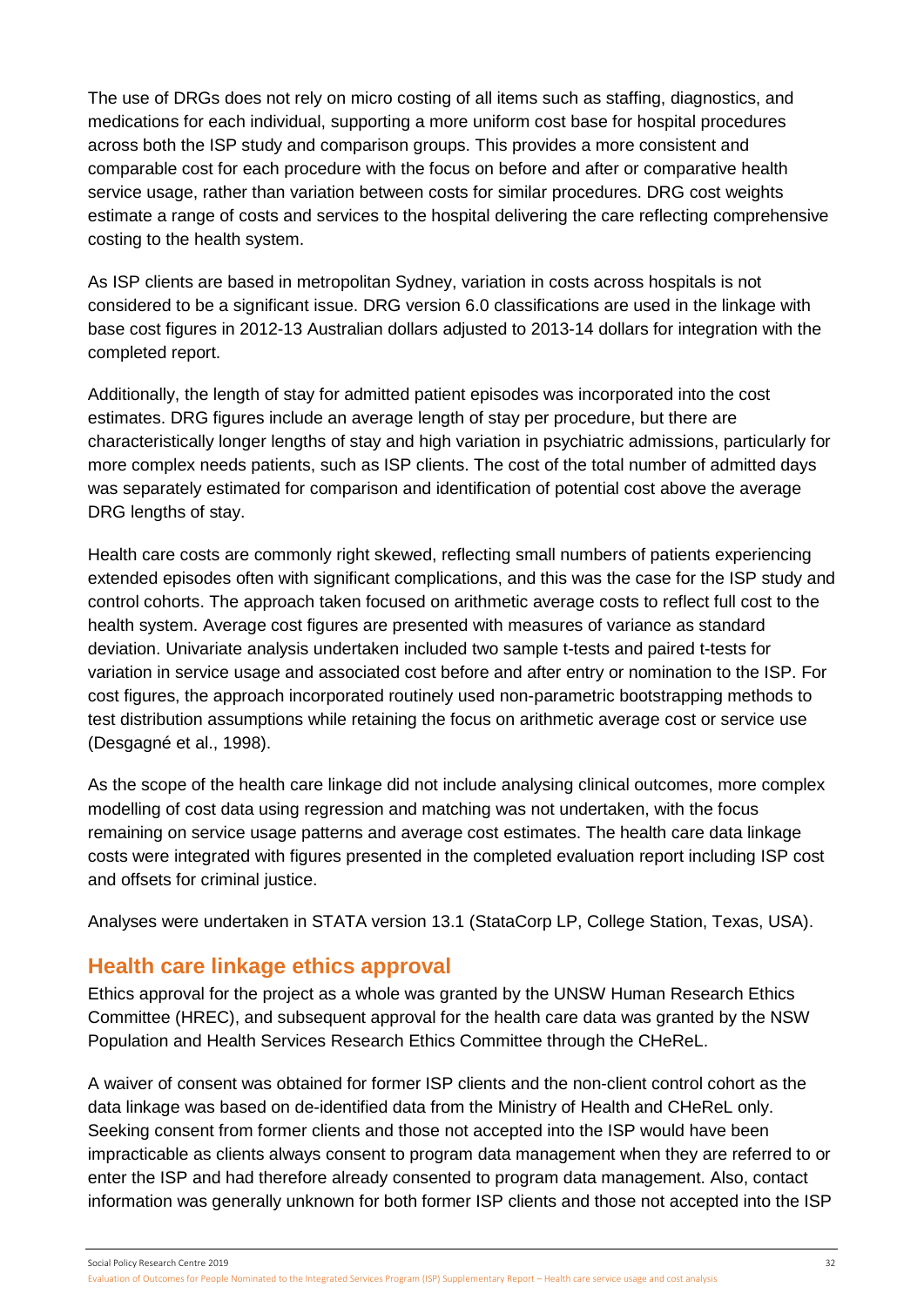and there was no reason for thinking that former or non-participants would not consent if they were asked, given the de-identified form of the data and that the analyses would only be presented as aggregates, not at an individual level. Also, there was no risk of harm to individuals of analysing their de-identified data in aggregate form, but there was a likely public benefit, including personal benefit to ISP clients by having the Program continue as a result of the evaluation. Study participants had no contact with the research team.

Consent for the data linkage was sought from 26 clients currently in the ISP, with 10 clients providing consent. Due to the complex support needs of ISP clients the consent process was especially sensitive and continued for 18 months. The reasons why consent was not obtained for many clients was primarily based on clinical advice and complexities of the process (Table A.1). Clients for whom consent was not obtained were not included in the data linkage undertaken by CHeReL.

### <span id="page-38-0"></span>**Table A.1 Reason for ISP client non-consent**

-

|                                                    | <b>ISP clients</b> |     |  |  |
|----------------------------------------------------|--------------------|-----|--|--|
| <b>Reason for non-consent</b>                      | N                  | %   |  |  |
| Consents signed by the client                      | 10                 | 38  |  |  |
| Clinical recommendation to not approach the client | 9                  | 35  |  |  |
| Clients who became distressed on discussion        | 5                  | 19  |  |  |
| Clients declined consent                           | 2                  | 8   |  |  |
| <b>Total</b>                                       | 26                 | 100 |  |  |

Source: ISP health care data linkage ethics application process

All figures presented in this report were aggregated for study and comparison groups with no client characteristics in unit form. All data transferred from CHeReL to the SPRC research team were made using secure connections. The health care data linkage has been undertaken in line with the study protocol and ethics approval.<sup>[9](#page-38-1)</sup>

Social Policy Research Centre 2019 33 Evaluation of Outcomes for People Nominated to the Integrated Services Program (ISP) Supplementary Report – Health care service usage and cost analysis

<span id="page-38-1"></span><sup>9</sup> Evaluation of outcomes for people nominated to the Integrated Services Program (ISP) (AU RED Ref: HREC/15/CIPHS/39; CI Ref: 2015/08/606; CHeReL Ref: 2014.41-1)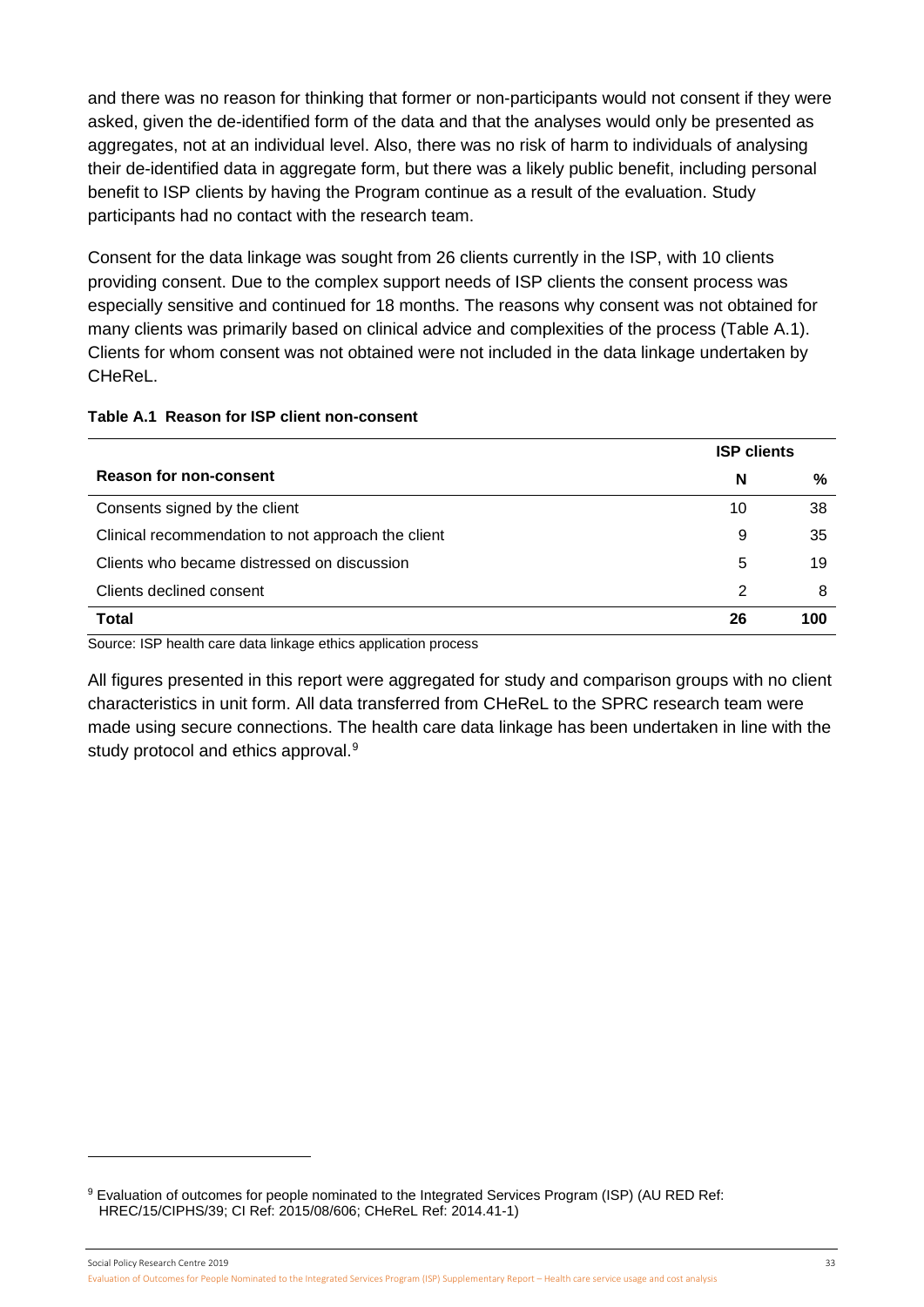# <span id="page-39-0"></span>**Appendix B Client and non-client profiles, supplementary information**

Geographical and remote area dimensions were not included as the ISP operates only in metropolitan Sydney.

The data linkage study group were comprised of 60% men (n=30) and the comparison group 59.5% men (n=25), which is not significantly different (p=0.992). The distribution across age groups was also relatively similar, with slightly more 19–24-year-old non-clients and fewer in the 25–34 age group, again not significantly different overall (p=0.455).

The youngest clients in the ISP were aged 18 years, the minimum age for entry to the Program, with the oldest being 63. The average age of clients overall was 35 years. This ISP orientation towards younger people may help to change lifetime pathways. Men were on average slightly older than women, at 36 versus 32 years. The largest group of clients was 25–34 years old. Average age bands are presented based on age at entry or nomination to the ISP (Figure B.1).



<span id="page-39-1"></span>

Source: ISP client program data (n=49, missing=1)

Notes: Includes current and former ISP clients. Client age is presented as age on entry to the Program. One client identified as female, age not available.

The sample of non-ISP clients in the comparison group (n=42) similarly included a higher proportion of men (n=26, 62%) compared to women (n=16, 38%) [\(Figure B.2\)](#page-39-2). The age distribution was similar to ISP clients, with an equal average age of 35 years.

<span id="page-39-2"></span>Social Policy Research Centre 2019 34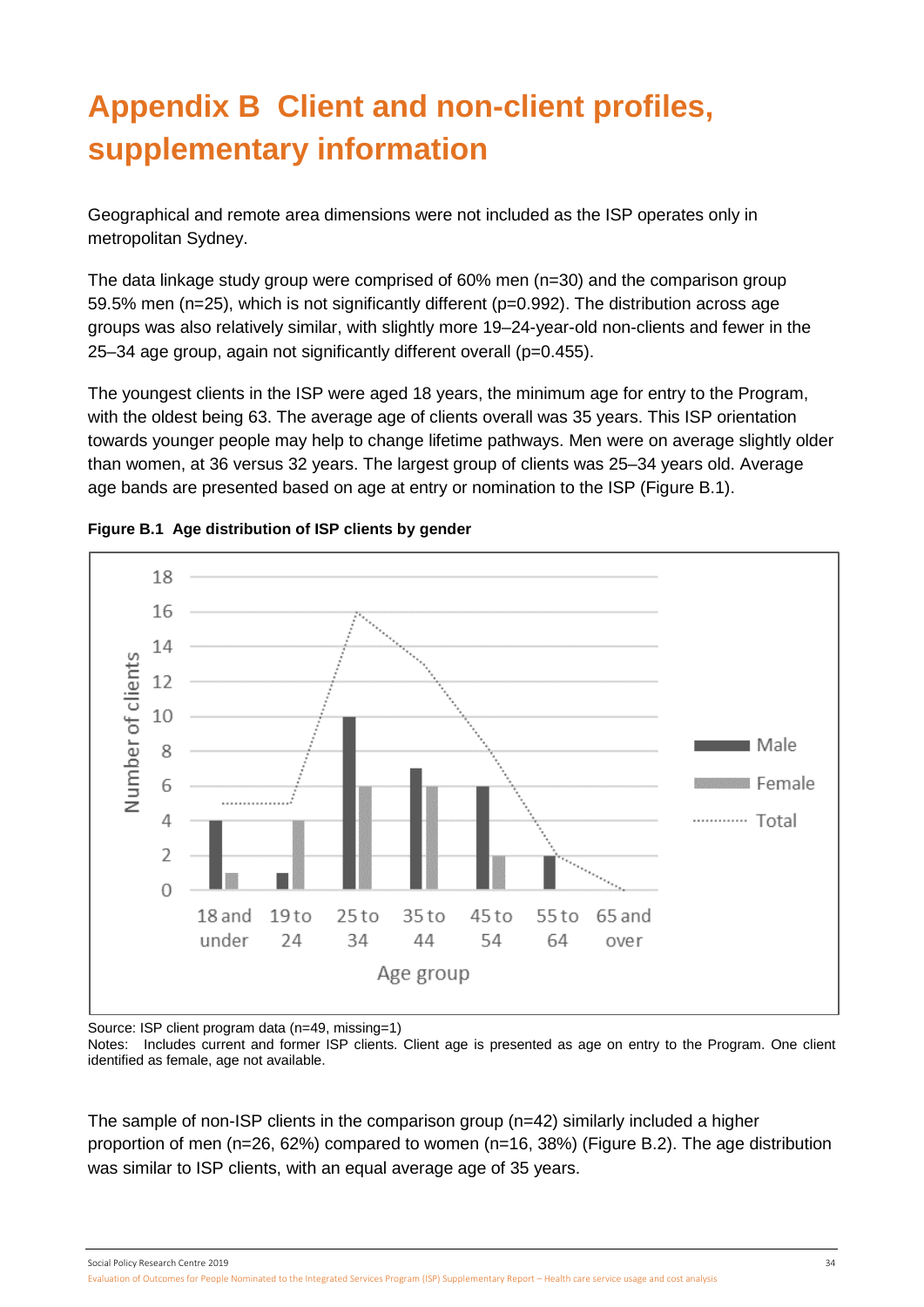<span id="page-40-0"></span>



Source: ISP nomination data (n=41, missing=1)

Indigenous Australians comprised eight per cent (n=4) of the ISP client group and 10 per cent of non-clients (n=4) (Table B.1). These are small indigenous samples but relatively similar in each group. Compared with the NSW population, Indigenous Australians were over-represented among both ISP clients and non-clients (ABS, 2013), although the sample was insufficient to verify compared to metropolitan population subgroups and Australians with mental health conditions. The proportion of clients and non-clients whose Indigenous and cultural status was unknown was too high to verify whether the groups were significantly different.

The proportion of culturally and linguistically diverse (CALD) ISP clients was 26 per cent (n=13) compared to 14 per cent (n=6) in the non-client group. These proportions were slightly below the estimated NSW population (27.5%), but above the estimated CALD proportion for Australians with a mental health condition (9.8%). The sample sizes were insufficient to make statistically significant comparisons, but the figures show that ISP clients are culturally diverse.

Social Policy Research Centre 2019 35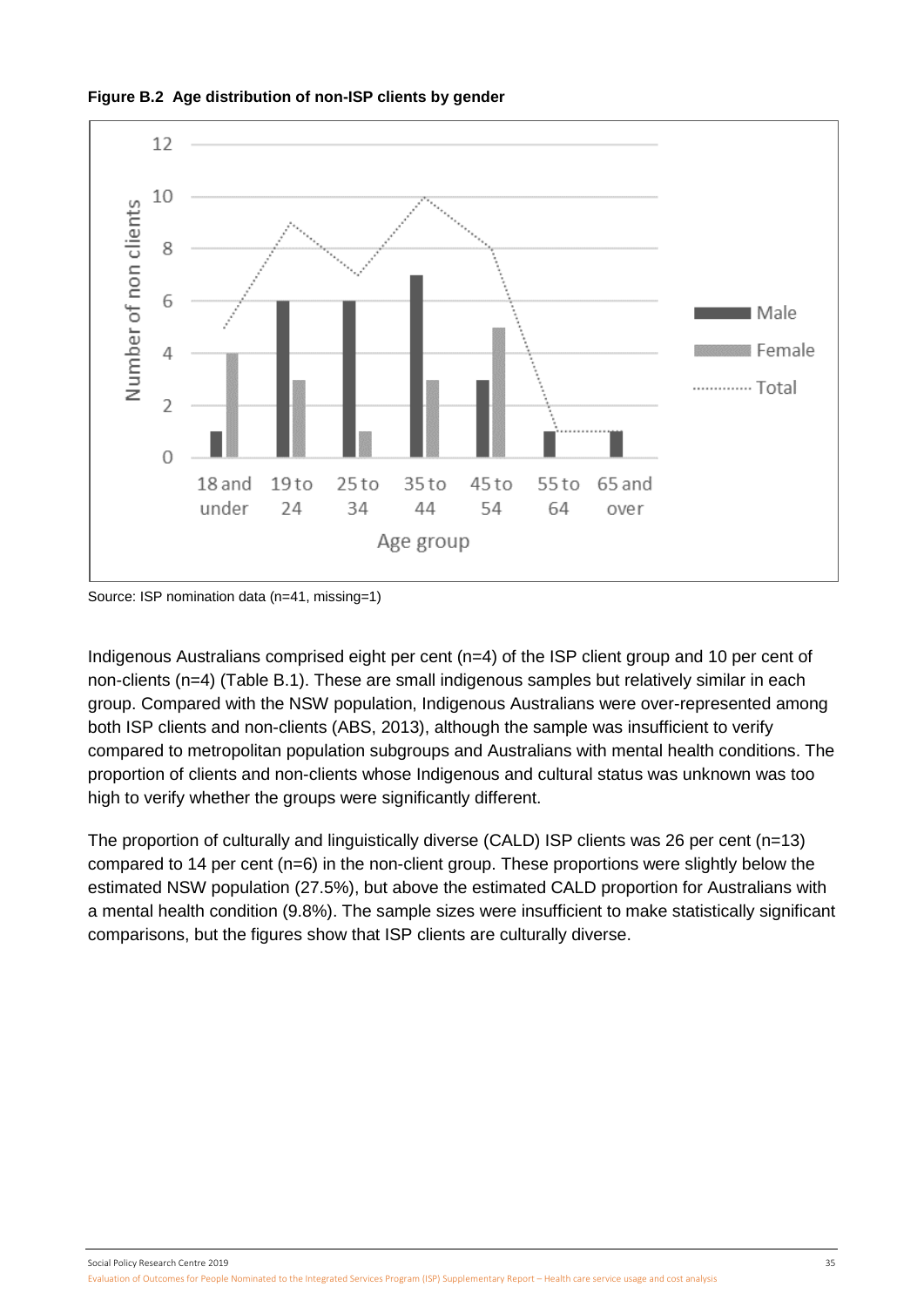| <b>Cultural background</b>         |    | <b>ISP clients</b> | Non-ISP<br>clients |     | <b>NSW</b><br>population | <b>Australians with a mental</b><br>health condition <sup>1</sup> |
|------------------------------------|----|--------------------|--------------------|-----|--------------------------|-------------------------------------------------------------------|
|                                    | N  | %                  | N                  | %   | %                        | %                                                                 |
| Indigenous                         | 4  | 8                  | 4                  | 10  | 2.9                      | ۰                                                                 |
| Cultural & linguistic<br>diversity | 13 | 26                 | 6                  | 14  | $27.5*$                  | $9.8*$                                                            |
| Other                              | 33 | 66                 | 32                 | 76  | ٠                        | $\blacksquare$                                                    |
| <b>Total</b>                       | 50 | 100                | 42                 | 100 | $\blacksquare$           | ۰                                                                 |

### <span id="page-41-0"></span>**Table B.1 Cultural background of ISP clients and comparative populations**

Source: ISP client program data (n=50 –missing=1); ISP nomination data (n=42-missing=1) Notes: 1. ABS 2012 \* Language other than English